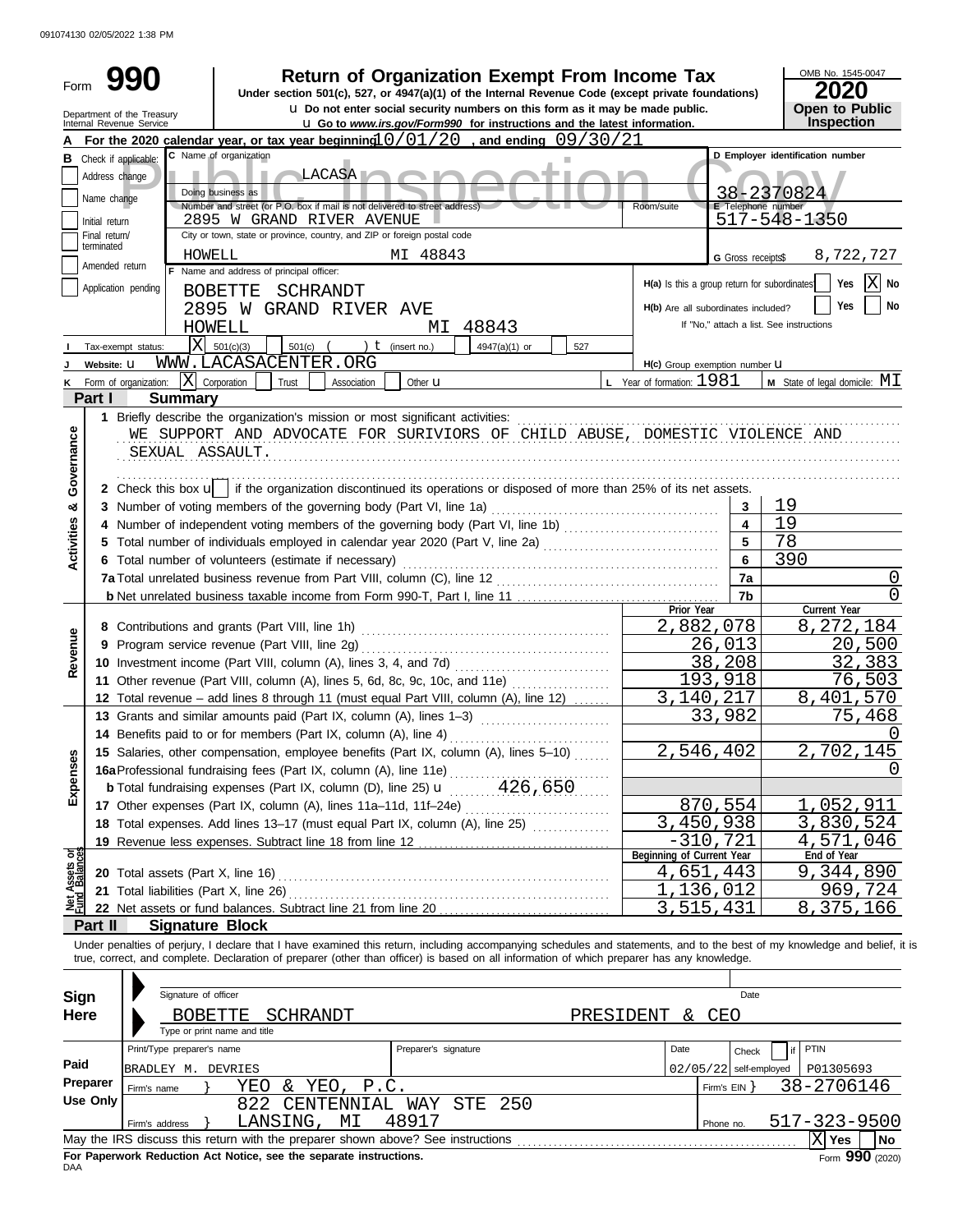|                | Form 990 (2020) LACASA                               |                                                                                                                                                                                                                                                                                                                                             | 38-2370824  |               | Page 2                                               |
|----------------|------------------------------------------------------|---------------------------------------------------------------------------------------------------------------------------------------------------------------------------------------------------------------------------------------------------------------------------------------------------------------------------------------------|-------------|---------------|------------------------------------------------------|
| Part III       |                                                      | <b>Statement of Program Service Accomplishments</b><br>Check if Schedule O contains a response or note to any line in this Part III                                                                                                                                                                                                         |             |               | X                                                    |
|                | 1 Briefly describe the organization's mission:       |                                                                                                                                                                                                                                                                                                                                             |             |               |                                                      |
|                |                                                      | WE SUPPORT AND ADVOCATE FOR SURVIVORS OF CHILD ABUSE, DOMESTIC VIOLENCE AND<br>SEXUAL ASSAULT. WE PROVIDE PREVENTION, EDUCATION AND AWARENESS TO<br>STRENGTHEN FAMILIES AND MAKE OUR COMMUNITY SAFER.                                                                                                                                       |             |               |                                                      |
|                | prior Form 990 or 990-EZ?                            | 2 Did the organization undertake any significant program services during the year which were not listed on the                                                                                                                                                                                                                              |             |               | Yes $ X $ No                                         |
|                | If "Yes," describe these new services on Schedule O. |                                                                                                                                                                                                                                                                                                                                             |             |               |                                                      |
| 3<br>services? |                                                      | Did the organization cease conducting, or make significant changes in how it conducts, any program                                                                                                                                                                                                                                          |             |               | $\overline{\mathsf{Yes}}$ $\overline{\mathbb{X}}$ No |
|                | If "Yes," describe these changes on Schedule O.      | Describe the organization's program service accomplishments for each of its three largest program services, as measured by<br>expenses. Section 501(c)(3) and 501(c)(4) organizations are required to report the amount of grants and allocations to others,<br>the total expenses, and revenue, if any, for each program service reported. |             |               |                                                      |
|                | SEE SCHEDULE O                                       |                                                                                                                                                                                                                                                                                                                                             |             |               | $20,500$ )                                           |
|                |                                                      |                                                                                                                                                                                                                                                                                                                                             |             |               |                                                      |
|                |                                                      |                                                                                                                                                                                                                                                                                                                                             |             |               |                                                      |
|                |                                                      |                                                                                                                                                                                                                                                                                                                                             |             |               |                                                      |
|                |                                                      |                                                                                                                                                                                                                                                                                                                                             |             |               |                                                      |
|                |                                                      |                                                                                                                                                                                                                                                                                                                                             |             |               |                                                      |
|                |                                                      |                                                                                                                                                                                                                                                                                                                                             |             |               |                                                      |
|                |                                                      |                                                                                                                                                                                                                                                                                                                                             |             |               |                                                      |
|                |                                                      |                                                                                                                                                                                                                                                                                                                                             |             |               |                                                      |
|                |                                                      |                                                                                                                                                                                                                                                                                                                                             |             |               |                                                      |
|                |                                                      |                                                                                                                                                                                                                                                                                                                                             |             |               |                                                      |
|                | SEE SCHEDULE O                                       |                                                                                                                                                                                                                                                                                                                                             |             |               |                                                      |
|                |                                                      |                                                                                                                                                                                                                                                                                                                                             |             |               |                                                      |
|                |                                                      |                                                                                                                                                                                                                                                                                                                                             |             |               |                                                      |
|                |                                                      |                                                                                                                                                                                                                                                                                                                                             |             |               |                                                      |
|                |                                                      |                                                                                                                                                                                                                                                                                                                                             |             |               |                                                      |
|                |                                                      |                                                                                                                                                                                                                                                                                                                                             |             |               |                                                      |
|                |                                                      |                                                                                                                                                                                                                                                                                                                                             |             |               |                                                      |
|                |                                                      |                                                                                                                                                                                                                                                                                                                                             |             |               |                                                      |
|                |                                                      |                                                                                                                                                                                                                                                                                                                                             |             |               |                                                      |
|                |                                                      |                                                                                                                                                                                                                                                                                                                                             |             |               |                                                      |
|                |                                                      |                                                                                                                                                                                                                                                                                                                                             |             |               |                                                      |
| 4c (Code:      | ) (Expenses \$                                       | 235, 752 including grants of\$                                                                                                                                                                                                                                                                                                              |             | ) (Revenue \$ |                                                      |
| SEE            | SCHEDULE O                                           |                                                                                                                                                                                                                                                                                                                                             |             |               |                                                      |
|                |                                                      |                                                                                                                                                                                                                                                                                                                                             |             |               |                                                      |
|                |                                                      |                                                                                                                                                                                                                                                                                                                                             |             |               |                                                      |
|                |                                                      |                                                                                                                                                                                                                                                                                                                                             |             |               |                                                      |
|                |                                                      |                                                                                                                                                                                                                                                                                                                                             |             |               |                                                      |
|                |                                                      |                                                                                                                                                                                                                                                                                                                                             |             |               |                                                      |
|                |                                                      |                                                                                                                                                                                                                                                                                                                                             |             |               |                                                      |
|                |                                                      |                                                                                                                                                                                                                                                                                                                                             |             |               |                                                      |
|                |                                                      |                                                                                                                                                                                                                                                                                                                                             |             |               |                                                      |
|                |                                                      |                                                                                                                                                                                                                                                                                                                                             |             |               |                                                      |
|                |                                                      |                                                                                                                                                                                                                                                                                                                                             |             |               |                                                      |
|                | 4d Other program services (Describe on Schedule O.)  |                                                                                                                                                                                                                                                                                                                                             |             |               |                                                      |
| (Expenses \$   | 1,033,831<br>4e Total program service expenses u     | including grants of\$                                                                                                                                                                                                                                                                                                                       | (Revenue \$ |               |                                                      |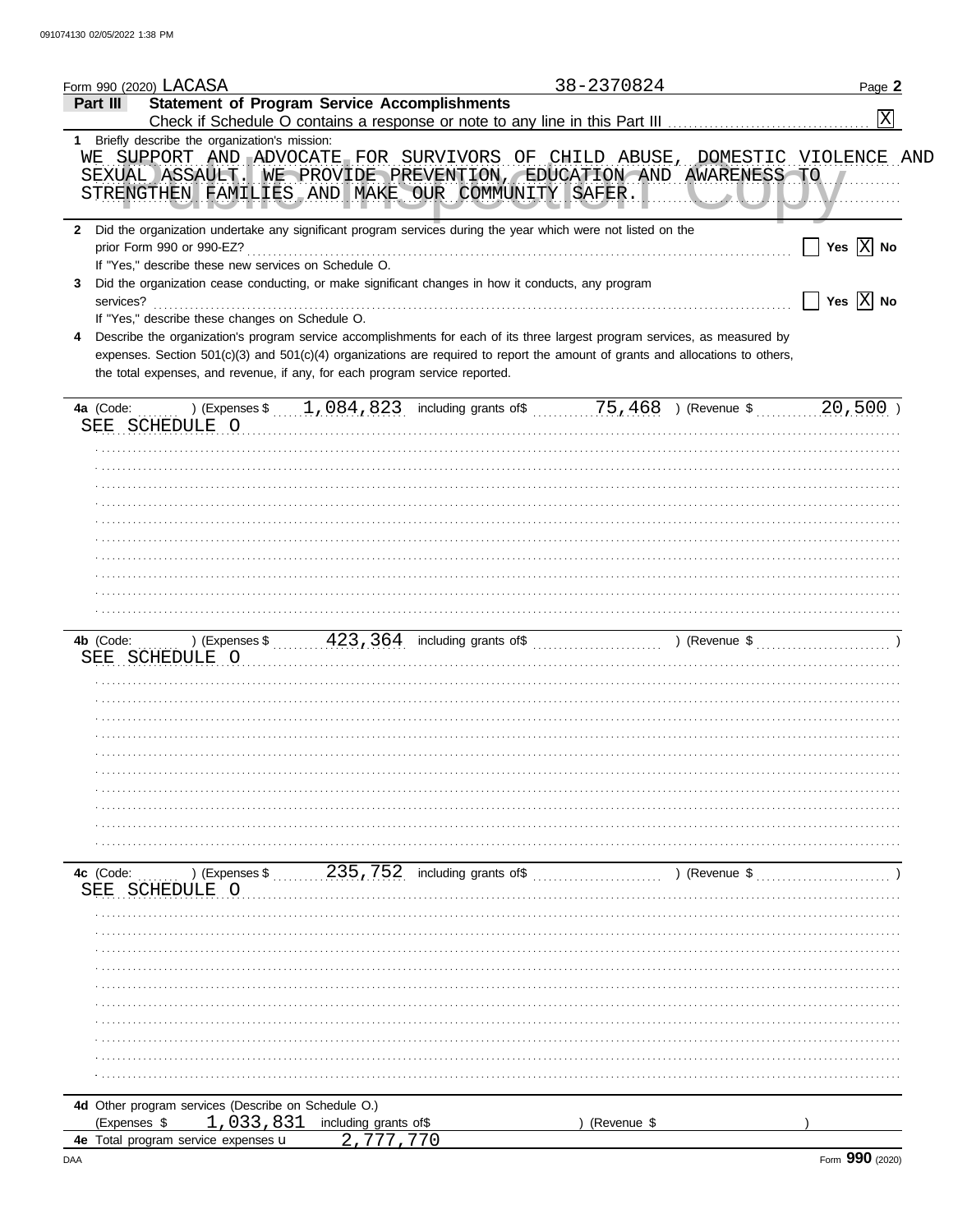|          |         | 38-2370824<br>Form 990 (2020) LACASA                                                                                                                                                            |                        |          | Page 3                            |
|----------|---------|-------------------------------------------------------------------------------------------------------------------------------------------------------------------------------------------------|------------------------|----------|-----------------------------------|
|          | Part IV | <b>Checklist of Required Schedules</b>                                                                                                                                                          |                        |          |                                   |
|          |         |                                                                                                                                                                                                 |                        | Yes      | No                                |
| 1        |         | Is the organization described in section $501(c)(3)$ or $4947(a)(1)$ (other than a private foundation)? If "Yes,"                                                                               |                        |          |                                   |
|          |         | complete Schedule A                                                                                                                                                                             | 1                      | X        |                                   |
| 2        |         | Is the organization required to complete Schedule B, Schedule of Contributors (see instructions)?                                                                                               | $\sqrt{2}$             | X        |                                   |
| 3        |         | Did the organization engage in direct or indirect political campaign activities on behalf of or in opposition to                                                                                |                        |          |                                   |
|          |         | candidates for public office? If "Yes," complete Schedule C, Part I                                                                                                                             | 3                      |          | Χ                                 |
| 4        |         | Section 501(c)(3) organizations. Did the organization engage in lobbying activities, or have a section 501(h)<br>election in effect during the tax year? If "Yes," complete Schedule C, Part II | 4                      |          | X                                 |
| 5        |         | Is the organization a section $501(c)(4)$ , $501(c)(5)$ , or $501(c)(6)$ organization that receives membership dues,                                                                            |                        |          |                                   |
|          |         | assessments, or similar amounts as defined in Revenue Procedure 98-19? If "Yes," complete Schedule C, Part III                                                                                  | 5                      |          | X                                 |
| 6        |         | Did the organization maintain any donor advised funds or any similar funds or accounts for which donors                                                                                         |                        |          |                                   |
|          |         | have the right to provide advice on the distribution or investment of amounts in such funds or accounts? If                                                                                     |                        |          |                                   |
|          |         | "Yes," complete Schedule D, Part I                                                                                                                                                              | 6                      |          | Χ                                 |
| 7        |         | Did the organization receive or hold a conservation easement, including easements to preserve open space,                                                                                       |                        |          |                                   |
|          |         | the environment, historic land areas, or historic structures? If "Yes," complete Schedule D, Part II                                                                                            | 7                      |          | Χ                                 |
| 8        |         | Did the organization maintain collections of works of art, historical treasures, or other similar assets? If "Yes,"                                                                             |                        |          |                                   |
|          |         | complete Schedule D, Part III                                                                                                                                                                   | 8                      |          | Χ                                 |
| 9        |         | Did the organization report an amount in Part X, line 21, for escrow or custodial account liability, serve as a                                                                                 |                        |          |                                   |
|          |         | custodian for amounts not listed in Part X; or provide credit counseling, debt management, credit repair, or                                                                                    |                        |          |                                   |
|          |         | debt negotiation services? If "Yes," complete Schedule D, Part IV                                                                                                                               | 9                      |          | Χ                                 |
| 10       |         | Did the organization, directly or through a related organization, hold assets in donor-restricted endowments                                                                                    |                        |          |                                   |
|          |         | or in quasi endowments? If "Yes," complete Schedule D, Part V                                                                                                                                   | 10                     | Χ        |                                   |
| 11       |         | If the organization's answer to any of the following questions is "Yes," then complete Schedule D, Parts VI,<br>VII, VIII, IX, or X as applicable.                                              |                        |          |                                   |
| a        |         | Did the organization report an amount for land, buildings, and equipment in Part X, line 10? If "Yes,"                                                                                          |                        |          |                                   |
|          |         | complete Schedule D, Part VI                                                                                                                                                                    | 11a                    | X        |                                   |
| b        |         | Did the organization report an amount for investments-other securities in Part X, line 12, that is 5% or more                                                                                   |                        |          |                                   |
|          |         | of its total assets reported in Part X, line 16? If "Yes," complete Schedule D, Part VII                                                                                                        | 11 <sub>b</sub>        | Χ        |                                   |
| c        |         | Did the organization report an amount for investments—program related in Part X, line 13, that is 5% or more                                                                                    |                        |          |                                   |
|          |         |                                                                                                                                                                                                 | 11c                    |          | X                                 |
| d        |         | Did the organization report an amount for other assets in Part X, line 15, that is 5% or more of its total assets                                                                               |                        |          |                                   |
|          |         | reported in Part X, line 16? If "Yes," complete Schedule D, Part IX                                                                                                                             | 11d                    |          | <u>X</u>                          |
|          |         | Did the organization report an amount for other liabilities in Part X, line 25? If "Yes," complete Schedule D, Part X                                                                           | 11e                    |          | X                                 |
| f        |         | Did the organization's separate or consolidated financial statements for the tax year include a footnote that addresses                                                                         |                        |          |                                   |
|          |         | the organization's liability for uncertain tax positions under FIN 48 (ASC 740)? If "Yes," complete Schedule D, Part X                                                                          | 11f                    |          | Χ                                 |
|          |         | 12a Did the organization obtain separate, independent audited financial statements for the tax year? If "Yes," complete                                                                         |                        |          |                                   |
|          |         | Schedule D, Parts XI and XII                                                                                                                                                                    | 12a                    | Χ        |                                   |
| b        |         | Was the organization included in consolidated, independent audited financial statements for the tax year? If                                                                                    |                        |          |                                   |
| 13       |         | "Yes," and if the organization answered "No" to line 12a, then completing Schedule D, Parts XI and XII is optional                                                                              | 12 <sub>b</sub><br>13  |          | <u>X</u><br>$\overline{\text{X}}$ |
| 14a      |         |                                                                                                                                                                                                 | 14a                    |          | X                                 |
| b        |         | Did the organization have aggregate revenues or expenses of more than \$10,000 from grantmaking,                                                                                                |                        |          |                                   |
|          |         | fundraising, business, investment, and program service activities outside the United States, or aggregate                                                                                       |                        |          |                                   |
|          |         |                                                                                                                                                                                                 | 14b                    |          | <u>X</u>                          |
| 15       |         | Did the organization report on Part IX, column (A), line 3, more than \$5,000 of grants or other assistance to or                                                                               |                        |          |                                   |
|          |         | for any foreign organization? If "Yes," complete Schedule F, Parts II and IV                                                                                                                    | 15                     |          | <u>X</u>                          |
| 16       |         | Did the organization report on Part IX, column (A), line 3, more than \$5,000 of aggregate grants or other                                                                                      |                        |          |                                   |
|          |         |                                                                                                                                                                                                 | 16                     |          | <u>X</u>                          |
| 17       |         | Did the organization report a total of more than \$15,000 of expenses for professional fundraising services on                                                                                  |                        |          |                                   |
|          |         |                                                                                                                                                                                                 | 17                     |          | X                                 |
| 18       |         | Did the organization report more than \$15,000 total of fundraising event gross income and contributions on                                                                                     |                        |          |                                   |
|          |         |                                                                                                                                                                                                 | 18                     | <u>X</u> |                                   |
| 19       |         | Did the organization report more than \$15,000 of gross income from gaming activities on Part VIII, line 9a?                                                                                    |                        |          |                                   |
|          |         |                                                                                                                                                                                                 | 19                     |          | <u>X</u><br>Χ                     |
| 20a<br>b |         |                                                                                                                                                                                                 | 20a<br>20 <sub>b</sub> |          |                                   |
| 21       |         | Did the organization report more than \$5,000 of grants or other assistance to any domestic organization or                                                                                     |                        |          |                                   |
|          |         |                                                                                                                                                                                                 | 21                     |          | X                                 |
|          |         |                                                                                                                                                                                                 |                        |          |                                   |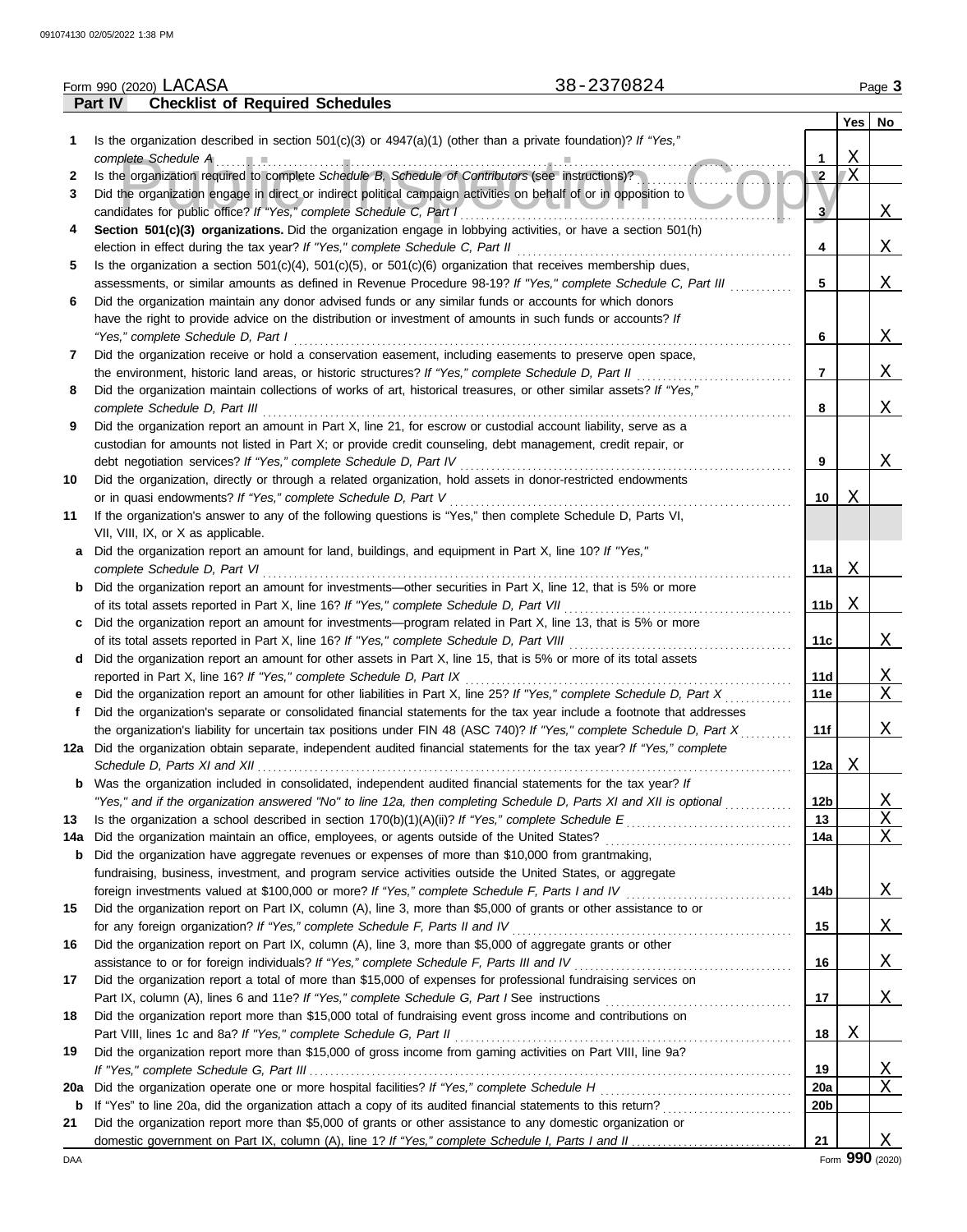|     | 38-2370824<br>Form 990 (2020) LACASA                                                                                                                                                                                       |                                                                                                                      |     | Page 4       |
|-----|----------------------------------------------------------------------------------------------------------------------------------------------------------------------------------------------------------------------------|----------------------------------------------------------------------------------------------------------------------|-----|--------------|
|     | <b>Checklist of Required Schedules (continued)</b><br>Part IV                                                                                                                                                              |                                                                                                                      |     |              |
|     |                                                                                                                                                                                                                            |                                                                                                                      | Yes | No.          |
| 22  | Did the organization report more than \$5,000 of grants or other assistance to or for domestic individuals on                                                                                                              |                                                                                                                      |     |              |
|     | Part IX, column (A), line 2? If "Yes," complete Schedule I, Parts I and III                                                                                                                                                | 22                                                                                                                   | Χ   |              |
| 23  | Did the organization answer "Yes" to Part VII, Section A, line 3, 4, or 5 about compensation of the<br>organization's current and former officers, directors, trustees, key employees, and highest compensated             |                                                                                                                      |     |              |
|     | employees? If "Yes," complete Schedule J                                                                                                                                                                                   | 23 <sub>2</sub>                                                                                                      |     | X            |
|     | 24a Did the organization have a tax-exempt bond issue with an outstanding principal amount of more than                                                                                                                    |                                                                                                                      |     |              |
|     | \$100,000 as of the last day of the year, that was issued after December 31, 2002? If "Yes," answer lines 24b                                                                                                              |                                                                                                                      |     |              |
|     | through 24d and complete Schedule K. If "No," go to line 25a                                                                                                                                                               | 24a                                                                                                                  |     | Χ            |
| b   | Did the organization invest any proceeds of tax-exempt bonds beyond a temporary period exception?                                                                                                                          | 24b                                                                                                                  |     |              |
| C   | Did the organization maintain an escrow account other than a refunding escrow at any time during the year                                                                                                                  |                                                                                                                      |     |              |
|     | to defease any tax-exempt bonds?                                                                                                                                                                                           | 24c                                                                                                                  |     |              |
|     | d Did the organization act as an "on behalf of" issuer for bonds outstanding at any time during the year?                                                                                                                  | 24d                                                                                                                  |     |              |
|     | 25a Section 501(c)(3), 501(c)(4), and 501(c)(29) organizations. Did the organization engage in an excess benefit                                                                                                           |                                                                                                                      |     |              |
|     | transaction with a disqualified person during the year? If "Yes," complete Schedule L, Part I                                                                                                                              | 25a                                                                                                                  |     | X            |
|     | Is the organization aware that it engaged in an excess benefit transaction with a disqualified person in a prior<br>b                                                                                                      |                                                                                                                      |     |              |
|     | year, and that the transaction has not been reported on any of the organization's prior Forms 990 or 990-EZ?                                                                                                               |                                                                                                                      |     |              |
| 26  | If "Yes," complete Schedule L, Part I<br>Did the organization report any amount on Part X, line 5 or 22, for receivables from or payables to any current                                                                   | 25b                                                                                                                  |     | Χ            |
|     | or former officer, director, trustee, key employee, creator or founder, substantial contributor, or 35%                                                                                                                    |                                                                                                                      |     |              |
|     | controlled entity or family member of any of these persons? If "Yes," complete Schedule L, Part II                                                                                                                         | 26                                                                                                                   |     | X            |
| 27  | Did the organization provide a grant or other assistance to any current or former officer, director, trustee, key                                                                                                          |                                                                                                                      |     |              |
|     | employee, creator or founder, substantial contributor or employee thereof, a grant selection committee                                                                                                                     |                                                                                                                      |     |              |
|     | member, or to a 35% controlled entity (including an employee thereof) or family member of any of these                                                                                                                     |                                                                                                                      |     |              |
|     | persons? If "Yes," complete Schedule L, Part III                                                                                                                                                                           | 27                                                                                                                   |     | X            |
| 28  | Was the organization a party to a business transaction with one of the following parties (see Schedule L, Part                                                                                                             |                                                                                                                      |     |              |
|     | IV instructions, for applicable filing thresholds, conditions, and exceptions):                                                                                                                                            |                                                                                                                      |     |              |
| a   | A current or former officer, director, trustee, key employee, creator or founder, or substantial contributor? If                                                                                                           |                                                                                                                      |     |              |
|     | "Yes," complete Schedule L, Part IV                                                                                                                                                                                        | 28a                                                                                                                  |     | Χ            |
| b   | A family member of any individual described in line 28a? If "Yes," complete Schedule L, Part IV                                                                                                                            | 28b                                                                                                                  |     | X            |
| c   | A 35% controlled entity of one or more individuals and/or organizations described in lines 28a or 28b? If                                                                                                                  |                                                                                                                      |     |              |
|     | "Yes," complete Schedule L, Part IV                                                                                                                                                                                        | 28c                                                                                                                  |     | X            |
| 29  | Did the organization receive more than \$25,000 in non-cash contributions? If "Yes," complete Schedule M                                                                                                                   | 29                                                                                                                   | X   |              |
| 30  | Did the organization receive contributions of art, historical treasures, or other similar assets, or qualified<br>conservation contributions? If "Yes," complete Schedule M                                                | 30                                                                                                                   |     | Χ            |
| 31  | Did the organization liquidate, terminate, or dissolve and cease operations? If "Yes," complete Schedule N, Part I                                                                                                         | 31                                                                                                                   |     | X            |
| 32  | Did the organization sell, exchange, dispose of, or transfer more than 25% of its net assets? If "Yes,"                                                                                                                    |                                                                                                                      |     |              |
|     | complete Schedule N, Part II                                                                                                                                                                                               | 32                                                                                                                   |     | $\mathbf{X}$ |
| 33  | Did the organization own 100% of an entity disregarded as separate from the organization under Regulations                                                                                                                 |                                                                                                                      |     |              |
|     | sections 301.7701-2 and 301.7701-3? If "Yes," complete Schedule R, Part I                                                                                                                                                  | 33                                                                                                                   |     | $\mathbf{X}$ |
| 34  | Was the organization related to any tax-exempt or taxable entity? If "Yes," complete Schedule R, Part II, III,                                                                                                             |                                                                                                                      |     |              |
|     | or IV, and Part V, line 1                                                                                                                                                                                                  | 34                                                                                                                   |     | Χ            |
| 35a | Did the organization have a controlled entity within the meaning of section 512(b)(13)?                                                                                                                                    | 35a                                                                                                                  |     | X            |
| b   | If "Yes" to line 35a, did the organization receive any payment from or engage in any transaction with a                                                                                                                    |                                                                                                                      |     |              |
|     |                                                                                                                                                                                                                            | 35 <sub>b</sub>                                                                                                      |     |              |
| 36  | Section 501(c)(3) organizations. Did the organization make any transfers to an exempt non-charitable                                                                                                                       |                                                                                                                      |     |              |
|     | related organization? If "Yes," complete Schedule R, Part V, line 2                                                                                                                                                        | 36                                                                                                                   |     | <u>X</u>     |
| 37  | Did the organization conduct more than 5% of its activities through an entity that is not a related organization                                                                                                           |                                                                                                                      |     | X            |
| 38  | and that is treated as a partnership for federal income tax purposes? If "Yes," complete Schedule R, Part VI<br>Did the organization complete Schedule O and provide explanations in Schedule O for Part VI, lines 11b and | 37<br>and a straightful control of the state of the state of the state of the state of the state of the state of the |     |              |
|     | 19? Note: All Form 990 filers are required to complete Schedule O.                                                                                                                                                         | 38                                                                                                                   | X   |              |
|     | Part V<br>Statements Regarding Other IRS Filings and Tax Compliance                                                                                                                                                        |                                                                                                                      |     |              |
|     |                                                                                                                                                                                                                            |                                                                                                                      |     |              |
|     |                                                                                                                                                                                                                            |                                                                                                                      | Yes | No           |
| 1а  | Enter the number reported in Box 3 of Form 1096. Enter -0- if not applicable<br>1a<br>.                                                                                                                                    | 8                                                                                                                    |     |              |
| b   | 1 <sub>b</sub><br>Enter the number of Forms W-2G included in line 1a. Enter -0- if not applicable                                                                                                                          | $\overline{0}$                                                                                                       |     |              |
| c   | Did the organization comply with backup withholding rules for reportable payments to vendors and                                                                                                                           |                                                                                                                      |     |              |
|     |                                                                                                                                                                                                                            | 1c                                                                                                                   | Χ   |              |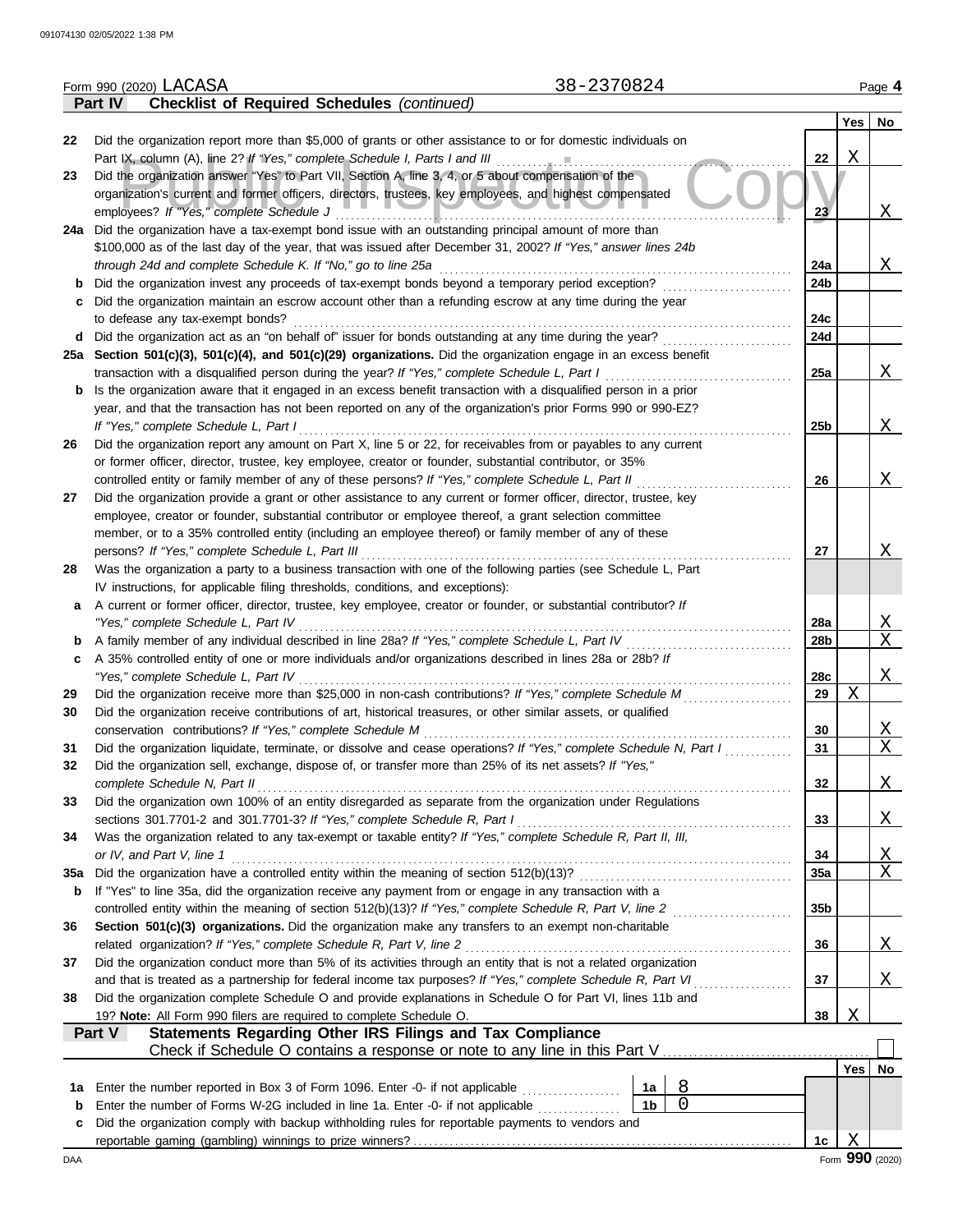|        |        | 38-2370824<br>Form 990 (2020) LACASA                                                                                                                                                    |                                                      |                             |            | Page 5 |
|--------|--------|-----------------------------------------------------------------------------------------------------------------------------------------------------------------------------------------|------------------------------------------------------|-----------------------------|------------|--------|
|        | Part V | Statements Regarding Other IRS Filings and Tax Compliance (continued)                                                                                                                   |                                                      |                             |            |        |
|        |        |                                                                                                                                                                                         |                                                      |                             | <b>Yes</b> | No     |
|        |        | 2a Enter the number of employees reported on Form W-3, Transmittal of Wage and Tax                                                                                                      |                                                      |                             |            |        |
|        |        | Statements, filed for the calendar year ending with or within the year covered by this return                                                                                           | 78<br>2a                                             |                             |            |        |
| b      |        | If at least one is reported on line 2a, did the organization file all required federal employment tax returns?                                                                          |                                                      | 2 <sub>b</sub>              | ľΧ         |        |
|        |        | Note: If the sum of lines 1a and 2a is greater than 250, you may be required to e-file (see instructions)                                                                               |                                                      |                             |            |        |
| За     |        | Did the organization have unrelated business gross income of \$1,000 or more during the year?                                                                                           |                                                      | 3a                          |            | Χ      |
| b      |        | If "Yes," has it filed a Form 990-T for this year? If "No" to line 3b, provide an explanation on Schedule O                                                                             |                                                      | $\overline{3}$ <sub>b</sub> |            |        |
| 4a     |        | At any time during the calendar year, did the organization have an interest in, or a signature or other authority over,                                                                 |                                                      |                             |            |        |
|        |        | a financial account in a foreign country (such as a bank account, securities account, or other financial account)?                                                                      |                                                      | 4a                          |            | Χ      |
| b      |        | If "Yes," enter the name of the foreign country <b>u</b><br>See instructions for filing requirements for FinCEN Form 114, Report of Foreign Bank and Financial Accounts (FBAR).         |                                                      |                             |            |        |
| 5a     |        | Was the organization a party to a prohibited tax shelter transaction at any time during the tax year?                                                                                   |                                                      | 5a                          |            | Χ      |
| b      |        | Did any taxable party notify the organization that it was or is a party to a prohibited tax shelter transaction?                                                                        |                                                      | 5 <sub>b</sub>              |            | X      |
| c      |        | If "Yes" to line 5a or 5b, did the organization file Form 8886-T?                                                                                                                       |                                                      | 5c                          |            |        |
| 6a     |        | Does the organization have annual gross receipts that are normally greater than \$100,000, and did the                                                                                  |                                                      |                             |            |        |
|        |        | organization solicit any contributions that were not tax deductible as charitable contributions?                                                                                        |                                                      | 6a                          |            | Χ      |
| b      |        | If "Yes," did the organization include with every solicitation an express statement that such contributions or                                                                          |                                                      |                             |            |        |
|        |        | gifts were not tax deductible?                                                                                                                                                          |                                                      | 6b                          |            |        |
| 7      |        | Organizations that may receive deductible contributions under section 170(c).                                                                                                           |                                                      |                             |            |        |
| a      |        | Did the organization receive a payment in excess of \$75 made partly as a contribution and partly for goods                                                                             |                                                      |                             |            |        |
|        |        | and services provided to the payor?                                                                                                                                                     |                                                      | 7a                          |            |        |
| b      |        | If "Yes," did the organization notify the donor of the value of the goods or services provided?                                                                                         |                                                      | 7b                          |            |        |
| c      |        | Did the organization sell, exchange, or otherwise dispose of tangible personal property for which it was                                                                                |                                                      |                             |            |        |
|        |        | required to file Form 8282?                                                                                                                                                             |                                                      | 7c                          |            |        |
| d      |        | If "Yes," indicate the number of Forms 8282 filed during the year                                                                                                                       | 7d                                                   |                             |            |        |
| е      |        | Did the organization receive any funds, directly or indirectly, to pay premiums on a personal benefit contract?                                                                         |                                                      | 7e                          |            |        |
| f      |        | Did the organization, during the year, pay premiums, directly or indirectly, on a personal benefit contract?                                                                            |                                                      | 7f                          |            |        |
| g      |        | If the organization received a contribution of qualified intellectual property, did the organization file Form 8899 as required?                                                        |                                                      | 7g                          |            |        |
| h      |        | If the organization received a contribution of cars, boats, airplanes, or other vehicles, did the organization file a Form 1098-C?                                                      |                                                      | 7h                          |            |        |
| 8      |        | Sponsoring organizations maintaining donor advised funds. Did a donor advised fund maintained by the                                                                                    |                                                      |                             |            |        |
|        |        | sponsoring organization have excess business holdings at any time during the year?                                                                                                      | <u> 1986 - Johann Stoff, Amerikaansk politiker (</u> | 8                           |            |        |
| 9      |        | Sponsoring organizations maintaining donor advised funds.                                                                                                                               |                                                      |                             |            |        |
| a<br>b |        | Did the sponsoring organization make any taxable distributions under section 4966?<br>Did the sponsoring organization make a distribution to a donor, donor advisor, or related person? |                                                      | 9а<br>9b                    |            |        |
| 10     |        | Section 501(c)(7) organizations. Enter:                                                                                                                                                 |                                                      |                             |            |        |
| a      |        | Initiation fees and capital contributions included on Part VIII, line 12 [11][11][11][11][11][11][11][11][11][                                                                          | 10a                                                  |                             |            |        |
| b      |        | Gross receipts, included on Form 990, Part VIII, line 12, for public use of club facilities                                                                                             | 10 <sub>b</sub>                                      |                             |            |        |
| 11     |        | Section 501(c)(12) organizations. Enter:                                                                                                                                                |                                                      |                             |            |        |
| a      |        | Gross income from members or shareholders                                                                                                                                               | 11a                                                  |                             |            |        |
| b      |        | Gross income from other sources (Do not net amounts due or paid to other sources                                                                                                        |                                                      |                             |            |        |
|        |        | against amounts due or received from them.)                                                                                                                                             | 11 <sub>b</sub>                                      |                             |            |        |
| 12a    |        | Section 4947(a)(1) non-exempt charitable trusts. Is the organization filing Form 990 in lieu of Form 1041?                                                                              |                                                      | 12a                         |            |        |
| b      |        | If "Yes," enter the amount of tax-exempt interest received or accrued during the year                                                                                                   | 12 <sub>b</sub>                                      |                             |            |        |
| 13     |        | Section 501(c)(29) qualified nonprofit health insurance issuers.                                                                                                                        |                                                      |                             |            |        |
| a      |        | Is the organization licensed to issue qualified health plans in more than one state?                                                                                                    |                                                      | 13а                         |            |        |
|        |        | Note: See the instructions for additional information the organization must report on Schedule O.                                                                                       |                                                      |                             |            |        |
| b      |        | Enter the amount of reserves the organization is required to maintain by the states in which                                                                                            |                                                      |                             |            |        |
|        |        |                                                                                                                                                                                         | 13 <sub>b</sub>                                      |                             |            |        |
| c      |        | Enter the amount of reserves on hand                                                                                                                                                    | 13 <sub>c</sub>                                      |                             |            |        |
| 14a    |        | Did the organization receive any payments for indoor tanning services during the tax year?                                                                                              |                                                      | 14a                         |            | X      |
| b      |        |                                                                                                                                                                                         |                                                      | 14b                         |            |        |
| 15     |        | Is the organization subject to the section 4960 tax on payment(s) of more than \$1,000,000 in remuneration or                                                                           |                                                      |                             |            |        |
|        |        | excess parachute payment(s) during the year?                                                                                                                                            |                                                      | 15                          |            | Χ      |
| 16     |        | If "Yes," see instructions and file Form 4720, Schedule N.<br>Is the organization an educational institution subject to the section 4968 excise tax on net investment income?           |                                                      | 16                          |            | Χ      |
|        |        | If "Yes," complete Form 4720, Schedule O.                                                                                                                                               |                                                      |                             |            |        |
|        |        |                                                                                                                                                                                         |                                                      |                             |            |        |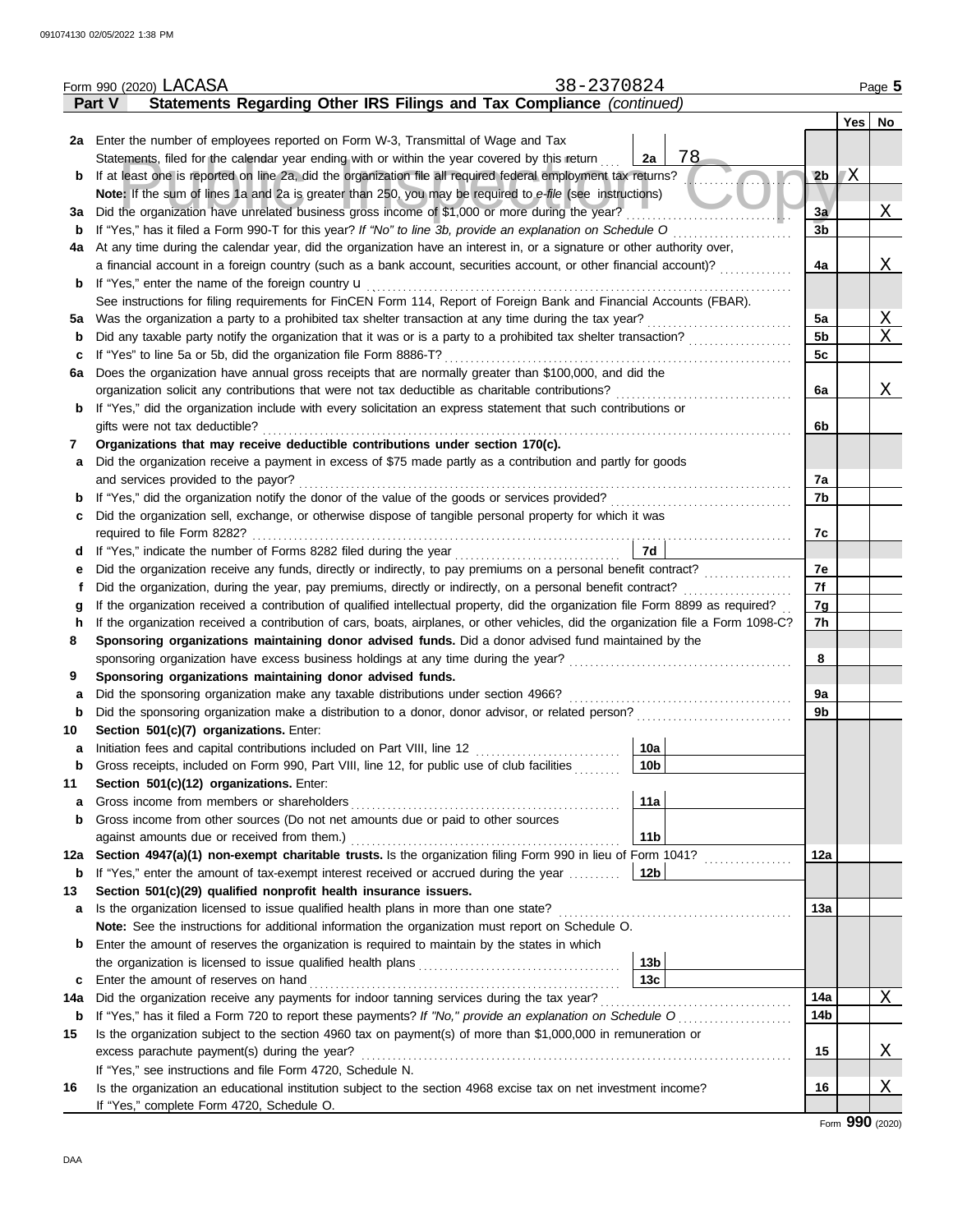|     | 38-2370824<br>Form 990 (2020) LACASA                                                                                                                                              |              |                 |                  | Page $6$        |
|-----|-----------------------------------------------------------------------------------------------------------------------------------------------------------------------------------|--------------|-----------------|------------------|-----------------|
|     | Governance, Management, and Disclosure For each "Yes" response to lines 2 through 7b below, and for a "No"<br>Part VI                                                             |              |                 |                  |                 |
|     | response to line 8a, 8b, or 10b below, describe the circumstances, processes, or changes on Schedule O. See instructions.                                                         |              |                 |                  |                 |
|     |                                                                                                                                                                                   |              |                 |                  |                 |
|     | Section A. Governing Body and Management                                                                                                                                          |              |                 |                  |                 |
| 1a  | Enter the number of voting members of the governing body at the end of the tax year<br>If there are material differences in voting rights among members of the governing body, or | 19<br>1a     |                 | Yes              | No              |
|     | if the governing body delegated broad authority to an executive committee or similar<br>committee, explain on Schedule O.                                                         |              |                 |                  |                 |
| b   | Enter the number of voting members included on line 1a, above, who are independent                                                                                                | 19<br>1b     |                 |                  |                 |
| 2   | Did any officer, director, trustee, or key employee have a family relationship or a business relationship with<br>any other officer, director, trustee, or key employee?          |              | 2               |                  | <u>X</u>        |
| 3   | Did the organization delegate control over management duties customarily performed by or under the direct                                                                         |              |                 |                  |                 |
|     | supervision of officers, directors, trustees, or key employees to a management company or other person?                                                                           |              | 3               |                  | $\overline{X}$  |
| 4   | Did the organization make any significant changes to its governing documents since the prior Form 990 was filed?                                                                  |              | 4               |                  | $\overline{X}$  |
| 5   | Did the organization become aware during the year of a significant diversion of the organization's assets?                                                                        |              | 5               |                  | $\mathbf{X}$    |
| 6   | Did the organization have members or stockholders?                                                                                                                                |              | 6               |                  | X               |
| 7a  | Did the organization have members, stockholders, or other persons who had the power to elect or appoint                                                                           |              |                 |                  |                 |
|     | one or more members of the governing body?                                                                                                                                        |              | 7a              |                  | X               |
| b   | Are any governance decisions of the organization reserved to (or subject to approval by) members,                                                                                 |              |                 |                  |                 |
|     | stockholders, or persons other than the governing body?                                                                                                                           |              | 7b              |                  | Χ               |
|     | Did the organization contemporaneously document the meetings held or written actions undertaken during the year by the following:                                                 |              |                 |                  |                 |
| 8   |                                                                                                                                                                                   |              |                 |                  |                 |
| a   | The governing body?                                                                                                                                                               |              | 8a              | Χ<br>X           |                 |
| b   | Each committee with authority to act on behalf of the governing body?                                                                                                             |              | 8b              |                  |                 |
| 9   | Is there any officer, director, trustee, or key employee listed in Part VII, Section A, who cannot be reached at                                                                  |              |                 |                  |                 |
|     | the organization's mailing address? If "Yes," provide the names and addresses on Schedule O                                                                                       |              | 9               |                  | X               |
|     | Section B. Policies (This Section B requests information about policies not required by the Internal Revenue Code.)                                                               |              |                 |                  |                 |
|     |                                                                                                                                                                                   |              |                 | Yes <sub>1</sub> | No              |
| 10a | Did the organization have local chapters, branches, or affiliates?                                                                                                                |              | 10a             |                  | X               |
| b   | If "Yes," did the organization have written policies and procedures governing the activities of such chapters,                                                                    |              |                 |                  |                 |
|     | affiliates, and branches to ensure their operations are consistent with the organization's exempt purposes?                                                                       |              | 10 <sub>b</sub> |                  |                 |
| 11a | Has the organization provided a complete copy of this Form 990 to all members of its governing body before filing the form?                                                       |              | 11a             | X                |                 |
| b   | Describe in Schedule O the process, if any, used by the organization to review this Form 990.                                                                                     |              |                 |                  |                 |
| 12a | Did the organization have a written conflict of interest policy? If "No," go to line 13                                                                                           |              | 12a             | Χ                |                 |
| b   | Were officers, directors, or trustees, and key employees required to disclose annually interests that could give rise to conflicts?                                               |              | 12 <sub>b</sub> | Χ                |                 |
| с   | Did the organization regularly and consistently monitor and enforce compliance with the policy? If "Yes,"                                                                         |              |                 |                  |                 |
|     | describe in Schedule O how this was done                                                                                                                                          |              | 12c             | X                |                 |
| 13  | Did the organization have a written whistleblower policy?                                                                                                                         |              | 13              | Χ                |                 |
| 14  | Did the organization have a written document retention and destruction policy?                                                                                                    |              | 14              | Χ                |                 |
| 15  | Did the process for determining compensation of the following persons include a review and approval by                                                                            |              |                 |                  |                 |
|     | independent persons, comparability data, and contemporaneous substantiation of the deliberation and decision?                                                                     |              |                 |                  |                 |
| a   |                                                                                                                                                                                   |              | 15a             | Χ                |                 |
| b   | Other officers or key employees of the organization                                                                                                                               |              | 15 <sub>b</sub> | X                |                 |
|     | If "Yes" to line 15a or 15b, describe the process in Schedule O (see instructions).                                                                                               |              |                 |                  |                 |
| 16а | Did the organization invest in, contribute assets to, or participate in a joint venture or similar arrangement                                                                    |              |                 |                  |                 |
|     | with a taxable entity during the year?                                                                                                                                            |              | 16a             |                  | Χ               |
| b   | If "Yes," did the organization follow a written policy or procedure requiring the organization to evaluate its                                                                    |              |                 |                  |                 |
|     | participation in joint venture arrangements under applicable federal tax law, and take steps to safeguard the                                                                     |              |                 |                  |                 |
|     |                                                                                                                                                                                   |              | <b>16b</b>      |                  |                 |
|     | <b>Section C. Disclosure</b>                                                                                                                                                      |              |                 |                  |                 |
| 17  | List the states with which a copy of this Form 990 is required to be filed $\mathbf{u}$ MI                                                                                        |              |                 |                  |                 |
| 18  | Section 6104 requires an organization to make its Forms 1023 (1024 or 1024-A, if applicable), 990, and 990-T (Section 501(c)                                                      |              |                 |                  |                 |
|     | (3)s only) available for public inspection. Indicate how you made these available. Check all that apply.                                                                          |              |                 |                  |                 |
|     | Own website $\begin{vmatrix} \end{vmatrix}$ Another's website $X$ Upon request $\begin{vmatrix} \end{vmatrix}$ Other (explain on Schedule O)                                      |              |                 |                  |                 |
| 19  | Describe on Schedule O whether (and if so, how) the organization made its governing documents, conflict of interest policy, and                                                   |              |                 |                  |                 |
|     | financial statements available to the public during the tax year.                                                                                                                 |              |                 |                  |                 |
| 20  | State the name, address, and telephone number of the person who possesses the organization's books and records u                                                                  |              |                 |                  |                 |
|     | 2895 W GRAND RIVER AVE<br>BOBETTE SCHRANDT                                                                                                                                        |              |                 |                  |                 |
|     | MI 48843<br>HOWELL                                                                                                                                                                | 517-548-1350 |                 |                  |                 |
| DAA |                                                                                                                                                                                   |              |                 |                  | Form 990 (2020) |
|     |                                                                                                                                                                                   |              |                 |                  |                 |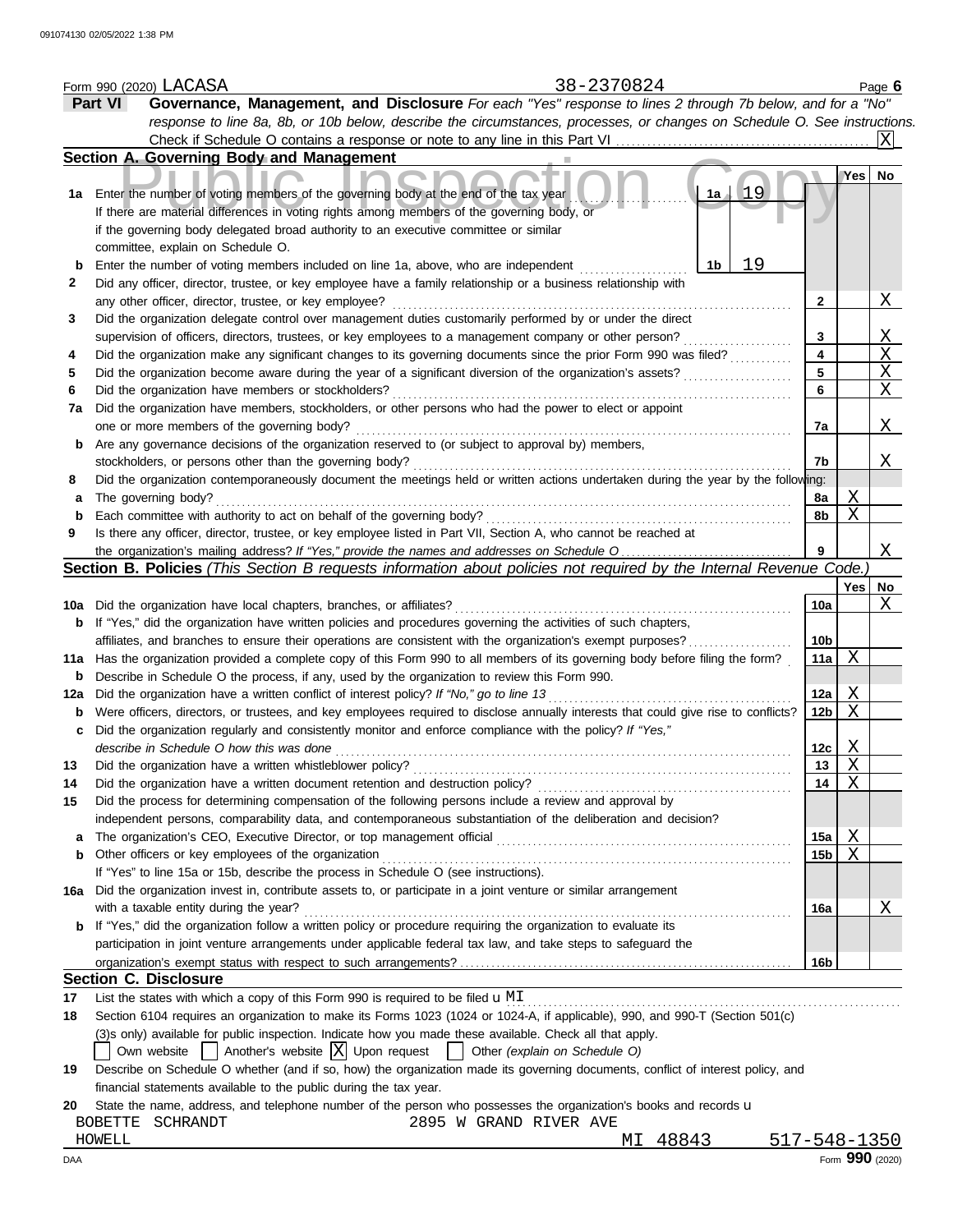| Form 990 (2020) LACASA                                                                                                                                                                                                                                                                                                        |                          |                           |              |         |                 |                                                                                                 |        | 38-2370824                                                                    |                                                   | Page 7                                              |
|-------------------------------------------------------------------------------------------------------------------------------------------------------------------------------------------------------------------------------------------------------------------------------------------------------------------------------|--------------------------|---------------------------|--------------|---------|-----------------|-------------------------------------------------------------------------------------------------|--------|-------------------------------------------------------------------------------|---------------------------------------------------|-----------------------------------------------------|
| Part VII Compensation of Officers, Directors, Trustees, Key Employees, Highest Compensated Employees, and                                                                                                                                                                                                                     |                          |                           |              |         |                 |                                                                                                 |        |                                                                               |                                                   |                                                     |
| <b>Independent Contractors</b>                                                                                                                                                                                                                                                                                                |                          |                           |              |         |                 |                                                                                                 |        |                                                                               |                                                   |                                                     |
| Section A. Officers, Directors, Trustees, Key Employees, and Highest Compensated Employees                                                                                                                                                                                                                                    |                          |                           |              |         |                 |                                                                                                 |        | Check if Schedule O contains a response or note to any line in this Part VII. |                                                   |                                                     |
| 1a Complete this table for all persons required to be listed. Report compensation for the calendar year ending with or within the                                                                                                                                                                                             |                          |                           |              |         |                 |                                                                                                 |        |                                                                               |                                                   |                                                     |
| organization's tax year.<br>• List all of the organization's current officers, directors, trustees (whether individuals or organizations), regardless of amount of                                                                                                                                                            |                          |                           |              |         |                 |                                                                                                 |        |                                                                               |                                                   |                                                     |
| compensation. Enter -0- in columns (D), (E), and (F) if no compensation was paid.<br>• List all of the organization's current key employees, if any. See instructions for definition of "key employee."                                                                                                                       |                          |                           |              |         |                 |                                                                                                 |        |                                                                               |                                                   |                                                     |
| • List the organization's five current highest compensated employees (other than an officer, director, trustee, or key employee)<br>who received reportable compensation (Box 5 of Form W-2 and/or Box 7 of Form 1099-MISC) of more than \$100,000 from the<br>organization and any related organizations.                    |                          |                           |              |         |                 |                                                                                                 |        |                                                                               |                                                   |                                                     |
| • List all of the organization's former officers, key employees, and highest compensated employees who received more than<br>\$100,000 of reportable compensation from the organization and any related organizations.                                                                                                        |                          |                           |              |         |                 |                                                                                                 |        |                                                                               |                                                   |                                                     |
| • List all of the organization's former directors or trustees that received, in the capacity as a former director or trustee of the<br>organization, more than \$10,000 of reportable compensation from the organization and any related organizations.<br>See instructions for the order in which to list the persons above. |                          |                           |              |         |                 |                                                                                                 |        |                                                                               |                                                   |                                                     |
| Check this box if neither the organization nor any related organization compensated any current officer, director, or trustee.                                                                                                                                                                                                |                          |                           |              |         |                 |                                                                                                 |        |                                                                               |                                                   |                                                     |
| (A)<br>(B)<br>Name and title<br>Average<br>hours<br>per week                                                                                                                                                                                                                                                                  |                          |                           |              |         | (C)<br>Position | (do not check more than one<br>box, unless person is both an<br>officer and a director/trustee) |        | (D)<br>Reportable<br>compensation<br>from the                                 | (E)<br>Reportable<br>compensation<br>from related | (F)<br>Estimated amount<br>of other<br>compensation |
|                                                                                                                                                                                                                                                                                                                               | (list any<br>hours for   |                           |              |         |                 |                                                                                                 |        | organization<br>(W-2/1099-MISC)                                               | organizations<br>(W-2/1099-MISC)                  | from the<br>organization and                        |
|                                                                                                                                                                                                                                                                                                                               | related<br>organizations | Individual<br>or director | nstitutional | Officer | Key employee    |                                                                                                 | Former |                                                                               |                                                   | related organizations                               |
|                                                                                                                                                                                                                                                                                                                               | below<br>dotted line)    |                           |              |         |                 |                                                                                                 |        |                                                                               |                                                   |                                                     |
|                                                                                                                                                                                                                                                                                                                               |                          | trustee                   | trustee      |         |                 | Highest compensated<br>employee                                                                 |        |                                                                               |                                                   |                                                     |
| (1) PATRICIA<br><b>CLAFFEY</b>                                                                                                                                                                                                                                                                                                |                          |                           |              |         |                 |                                                                                                 |        |                                                                               |                                                   |                                                     |
|                                                                                                                                                                                                                                                                                                                               | 1.00                     |                           |              |         |                 |                                                                                                 |        |                                                                               |                                                   |                                                     |
| BOARD CHAIR<br>(2) SUSAN COPE                                                                                                                                                                                                                                                                                                 | 0.00                     | X                         |              | X       |                 |                                                                                                 |        | Ω                                                                             | 0                                                 | 0                                                   |
|                                                                                                                                                                                                                                                                                                                               | 1.00                     |                           |              |         |                 |                                                                                                 |        |                                                                               |                                                   |                                                     |
| BOARD VICE-CHAIR                                                                                                                                                                                                                                                                                                              | 0.00                     | X                         |              |         |                 |                                                                                                 |        | 0                                                                             | 0                                                 | 0                                                   |
| $(3)$ LESLIE<br><b>BROWN</b>                                                                                                                                                                                                                                                                                                  |                          |                           |              |         |                 |                                                                                                 |        |                                                                               |                                                   |                                                     |
|                                                                                                                                                                                                                                                                                                                               | 1.00                     |                           |              |         |                 |                                                                                                 |        |                                                                               |                                                   |                                                     |
| TREASURER                                                                                                                                                                                                                                                                                                                     | 0.00                     | Χ                         |              | Χ       |                 |                                                                                                 |        | 0                                                                             | 0                                                 | 0                                                   |
| (4) RICK JAMES<br>( ENDED                                                                                                                                                                                                                                                                                                     | 1.00                     |                           |              |         |                 |                                                                                                 |        |                                                                               |                                                   |                                                     |
| TREASURER                                                                                                                                                                                                                                                                                                                     | 0.00                     | Χ                         |              | Χ       |                 |                                                                                                 |        | 0                                                                             | 0                                                 | 0                                                   |
| (5) MARGARET LETEGOLA                                                                                                                                                                                                                                                                                                         | <b>GRAF旷</b>             |                           |              |         |                 |                                                                                                 |        |                                                                               |                                                   |                                                     |
|                                                                                                                                                                                                                                                                                                                               | 1.00                     |                           |              |         |                 |                                                                                                 |        |                                                                               |                                                   |                                                     |
| SECRETARY                                                                                                                                                                                                                                                                                                                     | 0.00                     | X                         |              | X       |                 |                                                                                                 |        | 0                                                                             | 0                                                 | $\mathbf 0$                                         |
| (6) KATHLEEN BARDEN                                                                                                                                                                                                                                                                                                           | 1.00                     |                           |              |         |                 |                                                                                                 |        |                                                                               |                                                   |                                                     |
| BOARD MEMBER                                                                                                                                                                                                                                                                                                                  | 0.00                     | X                         |              |         |                 |                                                                                                 |        | 0                                                                             | 0                                                 | $\mathbf 0$                                         |
| (7) JUDY HERZOG                                                                                                                                                                                                                                                                                                               |                          |                           |              |         |                 |                                                                                                 |        |                                                                               |                                                   |                                                     |
|                                                                                                                                                                                                                                                                                                                               | 1.00                     |                           |              |         |                 |                                                                                                 |        |                                                                               |                                                   |                                                     |
| BOARD MEMBER                                                                                                                                                                                                                                                                                                                  | 0.00                     | X                         |              |         |                 |                                                                                                 |        | 0                                                                             | 0                                                 | $\mathbf 0$                                         |
| (8) KATE LOWRY                                                                                                                                                                                                                                                                                                                |                          |                           |              |         |                 |                                                                                                 |        |                                                                               |                                                   |                                                     |
| BOARD MEMBER                                                                                                                                                                                                                                                                                                                  | 1.00<br>0.00             | X                         |              |         |                 |                                                                                                 |        | 0                                                                             | 0                                                 | $\mathbf 0$                                         |
| (9) NICOLE MASON                                                                                                                                                                                                                                                                                                              |                          |                           |              |         |                 |                                                                                                 |        |                                                                               |                                                   |                                                     |
|                                                                                                                                                                                                                                                                                                                               | 1.00                     |                           |              |         |                 |                                                                                                 |        |                                                                               |                                                   |                                                     |
| BOARD MEMBER                                                                                                                                                                                                                                                                                                                  | 0.00                     | X                         |              |         |                 |                                                                                                 |        | 0                                                                             | 0                                                 | $\mathbf 0$                                         |
| (10) DAN MICHALEK                                                                                                                                                                                                                                                                                                             |                          |                           |              |         |                 |                                                                                                 |        |                                                                               |                                                   |                                                     |
| BOARD MEMBER                                                                                                                                                                                                                                                                                                                  | 1.00<br>0.00             | X                         |              |         |                 |                                                                                                 |        | 0                                                                             | 0                                                 | $\mathbf 0$                                         |
| (11) MICHAEL J.<br>MURHPY                                                                                                                                                                                                                                                                                                     |                          |                           |              |         |                 |                                                                                                 |        |                                                                               |                                                   |                                                     |
|                                                                                                                                                                                                                                                                                                                               | 1.00                     |                           |              |         |                 |                                                                                                 |        |                                                                               |                                                   |                                                     |

BOARD MEMBER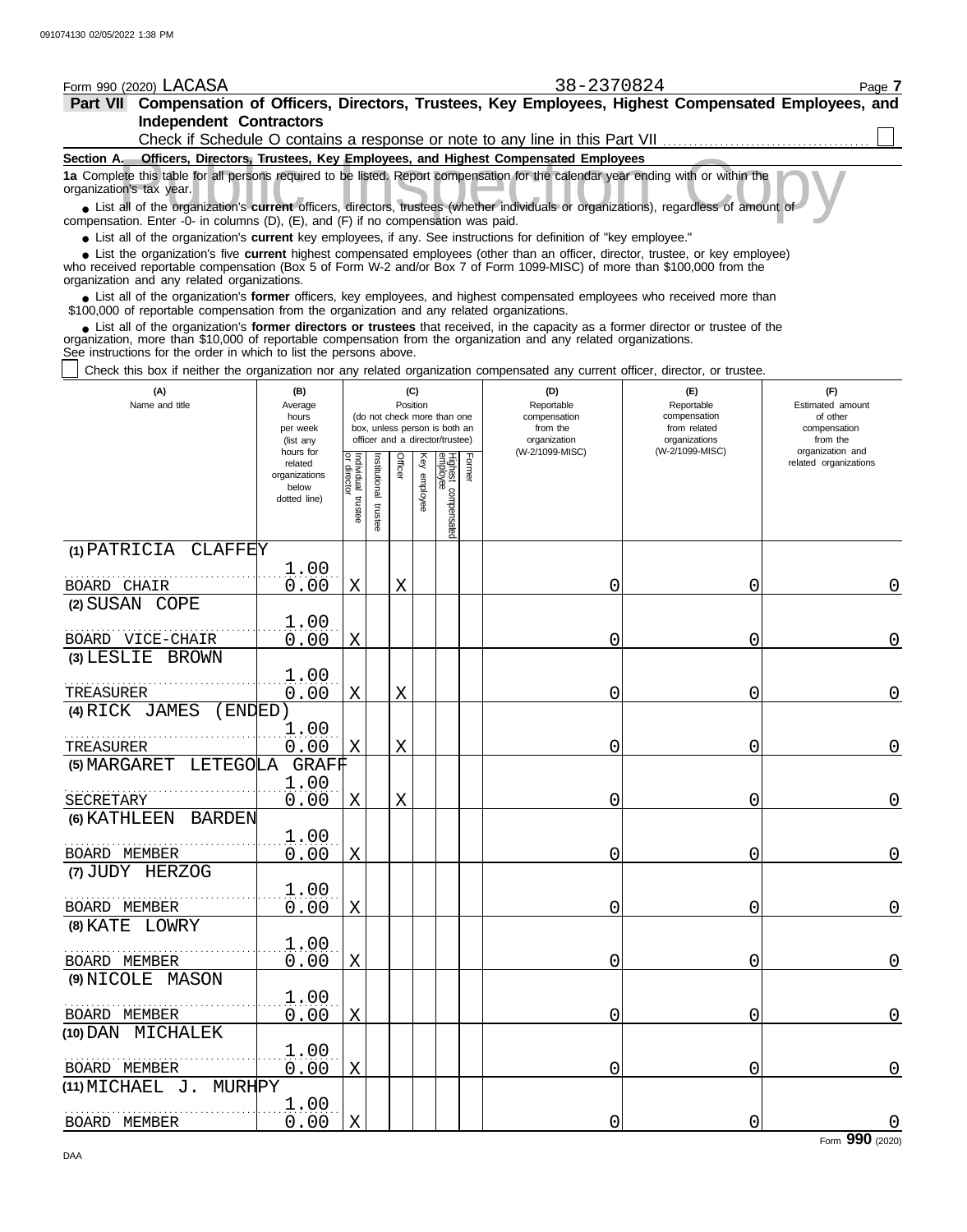| Form 990 (2020) LACASA<br>Part VII                                                                                                                                                                                                                                    |                                                                |                               |                         |                 |              |                                                                                                 |        | 38-2370824<br>Section A. Officers, Directors, Trustees, Key Employees, and Highest Compensated Employees (continued) |                                                                    |   | Page 8                                                          |
|-----------------------------------------------------------------------------------------------------------------------------------------------------------------------------------------------------------------------------------------------------------------------|----------------------------------------------------------------|-------------------------------|-------------------------|-----------------|--------------|-------------------------------------------------------------------------------------------------|--------|----------------------------------------------------------------------------------------------------------------------|--------------------------------------------------------------------|---|-----------------------------------------------------------------|
| (A)<br>Name and title                                                                                                                                                                                                                                                 | (B)<br>Average<br>hours<br>per week<br>(list any               |                               |                         | (C)<br>Position |              | (do not check more than one<br>box, unless person is both an<br>officer and a director/trustee) |        | (D)<br>Reportable<br>compensation<br>from the<br>organization                                                        | (E)<br>Reportable<br>compensation<br>from related<br>organizations |   | (F)<br>Estimated amount<br>of other<br>compensation<br>from the |
|                                                                                                                                                                                                                                                                       | hours for<br>related<br>organizations<br>below<br>dotted line) | ndividual trustee<br>director | nstitutional<br>trustee | Officer         | Key employee | Highest compensatec<br>employee                                                                 | Former | (W-2/1099-MISC)                                                                                                      | (W-2/1099-MISC)                                                    |   | organization and<br>related organizations                       |
| (12)<br>CARLA O'MALLEY                                                                                                                                                                                                                                                |                                                                |                               |                         |                 |              |                                                                                                 |        |                                                                                                                      |                                                                    |   |                                                                 |
| BOARD MEMBER                                                                                                                                                                                                                                                          | 1.00<br>0.00                                                   | Χ                             |                         |                 |              |                                                                                                 |        | Ω                                                                                                                    | 0                                                                  |   | 0                                                               |
| (13)<br>DAVID<br>READER<br>BOARD MEMBER                                                                                                                                                                                                                               | 1.00<br>0.00                                                   | Χ                             |                         |                 |              |                                                                                                 |        | 0                                                                                                                    | 0                                                                  |   | 0                                                               |
| (14)<br>JACKIE<br>ROGERS                                                                                                                                                                                                                                              |                                                                |                               |                         |                 |              |                                                                                                 |        |                                                                                                                      |                                                                    |   |                                                                 |
| BOARD MEMBER<br>(15)<br>SCRANTON<br>JUDITH                                                                                                                                                                                                                            | 1.00<br>0.00                                                   | Χ                             |                         |                 |              |                                                                                                 |        | Ω                                                                                                                    | 0                                                                  |   | 0                                                               |
| BOARD MEMBER                                                                                                                                                                                                                                                          | 1.00<br>0.00                                                   | Χ                             |                         |                 |              |                                                                                                 |        | 0                                                                                                                    | 0                                                                  |   | 0                                                               |
| (16)<br>MONA SHAND<br>BOARD MEMBER                                                                                                                                                                                                                                    | 1.00<br>0.00                                                   | Χ                             |                         |                 |              |                                                                                                 |        | 0                                                                                                                    | 0                                                                  |   | 0                                                               |
| (17)<br><b>MARIA STUART</b>                                                                                                                                                                                                                                           | 1.00                                                           |                               |                         |                 |              |                                                                                                 |        |                                                                                                                      |                                                                    |   |                                                                 |
| BOARD MEMBER<br>(18)<br><b>GEORGE</b><br>WATTS                                                                                                                                                                                                                        | 0.00                                                           | Χ                             |                         |                 |              |                                                                                                 |        | 0                                                                                                                    | 0                                                                  |   | 0                                                               |
| BOARD MEMBER<br>(19)<br>VALERIE<br>WEBSTER                                                                                                                                                                                                                            | 1.00<br>0.00                                                   | Χ                             |                         |                 |              |                                                                                                 |        | 0                                                                                                                    | 0                                                                  |   | $\overline{0}$                                                  |
| BOARD MEMBER                                                                                                                                                                                                                                                          | 1.00<br>0.00                                                   | Χ                             |                         |                 |              |                                                                                                 |        | 0                                                                                                                    | 0                                                                  |   | 0                                                               |
| 1b Subtotal<br>c Total from continuation sheets to Part VII, Section A                                                                                                                                                                                                |                                                                |                               |                         |                 |              |                                                                                                 | u<br>u | 69,985                                                                                                               |                                                                    |   | 525                                                             |
| d<br>Total number of individuals (including but not limited to those listed above) who received more than \$100,000 of<br>$\mathbf{2}$                                                                                                                                |                                                                |                               |                         |                 |              |                                                                                                 | u      | 69,985                                                                                                               |                                                                    |   | 525                                                             |
| reportable compensation from the organization $\mathbf{u}$                                                                                                                                                                                                            |                                                                |                               |                         |                 |              |                                                                                                 |        |                                                                                                                      |                                                                    |   | Yes<br>No                                                       |
| Did the organization list any <b>former</b> officer, director, trustee, key employee, or highest compensated<br>3<br>employee on line 1a? If "Yes," complete Schedule J for such individual                                                                           |                                                                |                               |                         |                 |              |                                                                                                 |        |                                                                                                                      |                                                                    | 3 | <u>X</u>                                                        |
| For any individual listed on line 1a, is the sum of reportable compensation and other compensation from the<br>4<br>organization and related organizations greater than \$150,000? If "Yes," complete Schedule J for such                                             |                                                                |                               |                         |                 |              |                                                                                                 |        |                                                                                                                      |                                                                    |   |                                                                 |
| individual<br>Did any person listed on line 1a receive or accrue compensation from any unrelated organization or individual<br>5                                                                                                                                      |                                                                |                               |                         |                 |              |                                                                                                 |        |                                                                                                                      |                                                                    | 4 | Χ                                                               |
| <b>Section B. Independent Contractors</b>                                                                                                                                                                                                                             |                                                                |                               |                         |                 |              |                                                                                                 |        |                                                                                                                      |                                                                    | 5 | $\mathbf{X}$                                                    |
| Complete this table for your five highest compensated independent contractors that received more than \$100,000 of<br>$\mathbf 1$<br>compensation from the organization. Report compensation for the calendar year ending with or within the organization's tax year. |                                                                |                               |                         |                 |              |                                                                                                 |        |                                                                                                                      |                                                                    |   |                                                                 |
|                                                                                                                                                                                                                                                                       | (A)<br>Name and business address                               |                               |                         |                 |              |                                                                                                 |        |                                                                                                                      | (B)<br>Description of services                                     |   | (C)<br>Compensation                                             |
|                                                                                                                                                                                                                                                                       |                                                                |                               |                         |                 |              |                                                                                                 |        |                                                                                                                      |                                                                    |   |                                                                 |
|                                                                                                                                                                                                                                                                       |                                                                |                               |                         |                 |              |                                                                                                 |        |                                                                                                                      |                                                                    |   |                                                                 |
|                                                                                                                                                                                                                                                                       |                                                                |                               |                         |                 |              |                                                                                                 |        |                                                                                                                      |                                                                    |   |                                                                 |
|                                                                                                                                                                                                                                                                       |                                                                |                               |                         |                 |              |                                                                                                 |        |                                                                                                                      |                                                                    |   |                                                                 |
|                                                                                                                                                                                                                                                                       |                                                                |                               |                         |                 |              |                                                                                                 |        |                                                                                                                      |                                                                    |   |                                                                 |

**2** Total number of independent contractors (including but not limited to those listed above) who received more than \$100,000 of compensation from the organization u

0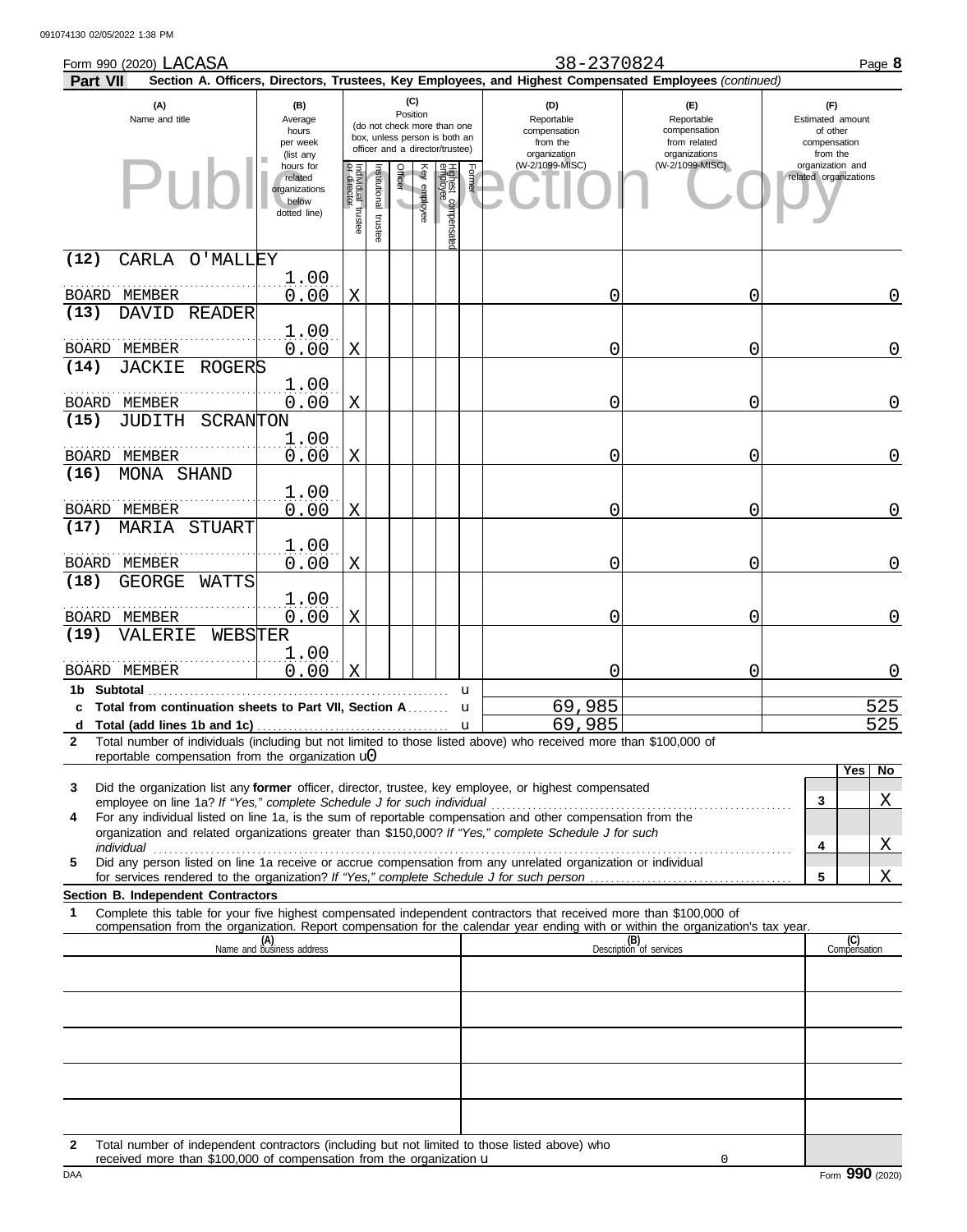|                                                           |                  | Form 990 (2020) LACASA                                                              |    |                             |                      | 38-2370824<br>Page 9 |                      |                      |                          |                                                                               |                                    |  |  |  |
|-----------------------------------------------------------|------------------|-------------------------------------------------------------------------------------|----|-----------------------------|----------------------|----------------------|----------------------|----------------------|--------------------------|-------------------------------------------------------------------------------|------------------------------------|--|--|--|
|                                                           | <b>Part VIII</b> |                                                                                     |    | <b>Statement of Revenue</b> |                      |                      |                      |                      |                          |                                                                               |                                    |  |  |  |
|                                                           |                  |                                                                                     |    |                             |                      |                      |                      |                      |                          | Check if Schedule O contains a response or note to any line in this Part VIII |                                    |  |  |  |
|                                                           |                  |                                                                                     |    |                             |                      |                      |                      | (A)<br>Total revenue | (B)<br>Related or exempt | (C)<br>Unrelated                                                              | (D)<br>Revenue excluded            |  |  |  |
|                                                           |                  |                                                                                     |    |                             |                      |                      |                      |                      | function revenue         | business revenue                                                              | from tax under<br>sections 512-514 |  |  |  |
|                                                           |                  |                                                                                     |    |                             |                      |                      | 82,737               |                      |                          |                                                                               |                                    |  |  |  |
|                                                           |                  | 1a Federated campaigns                                                              |    |                             | 1a<br>1 <sub>b</sub> |                      |                      |                      |                          |                                                                               |                                    |  |  |  |
|                                                           |                  | <b>b</b> Membership dues<br>c Fundraising events                                    |    |                             | 1 <sub>c</sub>       |                      | 56,919               |                      |                          |                                                                               |                                    |  |  |  |
|                                                           |                  | d Related organizations                                                             |    |                             | 1 <sub>d</sub>       |                      |                      |                      |                          |                                                                               |                                    |  |  |  |
|                                                           |                  | e Government grants (contributions)                                                 |    |                             | 1e                   |                      | 2,795,839            |                      |                          |                                                                               |                                    |  |  |  |
|                                                           |                  | f All other contributions, gifts, grants,                                           |    |                             |                      |                      |                      |                      |                          |                                                                               |                                    |  |  |  |
|                                                           |                  | and similar amounts not included above                                              |    |                             | 1f                   |                      | 5,336,689            |                      |                          |                                                                               |                                    |  |  |  |
| Contributions, Gifts, Grants<br>and Other Similar Amounts |                  | <b>g</b> Noncash contributions included in lines 1a-1f.                             |    |                             | 1g $\frac{1}{3}$     |                      | 283,792              |                      |                          |                                                                               |                                    |  |  |  |
|                                                           |                  |                                                                                     |    |                             |                      |                      |                      | 8,272,184            |                          |                                                                               |                                    |  |  |  |
|                                                           |                  |                                                                                     |    |                             |                      |                      | <b>Business Code</b> |                      |                          |                                                                               |                                    |  |  |  |
|                                                           | 2a               | PROGRAM REVENUES                                                                    |    |                             |                      |                      | 624100               | 20,500               | 20,500                   |                                                                               |                                    |  |  |  |
| Program Service                                           | b                |                                                                                     |    |                             |                      |                      |                      |                      |                          |                                                                               |                                    |  |  |  |
|                                                           |                  |                                                                                     |    |                             |                      |                      |                      |                      |                          |                                                                               |                                    |  |  |  |
|                                                           |                  |                                                                                     |    |                             |                      |                      |                      |                      |                          |                                                                               |                                    |  |  |  |
|                                                           |                  |                                                                                     |    |                             |                      |                      |                      |                      |                          |                                                                               |                                    |  |  |  |
|                                                           |                  | f All other program service revenue                                                 |    |                             |                      |                      |                      | 20,500               |                          |                                                                               |                                    |  |  |  |
|                                                           | 3                | Investment income (including dividends, interest, and                               |    |                             |                      |                      |                      |                      |                          |                                                                               |                                    |  |  |  |
|                                                           |                  | other similar amounts)                                                              |    |                             |                      |                      | u                    | 32,383               |                          |                                                                               | 32,383                             |  |  |  |
|                                                           | 4                | Income from investment of tax-exempt bond proceeds                                  |    |                             |                      |                      | u                    |                      |                          |                                                                               |                                    |  |  |  |
|                                                           | 5                |                                                                                     |    |                             |                      |                      | u                    |                      |                          |                                                                               |                                    |  |  |  |
|                                                           |                  |                                                                                     |    | (i) Real                    |                      |                      | (ii) Personal        |                      |                          |                                                                               |                                    |  |  |  |
|                                                           |                  | 6a Gross rents                                                                      | 6a |                             |                      |                      |                      |                      |                          |                                                                               |                                    |  |  |  |
|                                                           |                  | <b>b</b> Less: rental expenses                                                      | 6b |                             |                      |                      |                      |                      |                          |                                                                               |                                    |  |  |  |
|                                                           |                  | <b>c</b> Rental inc. or (loss)                                                      | 6с |                             |                      |                      |                      |                      |                          |                                                                               |                                    |  |  |  |
|                                                           |                  | Net rental income or (loss)<br><b>7a</b> Gross amount from                          |    |                             |                      |                      | u                    |                      |                          |                                                                               |                                    |  |  |  |
|                                                           |                  | sales of assets                                                                     |    | (i) Securities              |                      |                      | (ii) Other           |                      |                          |                                                                               |                                    |  |  |  |
|                                                           |                  | other than inventory                                                                | 7a |                             |                      |                      |                      |                      |                          |                                                                               |                                    |  |  |  |
| Revenue                                                   |                  | <b>b</b> Less: cost or other                                                        |    |                             |                      |                      |                      |                      |                          |                                                                               |                                    |  |  |  |
|                                                           |                  | basis and sales exps.                                                               | 7b |                             |                      |                      |                      |                      |                          |                                                                               |                                    |  |  |  |
|                                                           |                  | c Gain or (loss)                                                                    | 7c |                             |                      |                      |                      |                      |                          |                                                                               |                                    |  |  |  |
| Other                                                     |                  | 8a Gross income from fundraising events                                             |    |                             |                      |                      |                      |                      |                          |                                                                               |                                    |  |  |  |
|                                                           |                  | (not including \$ 56,919)                                                           |    |                             |                      |                      |                      |                      |                          |                                                                               |                                    |  |  |  |
|                                                           |                  | of contributions reported on line 1c).                                              |    |                             |                      |                      |                      |                      |                          |                                                                               |                                    |  |  |  |
|                                                           |                  | See Part IV, line 18                                                                |    |                             | 8a                   |                      | 118,359              |                      |                          |                                                                               |                                    |  |  |  |
|                                                           |                  | <b>b</b> Less: direct expenses                                                      |    |                             | 8b                   |                      | 53,747               |                      |                          |                                                                               |                                    |  |  |  |
|                                                           |                  |                                                                                     |    |                             |                      |                      |                      | 64,612               |                          |                                                                               | 64,612                             |  |  |  |
|                                                           |                  | 9a Gross income from gaming activities.                                             |    |                             |                      |                      |                      |                      |                          |                                                                               |                                    |  |  |  |
|                                                           |                  | See Part IV, line 19                                                                |    | .                           | 9a                   |                      |                      |                      |                          |                                                                               |                                    |  |  |  |
|                                                           |                  | <b>b</b> Less: direct expenses <i>minimum</i>                                       |    |                             | 9b                   |                      |                      |                      |                          |                                                                               |                                    |  |  |  |
|                                                           |                  | c Net income or (loss) from gaming activities<br>10a Gross sales of inventory, less |    |                             |                      |                      | u                    |                      |                          |                                                                               |                                    |  |  |  |
|                                                           |                  | returns and allowances                                                              |    |                             | 10a                  |                      | 267,410              |                      |                          |                                                                               |                                    |  |  |  |
|                                                           |                  | <b>b</b> Less: $cost$ of goods sold $\ldots$                                        |    |                             | 10 <sub>b</sub>      |                      | 267,410              |                      |                          |                                                                               |                                    |  |  |  |
|                                                           |                  | c Net income or (loss) from sales of inventory                                      |    |                             |                      |                      | $\mathbf u$          |                      |                          |                                                                               |                                    |  |  |  |
|                                                           |                  |                                                                                     |    |                             |                      |                      | <b>Business Code</b> |                      |                          |                                                                               |                                    |  |  |  |
|                                                           |                  |                                                                                     |    |                             |                      |                      | 900099               | 7,247                |                          |                                                                               | 7,247                              |  |  |  |
|                                                           | b                |                                                                                     |    |                             |                      |                      | 900099               | 4,644                |                          |                                                                               | 4,644                              |  |  |  |
| Miscellaneous<br>Revenue                                  | c                |                                                                                     |    |                             |                      |                      |                      |                      |                          |                                                                               |                                    |  |  |  |
|                                                           |                  |                                                                                     |    |                             |                      |                      |                      |                      |                          |                                                                               |                                    |  |  |  |
|                                                           |                  |                                                                                     |    |                             |                      |                      | u                    | 11,891               |                          |                                                                               |                                    |  |  |  |
|                                                           |                  |                                                                                     |    |                             |                      |                      | $\mathbf{u}$         | 8,401,570            | 20,500                   | 0                                                                             | 108,886                            |  |  |  |

Form **990** (2020)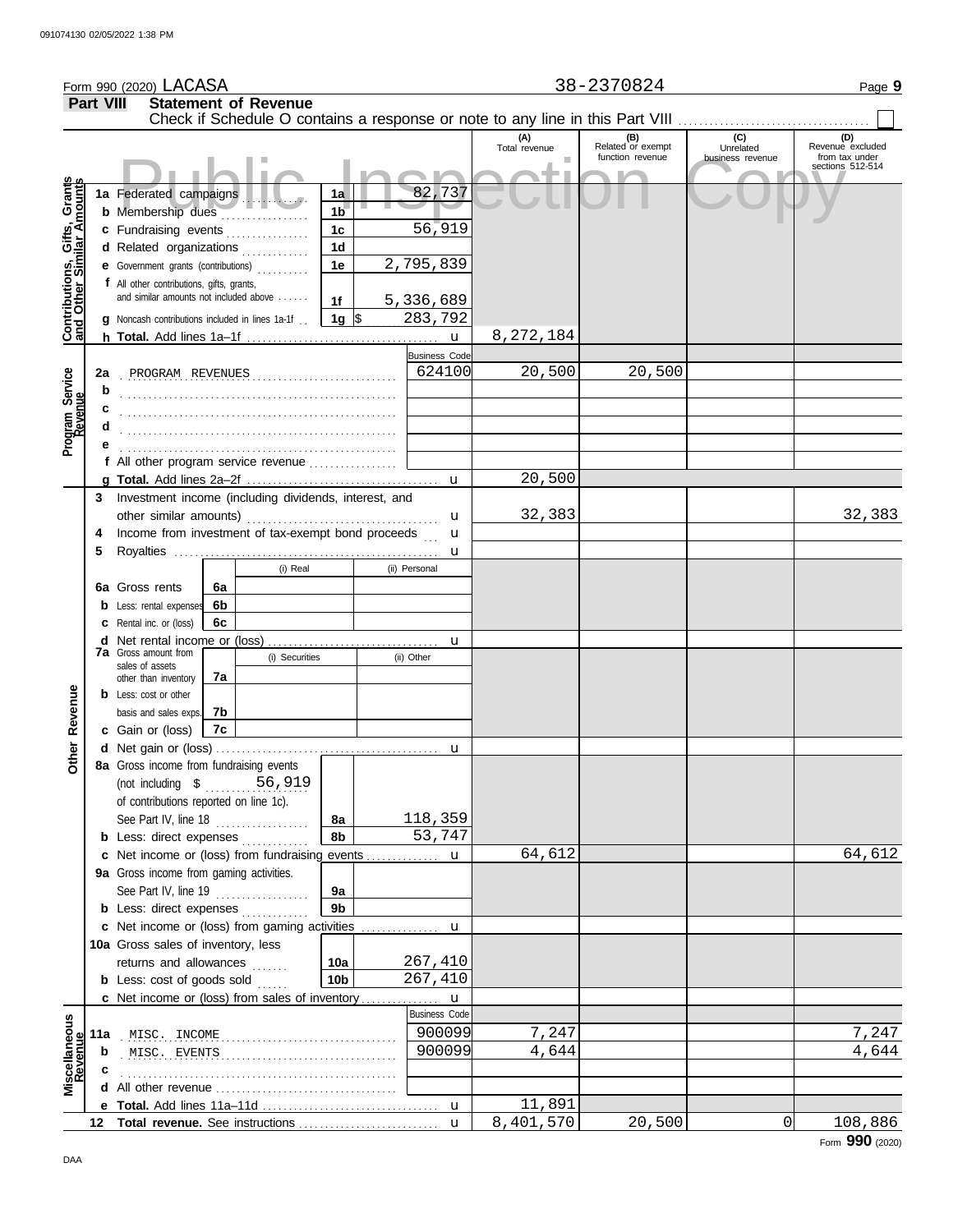# Form 990 (2020) LACASA 28-2370824 Page 10

|              | <b>Part IX</b><br><b>Statement of Functional Expenses</b>                                                                                                                                                                                                                           |                       |                                    |                                    |                         |
|--------------|-------------------------------------------------------------------------------------------------------------------------------------------------------------------------------------------------------------------------------------------------------------------------------------|-----------------------|------------------------------------|------------------------------------|-------------------------|
|              | Section 501(c)(3) and 501(c)(4) organizations must complete all columns. All other organizations must complete column (A).                                                                                                                                                          |                       |                                    |                                    |                         |
|              | Check if Schedule O contains a response or note to any line in this Part IX                                                                                                                                                                                                         |                       |                                    | (C)                                | (D)                     |
|              | Do not include amounts reported on lines 6b,<br>7b, 8b, 9b, and 10b of Part VIII.                                                                                                                                                                                                   | (A)<br>Total expenses | (B)<br>Program service<br>expenses | Management and<br>general expenses | Fundraising<br>expenses |
| 1            | Grants and other assistance to domestic organizations<br>and domestic governments. See Part IV, line 21                                                                                                                                                                             |                       |                                    |                                    |                         |
| $\mathbf{2}$ | Grants and other assistance to domestic                                                                                                                                                                                                                                             |                       |                                    |                                    |                         |
|              | individuals. See Part IV, line 22                                                                                                                                                                                                                                                   | 75,468                | 75,468                             |                                    |                         |
| 3            | Grants and other assistance to foreign                                                                                                                                                                                                                                              |                       |                                    |                                    |                         |
|              | organizations, foreign governments, and foreign                                                                                                                                                                                                                                     |                       |                                    |                                    |                         |
|              | individuals. See Part IV, lines 15 and 16                                                                                                                                                                                                                                           |                       |                                    |                                    |                         |
| 4<br>5       | Benefits paid to or for members<br>Compensation of current officers, directors,                                                                                                                                                                                                     |                       |                                    |                                    |                         |
|              | trustees, and key employees                                                                                                                                                                                                                                                         | 128,878               | 9,665                              | 28,998                             | 90,215                  |
| 6            | Compensation not included above to disqualified                                                                                                                                                                                                                                     |                       |                                    |                                    |                         |
|              | persons (as defined under section 4958(f)(1)) and                                                                                                                                                                                                                                   |                       |                                    |                                    |                         |
|              | persons described in section 4958(c)(3)(B)                                                                                                                                                                                                                                          |                       |                                    |                                    |                         |
| 7            | Other salaries and wages                                                                                                                                                                                                                                                            | 2, 211, 981           | 1,662,957                          | 433,588                            | 115,436                 |
| 8            | Pension plan accruals and contributions (include                                                                                                                                                                                                                                    |                       |                                    |                                    |                         |
|              | section 401(k) and 403(b) employer contributions)                                                                                                                                                                                                                                   |                       |                                    |                                    |                         |
| 9            | Other employee benefits                                                                                                                                                                                                                                                             | 174,544               | 129,250                            | 27,253                             | 18,041                  |
| 10           | Payroll taxes                                                                                                                                                                                                                                                                       | 186,742               | 137,910                            | 29,196                             | 19,636                  |
| 11           | Fees for services (nonemployees):                                                                                                                                                                                                                                                   |                       |                                    |                                    |                         |
| a            |                                                                                                                                                                                                                                                                                     |                       |                                    |                                    |                         |
| b<br>c       | Legal                                                                                                                                                                                                                                                                               | 20,371                |                                    | 20,371                             |                         |
| d            | Lobbying                                                                                                                                                                                                                                                                            |                       |                                    |                                    |                         |
| е            | Professional fundraising services. See Part IV, line                                                                                                                                                                                                                                |                       |                                    |                                    |                         |
| f            | Investment management fees                                                                                                                                                                                                                                                          | 8,512                 |                                    | 8,512                              |                         |
| a            | Other. (If line 11g amount exceeds 10% of line 25, column                                                                                                                                                                                                                           |                       |                                    |                                    |                         |
|              | (A) amount, list line 11g expenses on Schedule O.)                                                                                                                                                                                                                                  | <u>165,067</u>        | 42,239                             | <u>25,195</u>                      | <u>97,633</u>           |
|              | 12 Advertising and promotion                                                                                                                                                                                                                                                        |                       |                                    |                                    |                         |
| 13           |                                                                                                                                                                                                                                                                                     | 267,409               | 170,910                            | 30,631                             | 65,868                  |
| 14           | Information technology                                                                                                                                                                                                                                                              |                       |                                    |                                    |                         |
| 15<br>16     | Royalties                                                                                                                                                                                                                                                                           | 345,354               | 337,959                            | 2,445                              | 4,950                   |
|              | 17 Travel                                                                                                                                                                                                                                                                           |                       |                                    |                                    |                         |
| 18           | Payments of travel or entertainment expenses                                                                                                                                                                                                                                        |                       |                                    |                                    |                         |
|              | for any federal, state, or local public officials                                                                                                                                                                                                                                   |                       |                                    |                                    |                         |
| 19           | Conferences, conventions, and meetings                                                                                                                                                                                                                                              | 7,203                 | 6,029                              | 338                                | 836                     |
| 20           | Interest                                                                                                                                                                                                                                                                            |                       |                                    |                                    |                         |
| 21           | Payments to affiliates                                                                                                                                                                                                                                                              |                       |                                    |                                    |                         |
| 22           | Depreciation, depletion, and amortization                                                                                                                                                                                                                                           | 83,842                | 69,274                             | 7,498                              | <u>7,070</u><br>2,628   |
| 23<br>24     | Insurance <i>minimum and a series</i> and a series of the series of the series of the series of the series of the series of the series of the series of the series of the series of the series of the series of the series of the s<br>Other expenses. Itemize expenses not covered | 25,911                | 21,480                             | 1,803                              |                         |
|              | above (List miscellaneous expenses on line 24e. If                                                                                                                                                                                                                                  |                       |                                    |                                    |                         |
|              | line 24e amount exceeds 10% of line 25, column                                                                                                                                                                                                                                      |                       |                                    |                                    |                         |
|              | (A) amount, list line 24e expenses on Schedule O.)                                                                                                                                                                                                                                  |                       |                                    |                                    |                         |
| a            | REPAIRS& MAINTENANCE                                                                                                                                                                                                                                                                | 71,761                | 66,856                             | 4,453                              | 452                     |
| b            | TELEPHONE                                                                                                                                                                                                                                                                           | 46,723                | 37,489                             | 5,716                              | 3,518                   |
| c            | VEHICLES                                                                                                                                                                                                                                                                            | 10,758                | 10,284                             | 107                                | 367                     |
| d            |                                                                                                                                                                                                                                                                                     |                       |                                    |                                    |                         |
| е            | All other expenses                                                                                                                                                                                                                                                                  |                       |                                    |                                    |                         |
| 25<br>26     | Total functional expenses. Add lines 1 through 24e<br>Joint costs. Complete this line only if the                                                                                                                                                                                   | 3,830,524             | 2,777,770                          | 626,104                            | 426,650                 |
|              | organization reported in column (B) joint costs                                                                                                                                                                                                                                     |                       |                                    |                                    |                         |
|              | from a combined educational campaign and<br>fundraising solicitation. Check here $\mathbf{u}$   if                                                                                                                                                                                  |                       |                                    |                                    |                         |
|              | following SOP 98-2 (ASC 958-720)                                                                                                                                                                                                                                                    |                       |                                    |                                    |                         |

LACASA 38-2370824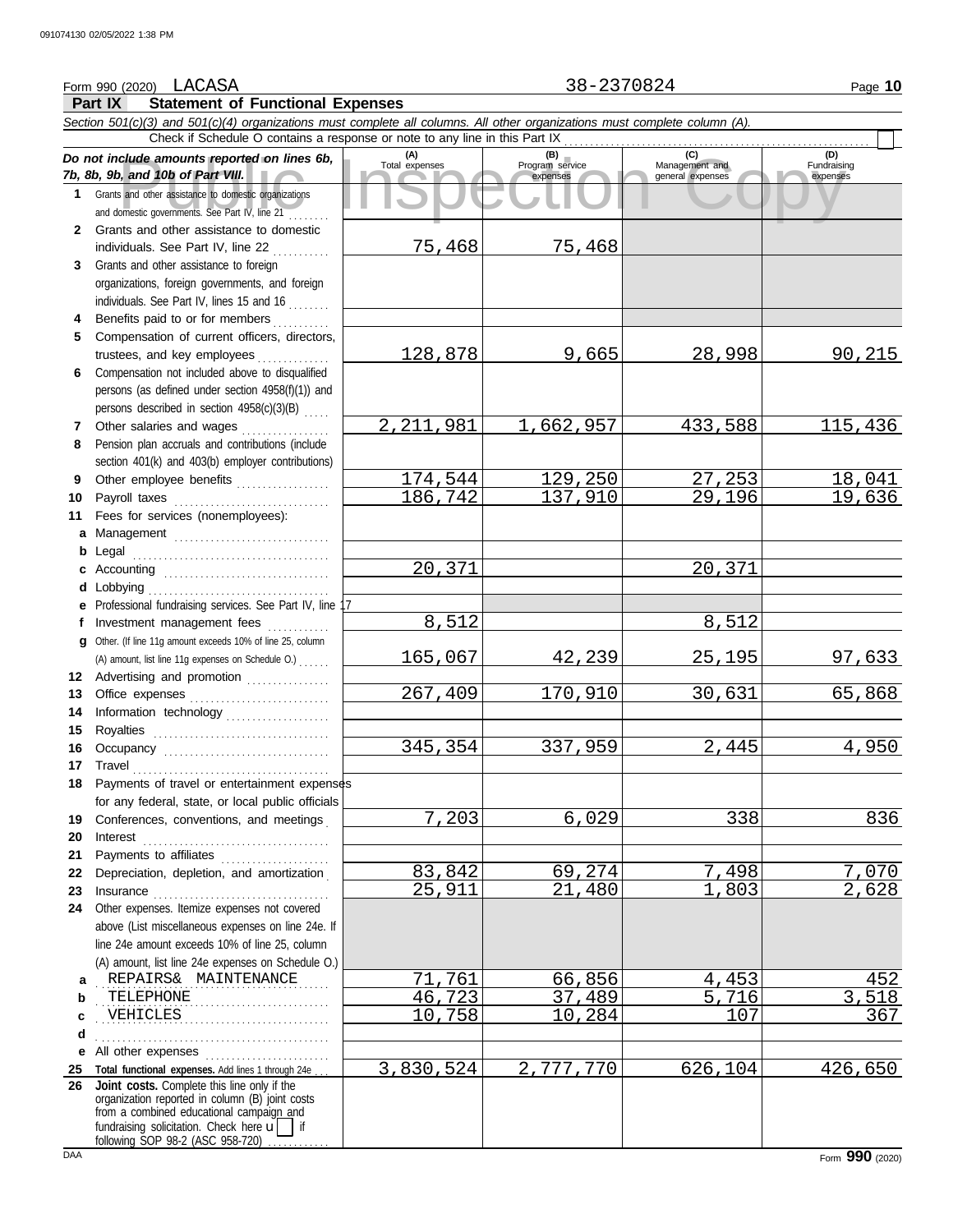#### LACASA 38-2370824 Form 990 (2020) Page **11 Part X Balance Sheet** Check if Schedule O contains a response or note to any line in this Part X **(A) (B)** Beginning of year **End of year** Example of the example of the community of the community of the contract bearing<br>Savings and temporary cash investments<br>Pledges and grants receivable, net the contract of the copy of the copy of the copy of the copy of the Cash—non-interest-bearing ................  $\begin{array}{|c|c|c|c|c|}\n\hline\n7,200 & 1 & 122,754 \\
\hline\n60,485 & 2 & 157,830\n\end{array}$ **1 1 2** 60,485 2<br>600.057 3 4.317.977 **2** Savings and temporary cash investments . . . . . . . . . . . . . . . . . . . . . . . . . . . . . . . . . . . . . . . . . . . . **3** 600,057 4,317,977 **3** Pledges and grants receivable, net . . . . . . . . . . . . . . . . . . . . . . . . . . . . . . . . . . . . . . . . . . . . . . . . . . . **4 4** Accounts receivable, net **5** Loans and other receivables from any current or former officer, director, trustee, key employee, creator or founder, substantial contributor, or 35% controlled entity or family member of any of these persons **5 6** Loans and other receivables from other disqualified persons (as defined **6** under section 4958(f)(1)), and persons described in section 4958(c)(3)(B) .......... **Assets 7 7** Notes and loans receivable, net . . . . . . . . . . . . . . . . . . . . . . . . . . . . . . . . . . . . . . . . . . . . . . . . . . . . . . Inventories for sale or use . . . . . . . . . . . . . . . . . . . . . . . . . . . . . . . . . . . . . . . . . . . . . . . . . . . . . . . . . . . .  $\begin{array}{|c|c|c|c|c|}\n 66,381 & \textbf{8} & \textbf{97,420} \\
 \hline\n 10,040 & \textbf{9} & & 22,918\n \end{array}$ **8 8** 10,040 **9 9** Prepaid expenses and deferred charges . . . . . . . . . . . . . . . . . . . . . . . . . . . . . . . . . . . . . . . . . . . . . **10a** Land, buildings, and equipment: cost or other basis. Complete Part VI of Schedule D .............. **10a** <u>3,905,959</u><br>1,690,021  $1,984,449$  | 10c | 2, 215,938 **10c b** Less: accumulated depreciation . . . . . . . . . . . . . . . . 10b **11** Investments—publicly traded securities . . . . . . . . . . . . . . . . . . . . . . . . . . . . . . . . . . . . . . . . . . . . . . **11** Investments—other securities. See Part IV, line 11 . . . . . . . . . . . . . . . . . . . . . . . . . . . . . . . . . .  $1,917,662$  12 2,404,884 **12 12** Investments—program-related. See Part IV, line 11 ............................... **13 13** Intangible assets . . . . . . . . . . . . . . . . . . . . . . . . . . . . . . . . . . . . . . . . . . . . . . . . . . . . . . . . . . . . . . . . . . . . . . **14 14** Other assets. See Part IV, line 11 . . . . . . . . . . . . . . . . . . . . . . . . . . . . . . . . . . . . . . . . . . . . . . . . . . . .  $\begin{array}{|c|c|c|c|c|}\n 5,169 & \textbf{15} & \textbf{5},169 \\
 \hline\n 1.443 & \textbf{16} & \textbf{9},344,890\n \end{array}$ **15 15** 4,651,443 16 9,344,890<br>151,387 17 261,953 **16 Total assets.** Add lines 1 through 15 (must equal line 33) . . . . . . . . . . . . . . . . . . . . . . . . . . . **16** Accounts payable and accrued expenses . . . . . . . . . . . . . . . . . . . . . . . . . . . . . . . . . . . . . . . . . . . . **17** <u>151,387</u> **17** Grants payable . . . . . . . . . . . . . . . . . . . . . . . . . . . . . . . . . . . . . . . . . . . . . . . . . . . . . . . . . . . . . . . . . . . . . . . . **18 18** 18,064 8,810 **19** Deferred revenue . . . . . . . . . . . . . . . . . . . . . . . . . . . . . . . . . . . . . . . . . . . . . . . . . . . . . . . . . . . . . . . . . . . . . **19** Tax-exempt bond liabilities . . . . . . . . . . . . . . . . . . . . . . . . . . . . . . . . . . . . . . . . . . . . . . . . . . . . . . . . . . . . **20 20 21** Escrow or custodial account liability. Complete Part IV of Schedule D **21 22** Loans and other payables to any current or former officer, director, **Liabilities** trustee, key employee, creator or founder, substantial contributor, or 35% controlled entity or family member of any of these persons . . . . . . . . . . . . . . . . . . . . . . . . . . **22** Secured mortgages and notes payable to unrelated third parties ................... 823,861 698,961 **23 23** Unsecured notes and loans payable to unrelated third parties . . . . . . . . . . . . . . . . . . . . . . . **24 24 25** Other liabilities (including federal income tax, payables to related third parties, and other liabilities not included on lines 17-24). Complete Part X 142,700 of Schedule D . . . . . . . . . . . . . . . . . . . . . . . . . . . . . . . . . . . . . . . . . . . . . . . . . . . . . . . . . . . . . . . . . . . . . . . . . **25** 1,136,012 969,724 **26 26** Total liabilities. Add lines 17 through 25 .............. Organizations that follow FASB ASC 958, check here  $\boxed{\text{X}}$ Net Assets or Fund Balances **Net Assets or Fund Balances and complete lines 27, 28, 32, and 33.** Net assets without donor restrictions . . . . . . . . . . . . . . . . . . . . . . . . . . . . . . . . . . . . . . . . . . . . . . . . . <u>1,746,216 27 2,051,425</u><br>1,769,215 28 6,323,741 **27 27** Net assets with donor restrictions . . . . . . . . . . . . . . . . . . . . . . . . . . . . . . . . . . . . . . . . . . . . . . . . . . . . . 1,769,215 **28 28 Organizations that do not follow FASB ASC 958, check here** u **and complete lines 29 through 33.** Capital stock or trust principal, or current funds . . . . . . . . . . . . . . . . . . . . . . . . . . . . . . . . . . . . . . **29 29** Paid-in or capital surplus, or land, building, or equipment fund . . . . . . . . . . . . . . . . . . . . . . **30 30** Retained earnings, endowment, accumulated income, or other funds . . . . . . . . . . . . . . . . . . **31 31**

Total net assets or fund balances . . . . . . . . . . . . . . . . . . . . . . . . . . . . . . . . . . . . . . . . . . . . . . . . . . . . . Total liabilities and net assets/fund balances . . . . . . . . . . . . . . . . . . . . . . . . . . . . . . . . . . . . . . . . .

Form **990** (2020)

9,344,890

**33 32**

 $\begin{array}{|c|c|c|c|c|c|}\n \hline\n 3,515,431 & \textbf{32} & \textbf{8},375,166 \\
 \hline\n 4,651,443 & \textbf{33} & \textbf{9},344,890\n \hline\n \end{array}$ 

**32 33**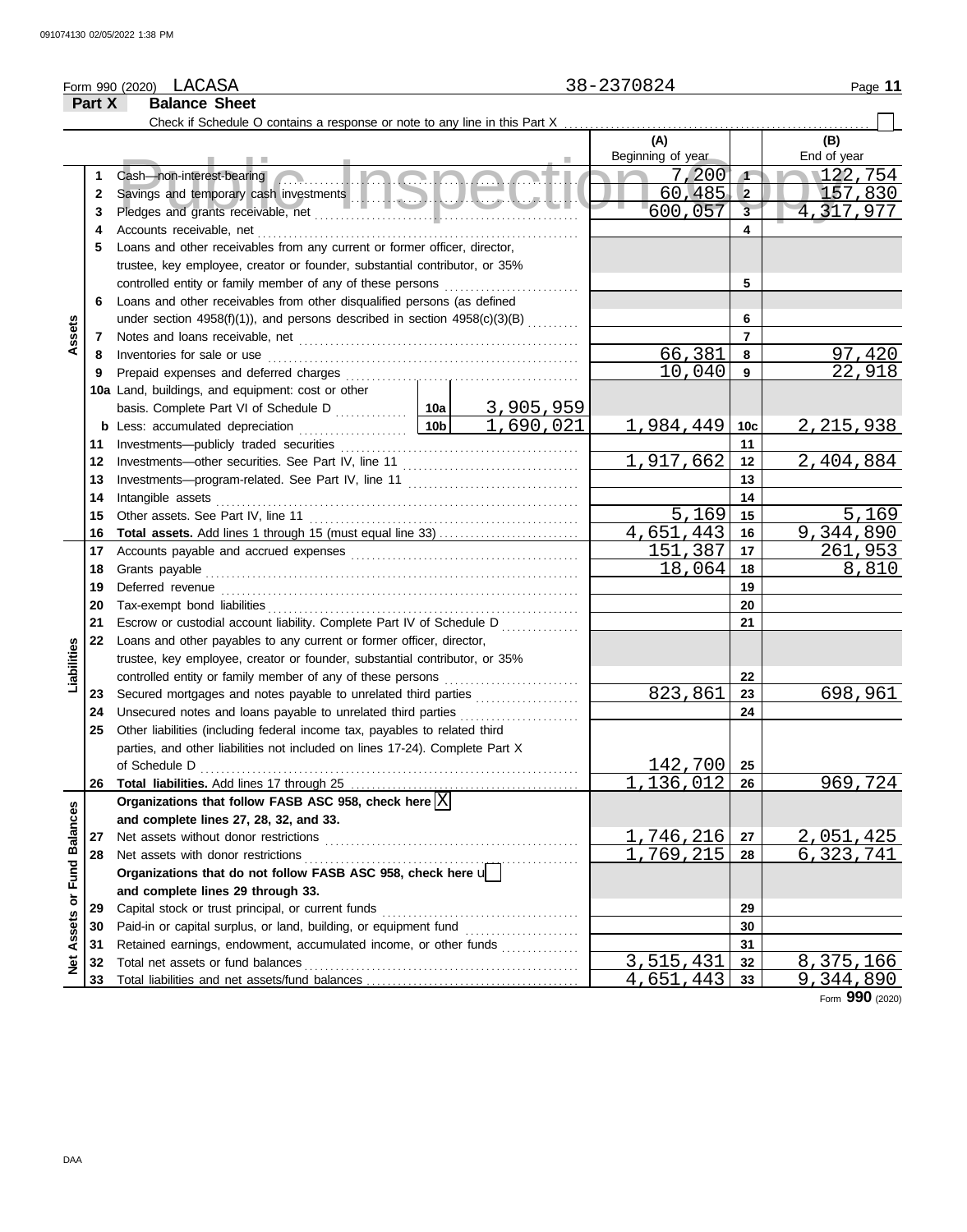|    | 38-2370824<br>Form 990 (2020) LACASA                                                                                  |                |                        |                 | Page 12 |
|----|-----------------------------------------------------------------------------------------------------------------------|----------------|------------------------|-----------------|---------|
|    | <b>Reconciliation of Net Assets</b><br>Part XI                                                                        |                |                        |                 |         |
|    |                                                                                                                       |                |                        |                 |         |
| 1  | Total revenue (must equal Part VIII, column (A), line 12)                                                             | $\mathbf{1}$   | $8,401,5\overline{70}$ |                 |         |
| 2  |                                                                                                                       | $\overline{2}$ | 3,830,524              |                 |         |
| 3  | Revenue less expenses. Subtract line 2 from line 1 and the contract of the contract of                                | 3 <sup>2</sup> | 4,571,046              |                 |         |
| 4  | Net assets or fund balances at beginning of year (must equal Part X, line 32, column (A))                             | $\overline{4}$ | 3,515,431              |                 |         |
| 5  |                                                                                                                       |                |                        | 274,032         |         |
| 6  |                                                                                                                       | 6              |                        |                 |         |
| 7  | Investment expenses                                                                                                   | $\overline{7}$ |                        |                 |         |
| 8  | Prior period adjustments                                                                                              | 8              |                        |                 |         |
| 9  | Other changes in net assets or fund balances (explain on Schedule O)                                                  | 9              |                        | 14,657          |         |
| 10 | Net assets or fund balances at end of year. Combine lines 3 through 9 (must equal Part X, line                        |                |                        |                 |         |
|    | $32$ , column $(B)$ )                                                                                                 | 10             | 8, 375, 166            |                 |         |
|    | <b>Financial Statements and Reporting</b><br>Part XII                                                                 |                |                        |                 |         |
|    |                                                                                                                       |                |                        |                 |         |
|    |                                                                                                                       |                |                        | Yes l           | No      |
| 1. | lxl<br>Accounting method used to prepare the Form 990:     Cash<br>Accrual<br>Other                                   |                |                        |                 |         |
|    | If the organization changed its method of accounting from a prior year or checked "Other," explain in                 |                |                        |                 |         |
|    | Schedule O.                                                                                                           |                |                        |                 |         |
|    | 2a Were the organization's financial statements compiled or reviewed by an independent accountant?                    |                | 2a                     |                 | Χ       |
|    | If "Yes," check a box below to indicate whether the financial statements for the year were compiled or                |                |                        |                 |         |
|    | reviewed on a separate basis, consolidated basis, or both:                                                            |                |                        |                 |         |
|    | Consolidated basis<br>Separate basis<br>Both consolidated and separate basis                                          |                |                        |                 |         |
|    | <b>b</b> Were the organization's financial statements audited by an independent accountant?                           |                | 2 <sub>b</sub>         | Χ               |         |
|    | If "Yes," check a box below to indicate whether the financial statements for the year were audited on a               |                |                        |                 |         |
|    | separate basis, consolidated basis, or both:                                                                          |                |                        |                 |         |
|    | X Separate basis<br>Both consolidated and separate basis<br>Consolidated basis                                        |                |                        |                 |         |
|    | c If "Yes" to line 2a or 2b, does the organization have a committee that assumes responsibility for oversight of      |                |                        |                 |         |
|    | the audit, review, or compilation of its financial statements and selection of an independent accountant?             |                | 2c                     | X               |         |
|    | If the organization changed either its oversight process or selection process during the tax year, explain on         |                |                        |                 |         |
|    | Schedule O.                                                                                                           |                |                        |                 |         |
|    | 3a As a result of a federal award, was the organization required to undergo an audit or audits as set forth in the    |                |                        |                 |         |
|    | Single Audit Act and OMB Circular A-133?                                                                              |                | 3a                     | X               |         |
|    | <b>b</b> If "Yes," did the organization undergo the required audit or audits? If the organization did not undergo the |                |                        |                 |         |
|    | required audit or audits, explain why on Schedule O and describe any steps taken to undergo such audits               |                | 3 <sub>b</sub>         | X               |         |
|    |                                                                                                                       |                |                        | Form 990 (2020) |         |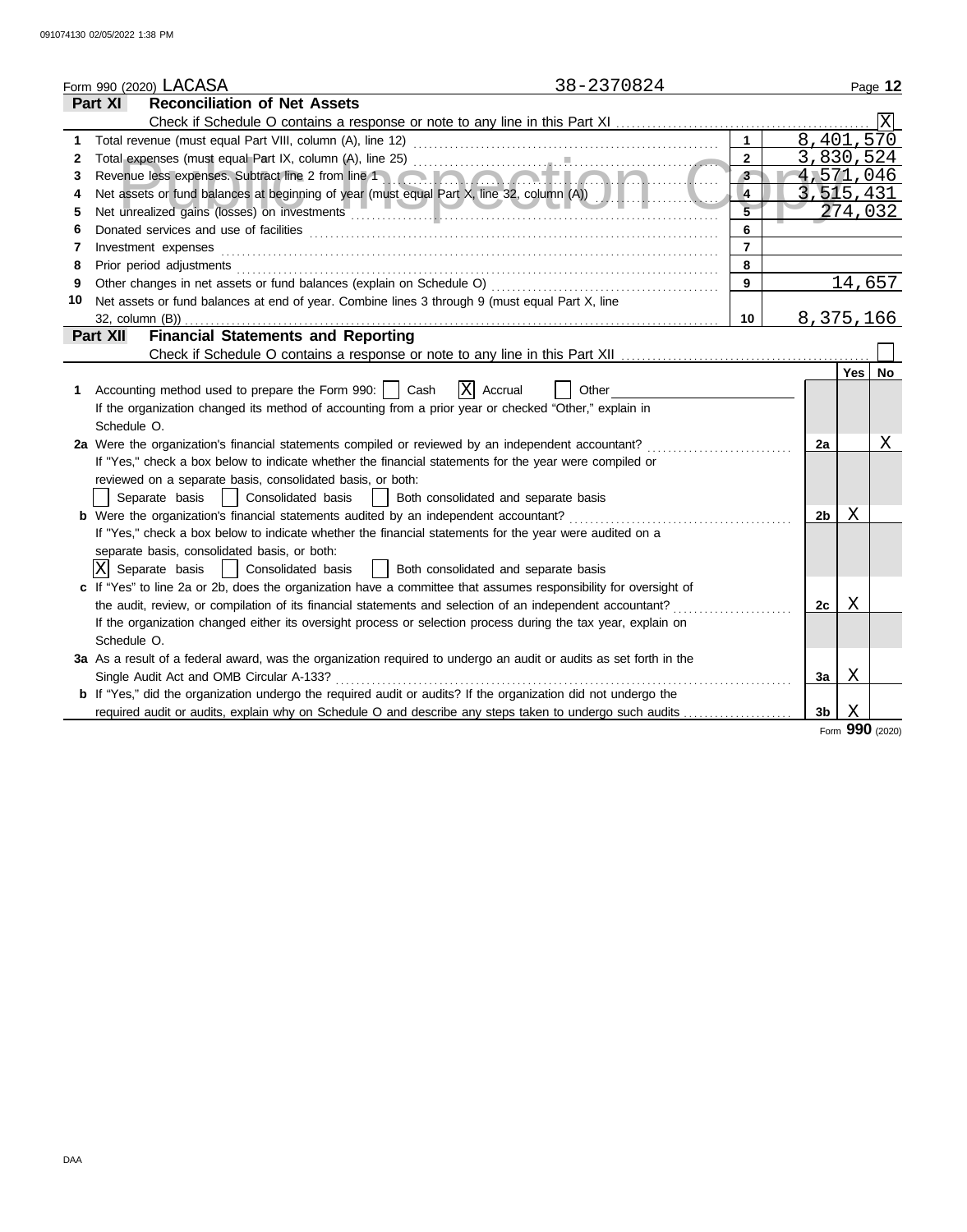|               | Form 990 (2020) LACASA                                                                                                                                                                                                                                                                                       |                                                                |                                   |                         |                                     |                 |                                                                                                 |        | 38-2370824                                                                                             | Page 8                                                             |                                                                 |
|---------------|--------------------------------------------------------------------------------------------------------------------------------------------------------------------------------------------------------------------------------------------------------------------------------------------------------------|----------------------------------------------------------------|-----------------------------------|-------------------------|-------------------------------------|-----------------|-------------------------------------------------------------------------------------------------|--------|--------------------------------------------------------------------------------------------------------|--------------------------------------------------------------------|-----------------------------------------------------------------|
|               | Part VII                                                                                                                                                                                                                                                                                                     |                                                                |                                   |                         |                                     |                 |                                                                                                 |        | Section A. Officers, Directors, Trustees, Key Employees, and Highest Compensated Employees (continued) |                                                                    |                                                                 |
|               | (A)<br>Name and title                                                                                                                                                                                                                                                                                        | (B)<br>Average<br>hours<br>per week<br>(list any               |                                   |                         |                                     | (C)<br>Position | (do not check more than one<br>box, unless person is both an<br>officer and a director/trustee) |        | (D)<br>Reportable<br>compensation<br>from the<br>organization                                          | (E)<br>Reportable<br>compensation<br>from related<br>organizations | (F)<br>Estimated amount<br>of other<br>compensation<br>from the |
|               |                                                                                                                                                                                                                                                                                                              | hours for<br>related<br>organizations<br>below<br>dotted line) | Individual trustee<br>or director | nstitutional<br>trustee | Officer<br>$\overline{\phantom{0}}$ | Key employee    | Highest compensate<br>employee                                                                  | Former | (W-2/1099-MISC)                                                                                        | (W-2/1099-MISC)                                                    | organization and<br>related organizations                       |
| (20)          | PEGGY<br>WEINGARTZ                                                                                                                                                                                                                                                                                           |                                                                |                                   |                         |                                     |                 |                                                                                                 |        |                                                                                                        |                                                                    |                                                                 |
| BOARD<br>(21) | MEMBER<br>WILLIAM<br>J.                                                                                                                                                                                                                                                                                      | 1.00<br>0.00<br>VALLIENCOURT                                   | Χ                                 |                         |                                     | JR.             |                                                                                                 |        | Ω<br>(ENDED)                                                                                           | 0                                                                  | 0                                                               |
| BOARD         | MEMBER                                                                                                                                                                                                                                                                                                       | 1.00<br>0.00                                                   | X                                 |                         |                                     |                 |                                                                                                 |        | 0                                                                                                      | 0                                                                  | $\overline{0}$                                                  |
| (22)          | CHODKOWSKI<br><b>RENEE</b>                                                                                                                                                                                                                                                                                   | (ENDED)<br>1.00                                                |                                   |                         |                                     |                 |                                                                                                 |        |                                                                                                        |                                                                    |                                                                 |
| (23)          | BOARD MEMBER<br><b>BOBETTE</b>                                                                                                                                                                                                                                                                               | 0.00<br>SCHRANDT                                               | Χ                                 |                         |                                     |                 |                                                                                                 |        | Ω                                                                                                      | 0                                                                  | $\overline{0}$                                                  |
|               | PRESIDENT & CEO                                                                                                                                                                                                                                                                                              | 40.00<br>0.00                                                  |                                   |                         | X                                   |                 |                                                                                                 |        | 69,985                                                                                                 | 0                                                                  | 525                                                             |
|               |                                                                                                                                                                                                                                                                                                              |                                                                |                                   |                         |                                     |                 |                                                                                                 |        |                                                                                                        |                                                                    |                                                                 |
|               |                                                                                                                                                                                                                                                                                                              |                                                                |                                   |                         |                                     |                 |                                                                                                 |        |                                                                                                        |                                                                    |                                                                 |
|               |                                                                                                                                                                                                                                                                                                              |                                                                |                                   |                         |                                     |                 |                                                                                                 |        |                                                                                                        |                                                                    |                                                                 |
|               |                                                                                                                                                                                                                                                                                                              |                                                                |                                   |                         |                                     |                 |                                                                                                 |        |                                                                                                        |                                                                    |                                                                 |
|               | 1b Subtotal                                                                                                                                                                                                                                                                                                  |                                                                |                                   |                         |                                     |                 |                                                                                                 | u      | 69,985                                                                                                 |                                                                    | 525                                                             |
| c<br>d        | Total from continuation sheets to Part VII, Section A                                                                                                                                                                                                                                                        |                                                                |                                   |                         |                                     |                 |                                                                                                 | u<br>u |                                                                                                        |                                                                    |                                                                 |
| $\mathbf{2}$  | Total number of individuals (including but not limited to those listed above) who received more than \$100,000 of                                                                                                                                                                                            |                                                                |                                   |                         |                                     |                 |                                                                                                 |        |                                                                                                        |                                                                    |                                                                 |
|               | reportable compensation from the organization $\mathbf u$                                                                                                                                                                                                                                                    |                                                                |                                   |                         |                                     |                 |                                                                                                 |        |                                                                                                        |                                                                    | Yes<br>No                                                       |
| 3             | Did the organization list any former officer, director, trustee, key employee, or highest compensated                                                                                                                                                                                                        |                                                                |                                   |                         |                                     |                 |                                                                                                 |        |                                                                                                        |                                                                    |                                                                 |
| 4             | employee on line 1a? If "Yes," complete Schedule J for such individual<br>For any individual listed on line 1a, is the sum of reportable compensation and other compensation from the<br>organization and related organizations greater than \$150,000? If "Yes," complete Schedule J for such<br>individual |                                                                |                                   |                         |                                     |                 |                                                                                                 |        |                                                                                                        |                                                                    | 3<br>4                                                          |
| 5             | Did any person listed on line 1a receive or accrue compensation from any unrelated organization or individual                                                                                                                                                                                                |                                                                |                                   |                         |                                     |                 |                                                                                                 |        |                                                                                                        |                                                                    | 5                                                               |
|               | Section B. Independent Contractors                                                                                                                                                                                                                                                                           |                                                                |                                   |                         |                                     |                 |                                                                                                 |        |                                                                                                        |                                                                    |                                                                 |
| 1             | Complete this table for your five highest compensated independent contractors that received more than \$100,000 of<br>compensation from the organization. Report compensation for the calendar year ending with or within the organization's tax year.                                                       |                                                                |                                   |                         |                                     |                 |                                                                                                 |        |                                                                                                        |                                                                    |                                                                 |
|               |                                                                                                                                                                                                                                                                                                              | (A)<br>Name and business address                               |                                   |                         |                                     |                 |                                                                                                 |        |                                                                                                        | (B)<br>Description of services                                     | (C)<br>Compensation                                             |
|               |                                                                                                                                                                                                                                                                                                              |                                                                |                                   |                         |                                     |                 |                                                                                                 |        |                                                                                                        |                                                                    |                                                                 |
|               |                                                                                                                                                                                                                                                                                                              |                                                                |                                   |                         |                                     |                 |                                                                                                 |        |                                                                                                        |                                                                    |                                                                 |
|               |                                                                                                                                                                                                                                                                                                              |                                                                |                                   |                         |                                     |                 |                                                                                                 |        |                                                                                                        |                                                                    |                                                                 |
|               |                                                                                                                                                                                                                                                                                                              |                                                                |                                   |                         |                                     |                 |                                                                                                 |        |                                                                                                        |                                                                    |                                                                 |
| 2             | Total number of independent contractors (including but not limited to those listed above) who                                                                                                                                                                                                                |                                                                |                                   |                         |                                     |                 |                                                                                                 |        |                                                                                                        |                                                                    |                                                                 |

DAA Form 990 (2020) **Example 19 and 20 and 20 and 20 and 20 and 20 and 20 and 20 and 20 and 20 and 20 and 20 and 20 and 20 and 20 and 20 and 20 and 20 and 20 and 20 and 20 and 20 and 20 and 20 and 20 and 20 and 20 and 20 a** received more than \$100,000 of compensation from the organization u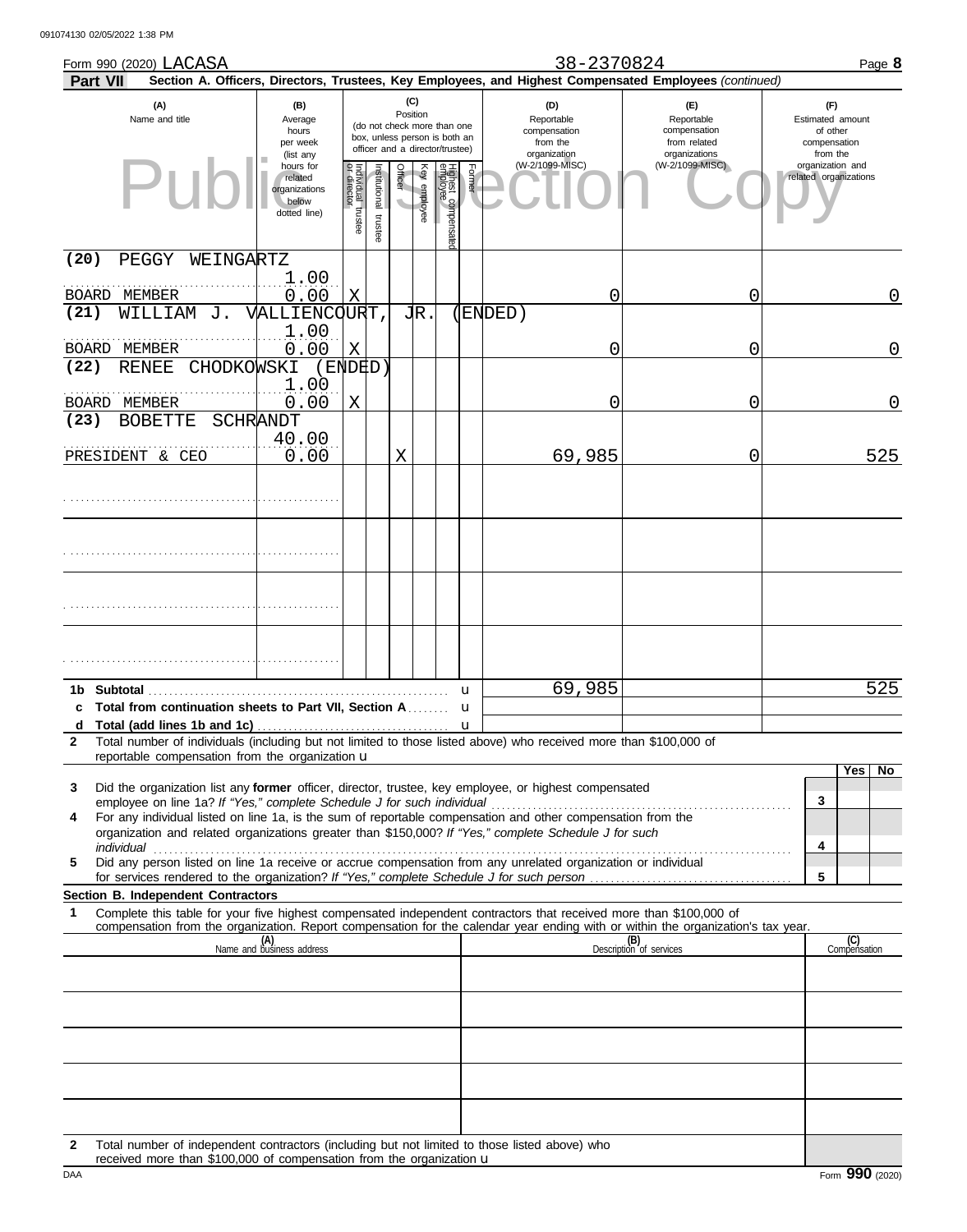| <b>SCHEDULE A</b>          |                                                            | <b>Public Charity Status and Public Support</b>                                                                          |                                       |                                                                                                                                                                                                                                                                                                                                                                                 | OMB No. 1545-0047                    |
|----------------------------|------------------------------------------------------------|--------------------------------------------------------------------------------------------------------------------------|---------------------------------------|---------------------------------------------------------------------------------------------------------------------------------------------------------------------------------------------------------------------------------------------------------------------------------------------------------------------------------------------------------------------------------|--------------------------------------|
| (Form 990 or 990-EZ)       |                                                            | Complete if the organization is a section $501(c)(3)$ organization or a section $4947(a)(1)$ nonexempt charitable trust. |                                       |                                                                                                                                                                                                                                                                                                                                                                                 |                                      |
| Department of the Treasury |                                                            | La Attach to Form 990 or Form 990-EZ.                                                                                    |                                       |                                                                                                                                                                                                                                                                                                                                                                                 |                                      |
| Internal Revenue Service   |                                                            | <b>u</b> Go to <i>www.irs.gov/Form990</i> for instructions and the latest information.                                   |                                       |                                                                                                                                                                                                                                                                                                                                                                                 | Open to Public<br>Inspection         |
| Name of the organization   |                                                            |                                                                                                                          |                                       |                                                                                                                                                                                                                                                                                                                                                                                 | Employer identification number       |
|                            | LACASA                                                     |                                                                                                                          |                                       | 38-2370824                                                                                                                                                                                                                                                                                                                                                                      |                                      |
| Part I                     |                                                            |                                                                                                                          |                                       | Reason for Public Charity Status. (All organizations must complete this part.) See instructions.                                                                                                                                                                                                                                                                                |                                      |
|                            |                                                            | The organization is not a private foundation because it is: (For lines 1 through 12, check only one box.)                |                                       |                                                                                                                                                                                                                                                                                                                                                                                 |                                      |
| 1                          |                                                            | A church, convention of churches, or association of churches described in section 170(b)(1)(A)(i).                       |                                       |                                                                                                                                                                                                                                                                                                                                                                                 |                                      |
| 2                          |                                                            | A school described in section 170(b)(1)(A)(ii). (Attach Schedule E (Form 990 or 990-EZ).)                                |                                       |                                                                                                                                                                                                                                                                                                                                                                                 |                                      |
| 3<br>4                     |                                                            | A hospital or a cooperative hospital service organization described in section 170(b)(1)(A)(iii).                        |                                       | A medical research organization operated in conjunction with a hospital described in section 170(b)(1)(A)(iii). Enter the hospital's name,                                                                                                                                                                                                                                      |                                      |
| city, and state:           |                                                            |                                                                                                                          |                                       |                                                                                                                                                                                                                                                                                                                                                                                 |                                      |
| 5                          |                                                            |                                                                                                                          |                                       | An organization operated for the benefit of a college or university owned or operated by a governmental unit described in                                                                                                                                                                                                                                                       |                                      |
|                            | section 170(b)(1)(A)(iv). (Complete Part II.)              |                                                                                                                          |                                       |                                                                                                                                                                                                                                                                                                                                                                                 |                                      |
| 6                          |                                                            | A federal, state, or local government or governmental unit described in section 170(b)(1)(A)(v).                         |                                       |                                                                                                                                                                                                                                                                                                                                                                                 |                                      |
| X<br>7                     | described in section 170(b)(1)(A)(vi). (Complete Part II.) |                                                                                                                          |                                       | An organization that normally receives a substantial part of its support from a governmental unit or from the general public                                                                                                                                                                                                                                                    |                                      |
| 8                          |                                                            | A community trust described in section 170(b)(1)(A)(vi). (Complete Part II.)                                             |                                       |                                                                                                                                                                                                                                                                                                                                                                                 |                                      |
| 9<br>university:           |                                                            |                                                                                                                          |                                       | An agricultural research organization described in section 170(b)(1)(A)(ix) operated in conjunction with a land-grant college<br>or university or a non-land-grant college of agriculture (see instructions). Enter the name, city, and state of the college or                                                                                                                 |                                      |
| 10                         |                                                            |                                                                                                                          |                                       | An organization that normally receives: (1) more than 33 1/3% of its support from contributions, membership fees, and gross<br>receipts from activities related to its exempt functions, subject to certain exceptions; and (2) no more than 331/3% of its<br>support from gross investment income and unrelated business taxable income (less section 511 tax) from businesses |                                      |
|                            |                                                            | acquired by the organization after June 30, 1975. See section 509(a)(2). (Complete Part III.)                            |                                       |                                                                                                                                                                                                                                                                                                                                                                                 |                                      |
| 11                         |                                                            | An organization organized and operated exclusively to test for public safety. See section 509(a)(4).                     |                                       |                                                                                                                                                                                                                                                                                                                                                                                 |                                      |
| 12                         |                                                            |                                                                                                                          |                                       | An organization organized and operated exclusively for the benefit of, to perform the functions of, or to carry out the purposes<br>of one or more publicly supported organizations described in section 509(a)(1) or section 509(a)(2). See section 509(a)(3).                                                                                                                 |                                      |
|                            |                                                            |                                                                                                                          |                                       | Check the box in lines 12a through 12d that describes the type of supporting organization and complete lines 12e, 12f, and 12g.                                                                                                                                                                                                                                                 |                                      |
| a                          |                                                            |                                                                                                                          |                                       | Type I. A supporting organization operated, supervised, or controlled by its supported organization(s), typically by giving                                                                                                                                                                                                                                                     |                                      |
|                            |                                                            | the supported organization(s) the power to regularly appoint or elect a majority of the directors or trustees of the     |                                       |                                                                                                                                                                                                                                                                                                                                                                                 |                                      |
| b                          |                                                            | supporting organization. You must complete Part IV, Sections A and B.                                                    |                                       | Type II. A supporting organization supervised or controlled in connection with its supported organization(s), by having                                                                                                                                                                                                                                                         |                                      |
|                            |                                                            |                                                                                                                          |                                       | control or management of the supporting organization vested in the same persons that control or manage the supported                                                                                                                                                                                                                                                            |                                      |
|                            |                                                            | organization(s). You must complete Part IV, Sections A and C.                                                            |                                       |                                                                                                                                                                                                                                                                                                                                                                                 |                                      |
| c                          |                                                            | its supported organization(s) (see instructions). You must complete Part IV, Sections A, D, and E.                       |                                       | Type III functionally integrated. A supporting organization operated in connection with, and functionally integrated with,                                                                                                                                                                                                                                                      |                                      |
| d                          |                                                            |                                                                                                                          |                                       | Type III non-functionally integrated. A supporting organization operated in connection with its supported organization(s)<br>that is not functionally integrated. The organization generally must satisfy a distribution requirement and an attentiveness                                                                                                                       |                                      |
|                            |                                                            | requirement (see instructions). You must complete Part IV, Sections A and D, and Part V.                                 |                                       |                                                                                                                                                                                                                                                                                                                                                                                 |                                      |
| e                          |                                                            |                                                                                                                          |                                       | Check this box if the organization received a written determination from the IRS that it is a Type I, Type II, Type III                                                                                                                                                                                                                                                         |                                      |
| f                          | Enter the number of supported organizations                | functionally integrated, or Type III non-functionally integrated supporting organization.                                |                                       |                                                                                                                                                                                                                                                                                                                                                                                 |                                      |
| g                          |                                                            | Provide the following information about the supported organization(s).                                                   |                                       |                                                                                                                                                                                                                                                                                                                                                                                 |                                      |
| (i) Name of supported      | $(ii)$ EIN                                                 | (iii) Type of organization                                                                                               | (iv) Is the organization              | (v) Amount of monetary                                                                                                                                                                                                                                                                                                                                                          | (vi) Amount of                       |
| organization               |                                                            | (described on lines 1-10<br>above (see instructions))                                                                    | listed in your governing<br>document? | support (see<br>instructions)                                                                                                                                                                                                                                                                                                                                                   | other support (see<br>instructions)  |
|                            |                                                            |                                                                                                                          | Yes<br>No                             |                                                                                                                                                                                                                                                                                                                                                                                 |                                      |
| (A)                        |                                                            |                                                                                                                          |                                       |                                                                                                                                                                                                                                                                                                                                                                                 |                                      |
|                            |                                                            |                                                                                                                          |                                       |                                                                                                                                                                                                                                                                                                                                                                                 |                                      |
| (B)                        |                                                            |                                                                                                                          |                                       |                                                                                                                                                                                                                                                                                                                                                                                 |                                      |
| (C)                        |                                                            |                                                                                                                          |                                       |                                                                                                                                                                                                                                                                                                                                                                                 |                                      |
| (D)                        |                                                            |                                                                                                                          |                                       |                                                                                                                                                                                                                                                                                                                                                                                 |                                      |
| (E)                        |                                                            |                                                                                                                          |                                       |                                                                                                                                                                                                                                                                                                                                                                                 |                                      |
| Total                      |                                                            |                                                                                                                          |                                       |                                                                                                                                                                                                                                                                                                                                                                                 |                                      |
|                            |                                                            | For Bonerwork Boduction, Act Notice, can the Instructions for Ferm 000 or 000 FZ                                         |                                       |                                                                                                                                                                                                                                                                                                                                                                                 | Schodule A (Form 000 or 000 FZ) 2020 |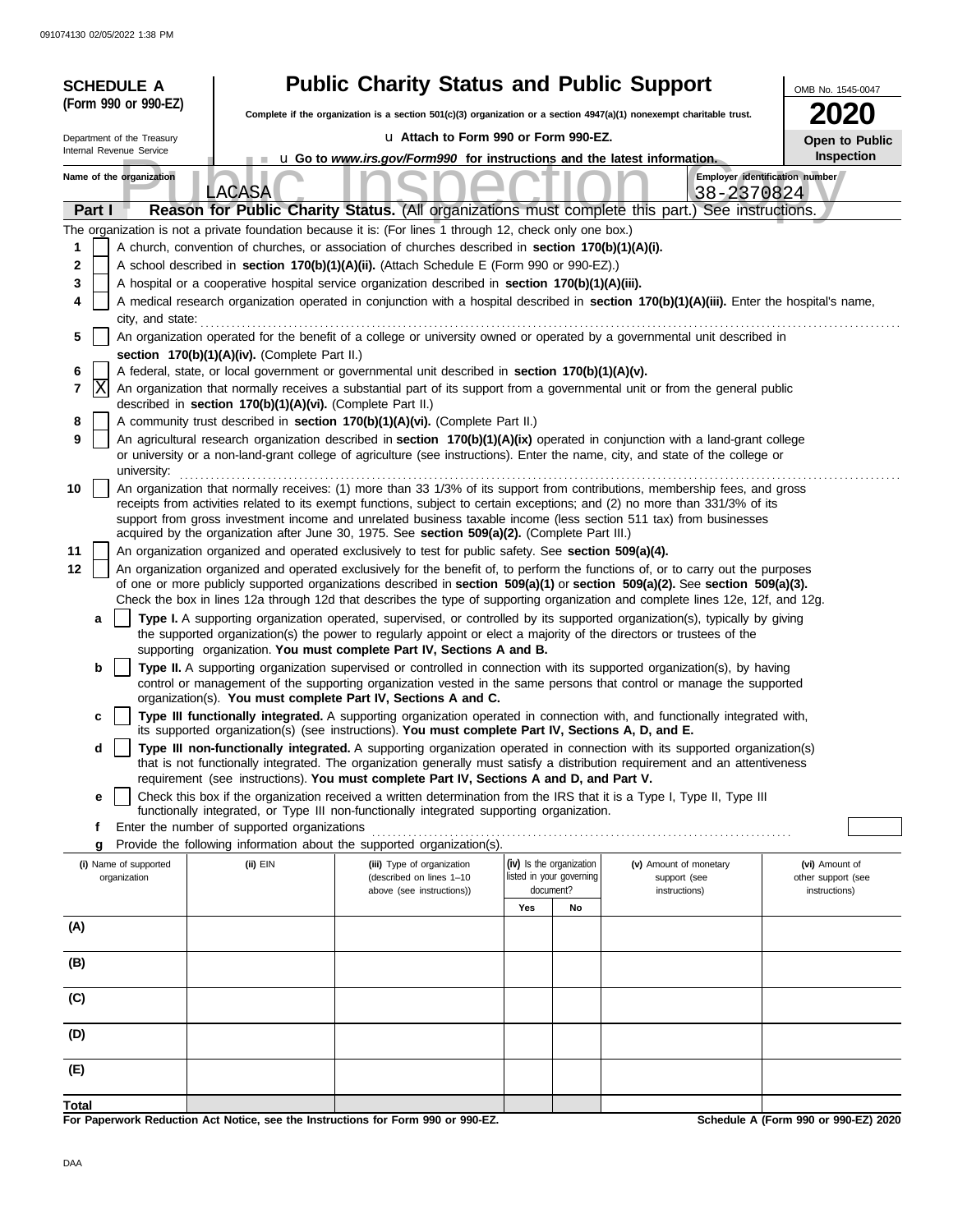|              | Schedule A (Form 990 or 990-EZ) 2020                                                                                                                                               | LACASA    |          |            |            | 38-2370824 | Page 2            |
|--------------|------------------------------------------------------------------------------------------------------------------------------------------------------------------------------------|-----------|----------|------------|------------|------------|-------------------|
|              | Support Schedule for Organizations Described in Sections 170(b)(1)(A)(iv) and 170(b)(1)(A)(vi)<br>Part II                                                                          |           |          |            |            |            |                   |
|              | (Complete only if you checked the box on line 5, 7, or 8 of Part I or if the organization failed to qualify under                                                                  |           |          |            |            |            |                   |
|              | Part III. If the organization fails to qualify under the tests listed below, please complete Part III.)                                                                            |           |          |            |            |            |                   |
|              | Section A. Public Support                                                                                                                                                          |           |          |            |            |            |                   |
|              | Calendar year (or fiscal year beginning in) u                                                                                                                                      | (a) 2016  | (b) 2017 | (c) 2018   | $(d)$ 2019 | (e) $2020$ | (f) Total         |
| 1            | Gifts, grants, contributions, and<br>membership fees received. (Do not                                                                                                             |           |          |            |            |            |                   |
|              | include any "unusual grants.")                                                                                                                                                     | 2,062,242 |          |            | 2,882,078  | 8,272,184  | 13,216,504        |
| $\mathbf{2}$ | Tax revenues levied for the<br>organization's benefit and either paid<br>to or expended on its behalf                                                                              |           |          |            |            |            |                   |
| 3            | The value of services or facilities<br>furnished by a governmental unit to the<br>organization without charge with an area with an area or an area or and area or an               |           |          |            |            |            |                   |
| 4            | Total. Add lines 1 through 3                                                                                                                                                       | 2,062,242 |          |            | 2,882,078  | 8,272,184  | 13,216,504        |
| 5            | The portion of total contributions by<br>each person (other than a<br>governmental unit or publicly<br>supported organization) included on<br>line 1 that exceeds 2% of the amount |           |          |            |            |            |                   |
|              | shown on line 11, column (f) $\ldots$                                                                                                                                              |           |          |            |            |            | 3,923,293         |
| 6.           | Public support. Subtract line 5 from line 4<br><b>Section B. Total Support</b>                                                                                                     |           |          |            |            |            | 9,293,211         |
|              | Calendar year (or fiscal year beginning in) $\mathbf u$                                                                                                                            | (a) 2016  | (b) 2017 | $(c)$ 2018 | $(d)$ 2019 | (e) 2020   | (f) Total         |
| 7            | Amounts from line 4                                                                                                                                                                | 2,062,242 |          |            | 2,882,078  | 8,272,184  | 13, 216, 504      |
| 8            | Gross income from interest, dividends,<br>payments received on securities loans,<br>rents, royalties, and income from<br>similar sources                                           | 27,741    |          |            | 38,038     | 32,383     | 98,162            |
| 9            | Net income from unrelated business<br>activities, whether or not the business<br>is regularly carried on                                                                           | 279       |          |            | 17,194     | 75,503     | 92,976            |
| 10           | Other income. Do not include gain or<br>loss from the sale of capital assets<br>(Explain in Part VI.)                                                                              | 22,070    |          |            | 175,894    |            | 197,964           |
| 11           | Total support. Add lines 7 through 10                                                                                                                                              |           |          |            |            |            | 13,605,606        |
| 12           |                                                                                                                                                                                    |           |          |            |            | 12         | 313,923           |
| 13           | First 5 years. If the Form 990 is for the organization's first, second, third, fourth, or fifth tax year as a section 501(c)(3)                                                    |           |          |            |            |            |                   |
|              | organization, check this box and stop here                                                                                                                                         |           |          |            |            |            |                   |
|              | Section C. Computation of Public Support Percentage                                                                                                                                |           |          |            |            |            |                   |
| 14           |                                                                                                                                                                                    |           |          |            |            | 14         | 68.30%            |
| 15           | Public support percentage from 2019 Schedule A, Part II, line 14                                                                                                                   |           |          |            |            | 15         | 83.47%            |
| 16a          | 33 1/3% support test-2020. If the organization did not check the box on line 13, and line 14 is 33 1/3% or more, check this                                                        |           |          |            |            |            | $\vert$ X $\vert$ |
| b            | 33 1/3% support test-2019. If the organization did not check a box on line 13 or 16a, and line 15 is 33 1/3% or more, check                                                        |           |          |            |            |            |                   |
|              |                                                                                                                                                                                    |           |          |            |            |            |                   |
| 17a          | 10%-facts-and-circumstances test-2020. If the organization did not check a box on line 13, 16a, or 16b, and line 14 is                                                             |           |          |            |            |            |                   |
|              | 10% or more, and if the organization meets the "facts-and-circumstances" test, check this box and stop here. Explain in                                                            |           |          |            |            |            |                   |
|              | Part VI how the organization meets the "facts-and-circumstances" test. The organization qualifies as a publicly supported                                                          |           |          |            |            |            |                   |
|              | organization                                                                                                                                                                       |           |          |            |            |            |                   |
| b            | 10%-facts-and-circumstances test-2019. If the organization did not check a box on line 13, 16a, 16b, or 17a, and line                                                              |           |          |            |            |            |                   |
|              | 15 is 10% or more, and if the organization meets the "facts-and-circumstances" test, check this box and stop here. Explain                                                         |           |          |            |            |            |                   |
|              | in Part VI how the organization meets the "facts-and-circumstances" test. The organization qualifies as a publicly supported                                                       |           |          |            |            |            |                   |
|              | organization                                                                                                                                                                       |           |          |            |            |            |                   |
| 18           | Private foundation. If the organization did not check a box on line 13, 16a, 16b, 17a, or 17b, check this box and see                                                              |           |          |            |            |            |                   |
|              |                                                                                                                                                                                    |           |          |            |            |            |                   |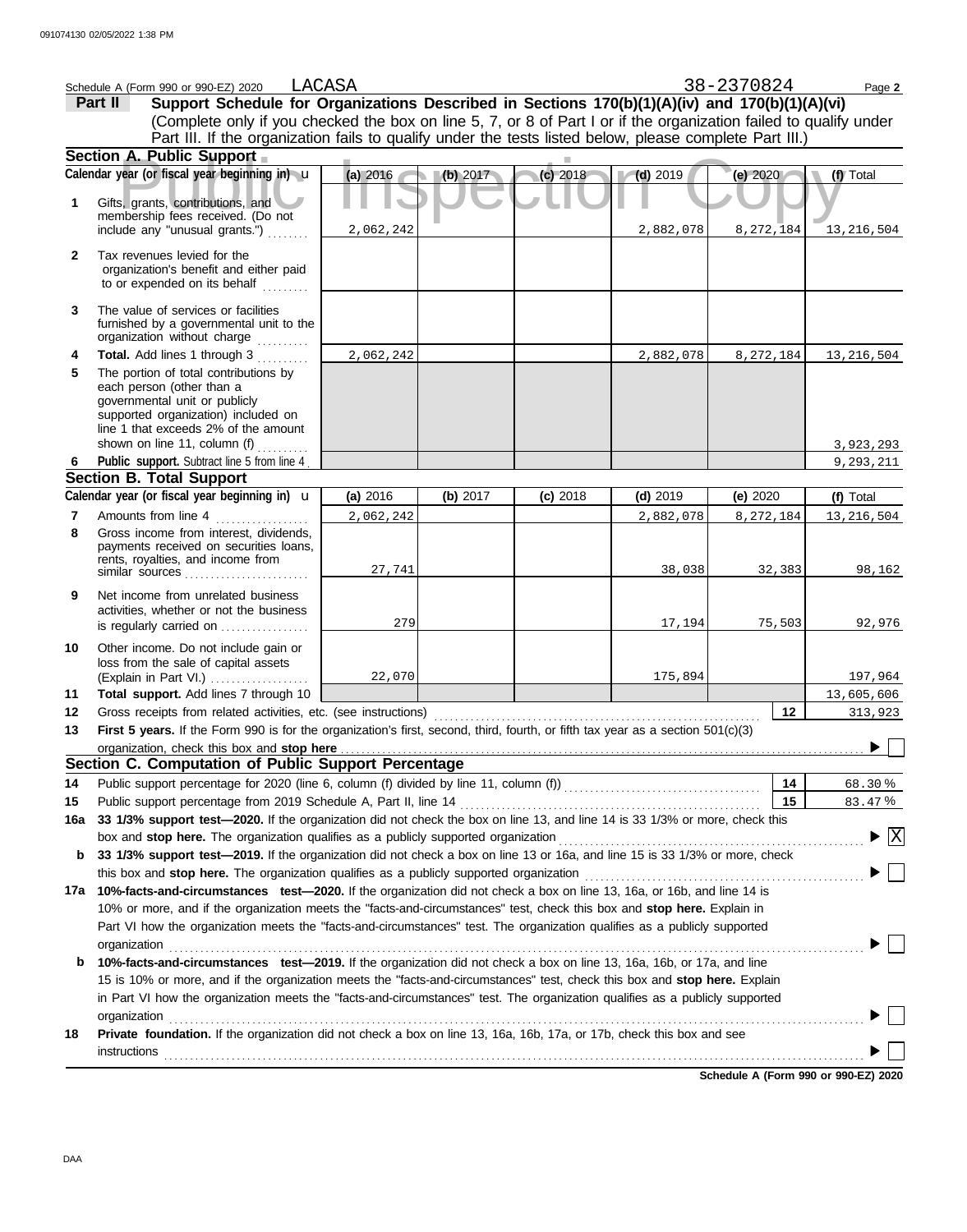|              | LACASA<br>Schedule A (Form 990 or 990-EZ) 2020                                                                                                                                                                                                                       |          |          |            |            | 38-2370824 |    | Page 3    |
|--------------|----------------------------------------------------------------------------------------------------------------------------------------------------------------------------------------------------------------------------------------------------------------------|----------|----------|------------|------------|------------|----|-----------|
|              | Support Schedule for Organizations Described in Section 509(a)(2)<br>Part III                                                                                                                                                                                        |          |          |            |            |            |    |           |
|              | (Complete only if you checked the box on line 10 of Part I or if the organization failed to qualify under Part II.                                                                                                                                                   |          |          |            |            |            |    |           |
|              | If the organization fails to qualify under the tests listed below, please complete Part II.)                                                                                                                                                                         |          |          |            |            |            |    |           |
|              | Section A. Public Support                                                                                                                                                                                                                                            |          |          |            |            |            |    |           |
|              | Calendar year (or fiscal year beginning in) u                                                                                                                                                                                                                        | (a) 2016 | (b) 2017 | $(c)$ 2018 | $(d)$ 2019 | (e) 2020   |    | (f) Total |
| 1            | Gifts, grants, contributions, and membership fees<br>received. (Do not include any "unusual grants.")                                                                                                                                                                |          |          |            |            |            |    |           |
| $\mathbf{2}$ | Gross receipts from admissions, merchandise<br>sold or services performed, or facilities<br>furnished in any activity that is related to the<br>organization's tax-exempt purpose                                                                                    |          |          |            |            |            |    |           |
| 3            | Gross receipts from activities that are not an<br>unrelated trade or business under section 513                                                                                                                                                                      |          |          |            |            |            |    |           |
| 4            | Tax revenues levied for the<br>organization's benefit and either paid<br>to or expended on its behalf                                                                                                                                                                |          |          |            |            |            |    |           |
| 5            | The value of services or facilities<br>furnished by a governmental unit to the<br>organization without charge                                                                                                                                                        |          |          |            |            |            |    |           |
| 6            | Total. Add lines 1 through 5                                                                                                                                                                                                                                         |          |          |            |            |            |    |           |
|              | <b>7a</b> Amounts included on lines 1, 2, and 3<br>received from disqualified persons                                                                                                                                                                                |          |          |            |            |            |    |           |
| b            | Amounts included on lines 2 and 3<br>received from other than disqualified<br>persons that exceed the greater of \$5,000<br>or 1% of the amount on line 13 for the year                                                                                              |          |          |            |            |            |    |           |
|              | Add lines 7a and 7b<br>.                                                                                                                                                                                                                                             |          |          |            |            |            |    |           |
| 8            | Public support. (Subtract line 7c from<br>line 6.) $\ldots$ $\ldots$ $\ldots$ $\ldots$ $\ldots$ $\ldots$ $\ldots$                                                                                                                                                    |          |          |            |            |            |    |           |
|              | <b>Section B. Total Support</b>                                                                                                                                                                                                                                      |          |          |            |            |            |    |           |
|              | Calendar year (or fiscal year beginning in) $\mathbf u$                                                                                                                                                                                                              | (a) 2016 | (b) 2017 | $(c)$ 2018 | $(d)$ 2019 | (e) $2020$ |    | (f) Total |
| 9            | Amounts from line 6                                                                                                                                                                                                                                                  |          |          |            |            |            |    |           |
| 10a          | Gross income from interest, dividends,<br>payments received on securities loans, rents,<br>royalties, and income from similar sources.                                                                                                                               |          |          |            |            |            |    |           |
|              | Unrelated business taxable income (less<br>section 511 taxes) from businesses<br>acquired after June 30, 1975                                                                                                                                                        |          |          |            |            |            |    |           |
|              | c Add lines 10a and 10b                                                                                                                                                                                                                                              |          |          |            |            |            |    |           |
| 11           | Net income from unrelated business<br>activities not included in line 10b, whether<br>or not the business is regularly carried on                                                                                                                                    |          |          |            |            |            |    |           |
| 12           | Other income. Do not include gain or<br>loss from the sale of capital assets<br>(Explain in Part VI.)<br>.                                                                                                                                                           |          |          |            |            |            |    |           |
| 13           | Total support. (Add lines 9, 10c, 11,<br>and 12.)                                                                                                                                                                                                                    |          |          |            |            |            |    |           |
| 14           | First 5 years. If the Form 990 is for the organization's first, second, third, fourth, or fifth tax year as a section 501(c)(3)<br>organization, check this box and stop here                                                                                        |          |          |            |            |            |    |           |
|              | Section C. Computation of Public Support Percentage                                                                                                                                                                                                                  |          |          |            |            |            |    |           |
| 15           |                                                                                                                                                                                                                                                                      |          |          |            |            |            | 15 | ℅         |
| 16           |                                                                                                                                                                                                                                                                      |          |          |            |            |            | 16 | %         |
|              | Section D. Computation of Investment Income Percentage                                                                                                                                                                                                               |          |          |            |            |            |    |           |
| 17           |                                                                                                                                                                                                                                                                      |          |          |            |            |            | 17 | %         |
|              |                                                                                                                                                                                                                                                                      |          |          |            |            |            | 18 | %         |
| 19а          | 33 1/3% support tests-2020. If the organization did not check the box on line 14, and line 15 is more than 33 1/3%, and line                                                                                                                                         |          |          |            |            |            |    |           |
|              | 17 is not more than 33 1/3%, check this box and stop here. The organization qualifies as a publicly supported organization                                                                                                                                           |          |          |            |            |            |    |           |
| b            | 33 1/3% support tests-2019. If the organization did not check a box on line 14 or line 19a, and line 16 is more than 33 1/3%, and<br>line 18 is not more than 33 1/3%, check this box and stop here. The organization qualifies as a publicly supported organization |          |          |            |            |            |    |           |
| 20           |                                                                                                                                                                                                                                                                      |          |          |            |            |            |    |           |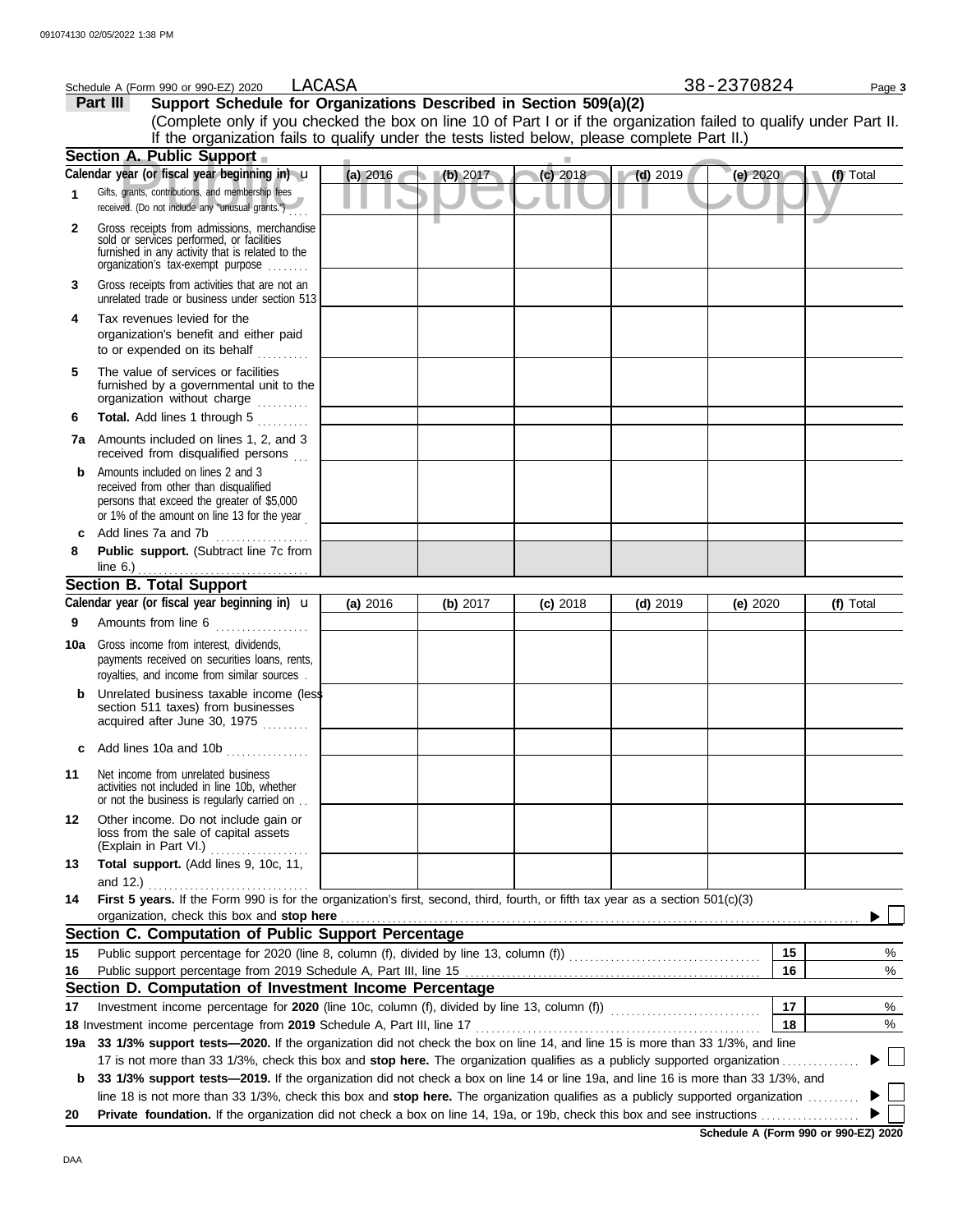| 2020<br>Schedule<br>990 or<br>$\ldots$ or 990-F <sup>-1</sup><br>(Form | $\sim$<br>$\sim$ $-$<br>- -<br>$\mathbf{v}$<br>$\mathbf{v}$ | <u>لى ر</u> | Page |
|------------------------------------------------------------------------|-------------------------------------------------------------|-------------|------|
| $-$<br>.                                                               |                                                             |             |      |

|              | Part IV<br><b>Supporting Organizations</b>                                                                          |                |     |    |
|--------------|---------------------------------------------------------------------------------------------------------------------|----------------|-----|----|
|              | (Complete only if you checked a box in line 12 on Part I. If you checked box 12a, Part I, complete Sections A       |                |     |    |
|              | and B. If you checked box 12b, Part I, complete Sections A and C. If you checked box 12c, Part I, complete          |                |     |    |
|              | Sections A, D, and E. If you checked box 12d, Part I, complete Sections A and D, and complete Part V.)              |                |     |    |
|              | Section A. All Supporting Organizations                                                                             |                |     |    |
|              |                                                                                                                     |                | Yes | No |
| 1            | Are all of the organization's supported organizations listed by name in the organization's governing                |                |     |    |
|              | documents? If "No," describe in Part VI how the supported organizations are designated. If designated by            |                |     |    |
|              | class or purpose, describe the designation. If historic and continuing relationship, explain.                       | 1              |     |    |
| $\mathbf{2}$ | Did the organization have any supported organization that does not have an IRS determination of status              |                |     |    |
|              | under section 509(a)(1) or (2)? If "Yes," explain in Part VI how the organization determined that the supported     |                |     |    |
|              | organization was described in section 509(a)(1) or (2).                                                             | $\mathbf{2}$   |     |    |
| За           | Did the organization have a supported organization described in section 501(c)(4), (5), or (6)? If "Yes," answer    |                |     |    |
|              | lines 3b and 3c below.                                                                                              | 3a             |     |    |
| b            | Did the organization confirm that each supported organization qualified under section $501(c)(4)$ , (5), or (6) and |                |     |    |
|              | satisfied the public support tests under section 509(a)(2)? If "Yes," describe in Part VI when and how the          |                |     |    |
|              | organization made the determination.                                                                                | 3 <sub>b</sub> |     |    |
| c            | Did the organization ensure that all support to such organizations was used exclusively for section $170(c)(2)(B)$  |                |     |    |
|              | purposes? If "Yes," explain in Part VI what controls the organization put in place to ensure such use.              | 3 <sub>c</sub> |     |    |
| 4a           | Was any supported organization not organized in the United States ("foreign supported organization")? If            |                |     |    |
|              | "Yes," and if you checked 12a or 12b in Part I, answer (b) and (c) below.                                           | 4a             |     |    |
| b            | Did the organization have ultimate control and discretion in deciding whether to make grants to the foreign         |                |     |    |
|              | supported organization? If "Yes," describe in Part VI how the organization had such control and discretion          |                |     |    |
|              | despite being controlled or supervised by or in connection with its supported organizations.                        | 4b             |     |    |
| c            | Did the organization support any foreign supported organization that does not have an IRS determination             |                |     |    |
|              | under sections $501(c)(3)$ and $509(a)(1)$ or (2)? If "Yes," explain in Part VI what controls the organization used |                |     |    |
|              | to ensure that all support to the foreign supported organization was used exclusively for section $170(c)(2)(B)$    |                |     |    |
|              | purposes.                                                                                                           | 4с             |     |    |
| 5a           | Did the organization add, substitute, or remove any supported organizations during the tax year? If "Yes,"          |                |     |    |
|              | answer lines 5b and 5c below (if applicable). Also, provide detail in Part VI, including (i) the names and EIN      |                |     |    |
|              | numbers of the supported organizations added, substituted, or removed; (ii) the reasons for each such action;       |                |     |    |
|              | (iii) the authority under the organization's organizing document authorizing such action; and (iv) how the action   |                |     |    |
|              | was accomplished (such as by amendment to the organizing document).                                                 | 5a             |     |    |
| b            | Type I or Type II only. Was any added or substituted supported organization part of a class already                 |                |     |    |
|              | designated in the organization's organizing document?                                                               | 5b             |     |    |
| c            | Substitutions only. Was the substitution the result of an event beyond the organization's control?                  | 5c             |     |    |
| 6            | Did the organization provide support (whether in the form of grants or the provision of services or facilities) to  |                |     |    |
|              | anyone other than (i) its supported organizations, (ii) individuals that are part of the charitable class benefited |                |     |    |
|              | by one or more of its supported organizations, or (iii) other supporting organizations that also support or         |                |     |    |
|              | benefit one or more of the filing organization's supported organizations? If "Yes," provide detail in Part VI.      | 6              |     |    |
| 7            | Did the organization provide a grant, loan, compensation, or other similar payment to a substantial contributor     |                |     |    |
|              | (as defined in section 4958(c)(3)(C)), a family member of a substantial contributor, or a 35% controlled entity     |                |     |    |
|              | with regard to a substantial contributor? If "Yes," complete Part I of Schedule L (Form 990 or 990-EZ).             | 7              |     |    |
| 8            | Did the organization make a loan to a disqualified person (as defined in section 4958) not described in line 7?     |                |     |    |
|              | If "Yes," complete Part I of Schedule L (Form 990 or 990-EZ).                                                       | 8              |     |    |
| 9а           | Was the organization controlled directly or indirectly at any time during the tax year by one or more               |                |     |    |
|              | disqualified persons, as defined in section 4946 (other than foundation managers and organizations                  |                |     |    |
|              | described in section 509(a)(1) or (2))? If "Yes," provide detail in Part VI.                                        | 9а             |     |    |
| b            | Did one or more disqualified persons (as defined in line 9a) hold a controlling interest in any entity in which     |                |     |    |
|              | the supporting organization had an interest? If "Yes," provide detail in Part VI.                                   | 9b             |     |    |
| c            | Did a disqualified person (as defined in line 9a) have an ownership interest in, or derive any personal benefit     |                |     |    |
|              | from, assets in which the supporting organization also had an interest? If "Yes," provide detail in Part VI.        | 9с             |     |    |
| 10a          | Was the organization subject to the excess business holdings rules of section 4943 because of section               |                |     |    |
|              | 4943(f) (regarding certain Type II supporting organizations, and all Type III non-functionally integrated           |                |     |    |
|              | supporting organizations)? If "Yes," answer line 10b below.                                                         | 10a            |     |    |
| b            | Did the organization have any excess business holdings in the tax year? (Use Schedule C, Form 4720, to              |                |     |    |
|              | determine whether the organization had excess business holdings.)                                                   | 10b            |     |    |
|              | Schedule A (Form 990 or 990-EZ) 2020                                                                                |                |     |    |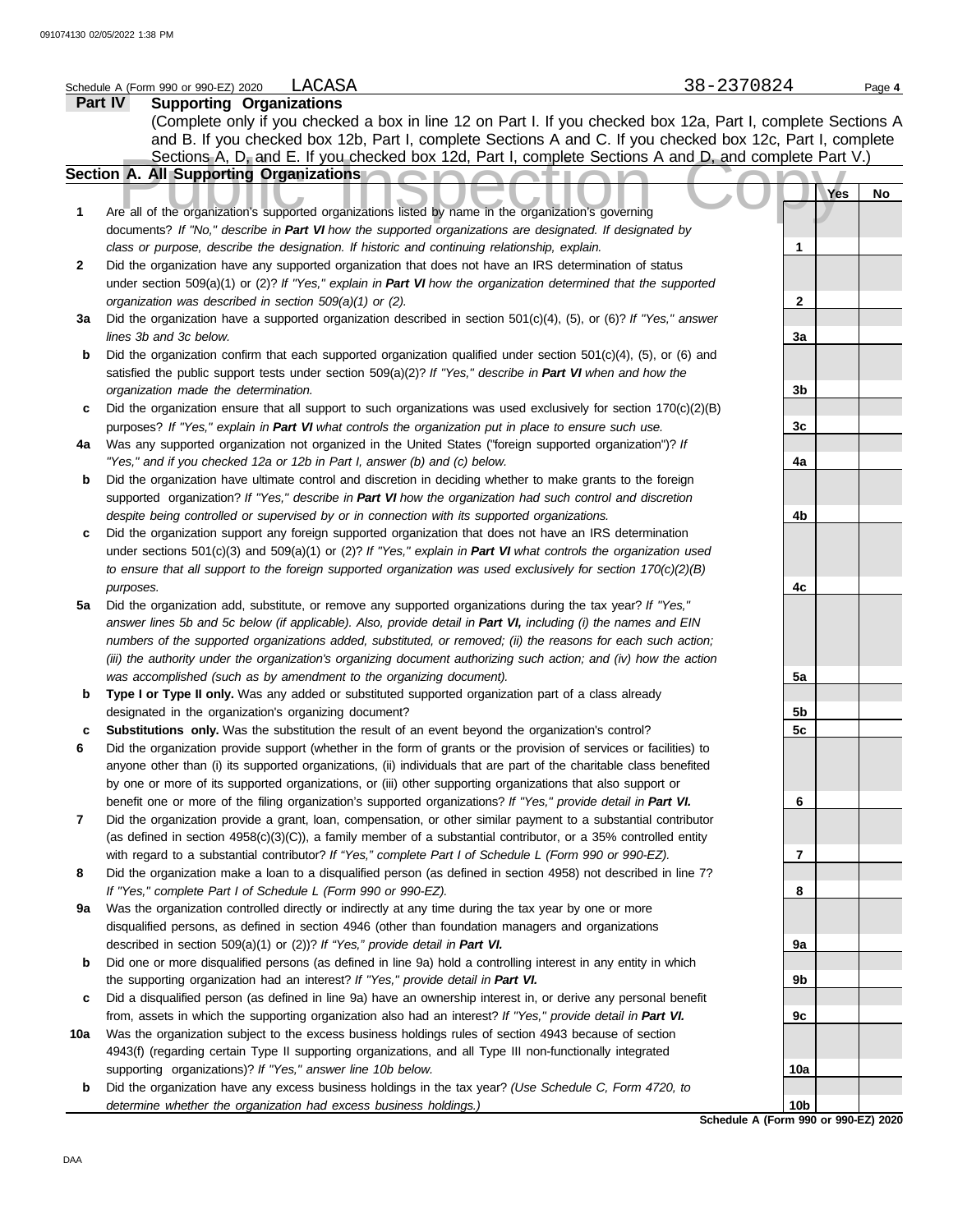|              | LACASA<br>Schedule A (Form 990 or 990-EZ) 2020                                                                                    | 38-2370824                           | Page 5 |
|--------------|-----------------------------------------------------------------------------------------------------------------------------------|--------------------------------------|--------|
|              | <b>Supporting Organizations (continued)</b><br>Part IV                                                                            |                                      |        |
|              |                                                                                                                                   | Yes                                  | No     |
| 11           | Has the organization accepted a gift or contribution from any of the following persons?                                           |                                      |        |
| а            | A person who directly or indirectly controls, either alone or together with persons described in lines 11b and                    |                                      |        |
|              | 11c below, the governing body of a supported organization?                                                                        | 11a                                  |        |
| b            | A family member of a person described in line 11a above?                                                                          | 11 <sub>b</sub>                      |        |
| c            | A 35% controlled entity of a person described in line 11a or 11b above? If "Yes" to line 11a, 11b, or 11c, provide                |                                      |        |
|              | detail in Part VI.                                                                                                                | 11c                                  |        |
|              | Section B. Type I Supporting Organizations                                                                                        |                                      |        |
|              |                                                                                                                                   | Yes                                  | No     |
| 1            | Did the governing body, members of the governing body, officers acting in their official capacity, or membership of one or        |                                      |        |
|              | more supported organizations have the power to regularly appoint or elect at least a majority of the organization's officers,     |                                      |        |
|              | directors, or trustees at all times during the tax year? If "No," describe in Part VI how the supported organization(s)           |                                      |        |
|              | effectively operated, supervised, or controlled the organization's activities. If the organization had more than one supported    |                                      |        |
|              | organization, describe how the powers to appoint and/or remove officers, directors, or trustees were allocated among the          |                                      |        |
|              | supported organizations and what conditions or restrictions, if any, applied to such powers during the tax year.                  | 1                                    |        |
|              | Did the organization operate for the benefit of any supported organization other than the supported                               |                                      |        |
| $\mathbf{2}$ | organization(s) that operated, supervised, or controlled the supporting organization? If "Yes," explain in Part                   |                                      |        |
|              |                                                                                                                                   |                                      |        |
|              | VI how providing such benefit carried out the purposes of the supported organization(s) that operated,                            |                                      |        |
|              | supervised, or controlled the supporting organization.                                                                            | 2                                    |        |
|              | Section C. Type II Supporting Organizations                                                                                       |                                      |        |
|              |                                                                                                                                   | Yes                                  | No     |
| 1            | Were a majority of the organization's directors or trustees during the tax year also a majority of the directors                  |                                      |        |
|              | or trustees of each of the organization's supported organization(s)? If "No," describe in Part VI how control                     |                                      |        |
|              | or management of the supporting organization was vested in the same persons that controlled or managed                            |                                      |        |
|              | the supported organization(s).                                                                                                    | 1                                    |        |
|              | Section D. All Type III Supporting Organizations                                                                                  |                                      |        |
|              |                                                                                                                                   | Yes                                  | No     |
| 1            | Did the organization provide to each of its supported organizations, by the last day of the fifth month of the                    |                                      |        |
|              | organization's tax year, (i) a written notice describing the type and amount of support provided during the prior tax             |                                      |        |
|              | year, (ii) a copy of the Form 990 that was most recently filed as of the date of notification, and (iii) copies of the            |                                      |        |
|              | organization's governing documents in effect on the date of notification, to the extent not previously provided?                  | 1                                    |        |
| $\mathbf{2}$ | Were any of the organization's officers, directors, or trustees either (i) appointed or elected by the supported                  |                                      |        |
|              | organization(s) or (ii) serving on the governing body of a supported organization? If "No," explain in Part VI how                |                                      |        |
|              | the organization maintained a close and continuous working relationship with the supported organization(s).                       | 2                                    |        |
| 3            | By reason of the relationship described in line 2, above, did the organization's supported organizations have                     |                                      |        |
|              | a significant voice in the organization's investment policies and in directing the use of the organization's                      |                                      |        |
|              | income or assets at all times during the tax year? If "Yes," describe in Part VI the role the organization's                      |                                      |        |
|              | supported organizations played in this regard.                                                                                    | 3                                    |        |
|              | Section E. Type III Functionally-Integrated Supporting Organizations                                                              |                                      |        |
| 1            | Check the box next to the method that the organization used to satisfy the Integral Part Test during the year (see instructions). |                                      |        |
| a            | The organization satisfied the Activities Test. Complete line 2 below.                                                            |                                      |        |
| b            | The organization is the parent of each of its supported organizations. Complete line 3 below.                                     |                                      |        |
| c            | The organization supported a governmental entity. Describe in Part VI how you supported a governmental entity (see instructions). |                                      |        |
| 2            | Activities Test. Answer lines 2a and 2b below.                                                                                    | Yes                                  | No     |
| а            | Did substantially all of the organization's activities during the tax year directly further the exempt purposes of                |                                      |        |
|              | the supported organization(s) to which the organization was responsive? If "Yes," then in Part VI identify                        |                                      |        |
|              | those supported organizations and explain how these activities directly furthered their exempt purposes,                          |                                      |        |
|              | how the organization was responsive to those supported organizations, and how the organization determined                         |                                      |        |
|              | that these activities constituted substantially all of its activities.                                                            | 2a                                   |        |
| b            | Did the activities described in line 2a, above, constitute activities that, but for the organization's involvement,               |                                      |        |
|              | one or more of the organization's supported organization(s) would have been engaged in? If "Yes," explain in                      |                                      |        |
|              | Part VI the reasons for the organization's position that its supported organization(s) would have engaged in                      |                                      |        |
|              | these activities but for the organization's involvement.                                                                          | 2b                                   |        |
| 3            | Parent of Supported Organizations. Answer lines 3a and 3b below.                                                                  |                                      |        |
| а            | Did the organization have the power to regularly appoint or elect a majority of the officers, directors, or                       |                                      |        |
|              | trustees of each of the supported organizations? If "Yes" or "No," provide details in Part VI.                                    | За                                   |        |
| b            | Did the organization exercise a substantial degree of direction over the policies, programs, and activities of each               |                                      |        |
|              | of its supported organizations? If "Yes," describe in Part VI the role played by the organization in this regard.                 | 3b                                   |        |
| DAA          |                                                                                                                                   | Schedule A (Form 990 or 990-EZ) 2020 |        |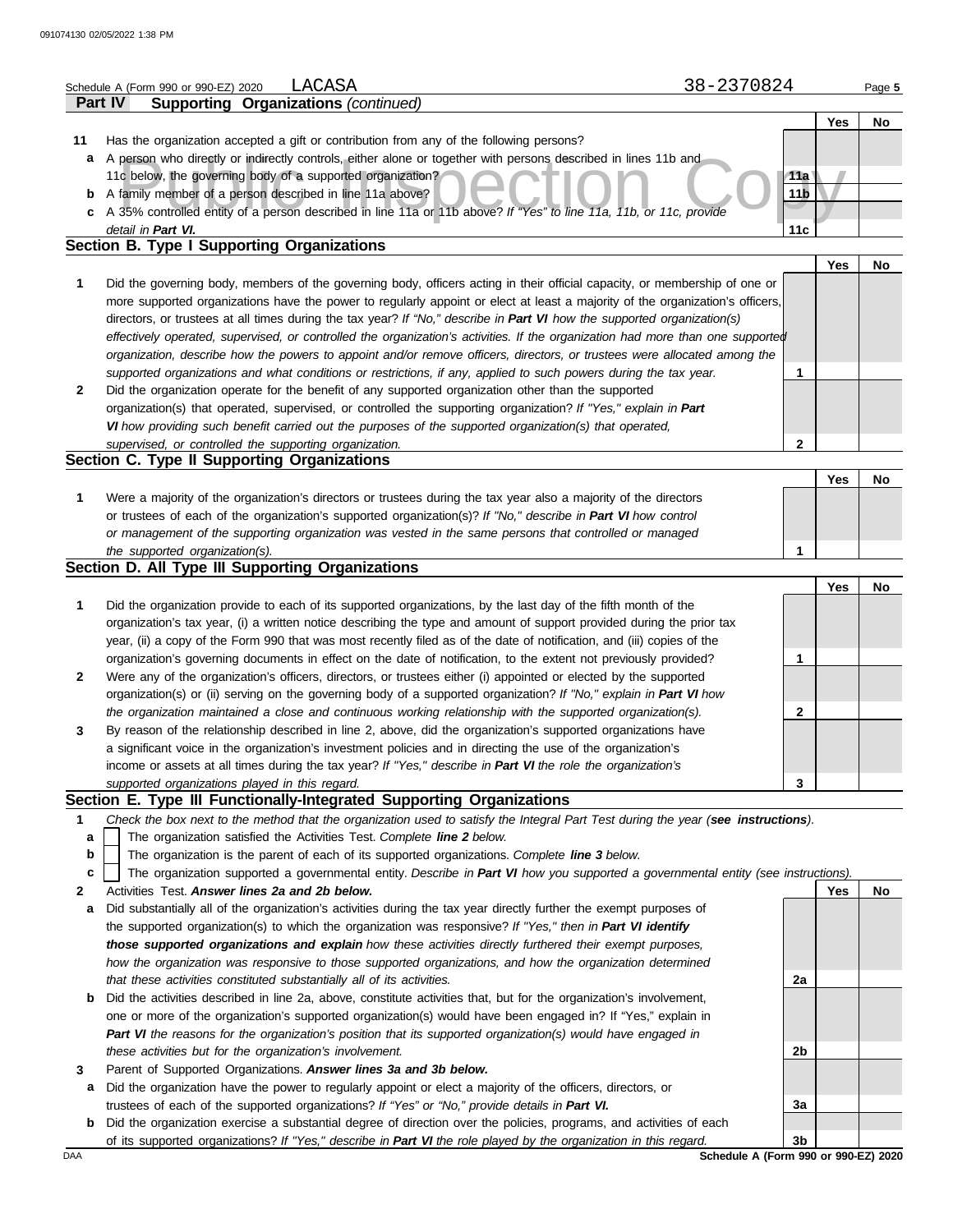|                | LACASA<br>Schedule A (Form 990 or 990-EZ) 2020                                                                                   |                         | 38-2370824     | Page 6                         |
|----------------|----------------------------------------------------------------------------------------------------------------------------------|-------------------------|----------------|--------------------------------|
| <b>Part V</b>  | Type III Non-Functionally Integrated 509(a)(3) Supporting Organizations                                                          |                         |                |                                |
| $\mathbf 1$    | Check here if the organization satisfied the Integral Part Test as a qualifying trust on Nov. 20, 1970 (explain in Part VI). See |                         |                |                                |
|                | instructions. All other Type III non-functionally integrated supporting organizations must complete Sections A through E         |                         |                |                                |
|                | Section A - Adjusted Net Income                                                                                                  |                         | (A) Prior Year | (B) Current Year<br>(optional) |
| 1              | Net short-term capital gain                                                                                                      | 1                       |                |                                |
| $\mathbf{2}$   | Recoveries of prior-year distributions                                                                                           | $\overline{\mathbf{2}}$ |                |                                |
| 3              | Other gross income (see instructions)                                                                                            | 3                       |                |                                |
| 4              | Add lines 1 through 3.                                                                                                           | 4                       |                |                                |
| 5              | Depreciation and depletion                                                                                                       | 5                       |                |                                |
| 6              | Portion of operating expenses paid or incurred for production or collection of                                                   |                         |                |                                |
|                | gross income or for management, conservation, or maintenance of property                                                         |                         |                |                                |
|                | held for production of income (see instructions)                                                                                 | 6                       |                |                                |
| $\mathbf{7}$   | Other expenses (see instructions)                                                                                                | 7                       |                |                                |
| 8              | Adjusted Net Income (subtract lines 5, 6, and 7 from line 4)                                                                     | 8                       |                |                                |
|                | Section B - Minimum Asset Amount                                                                                                 |                         | (A) Prior Year | (B) Current Year<br>(optional) |
| 1              | Aggregate fair market value of all non-exempt-use assets (see                                                                    |                         |                |                                |
|                | instructions for short tax year or assets held for part of year):                                                                |                         |                |                                |
|                | a Average monthly value of securities                                                                                            | 1a                      |                |                                |
|                | <b>b</b> Average monthly cash balances                                                                                           | 1b                      |                |                                |
|                | c Fair market value of other non-exempt-use assets                                                                               | 1 <sub>c</sub>          |                |                                |
|                | d Total (add lines 1a, 1b, and 1c)                                                                                               | 1d                      |                |                                |
|                | e Discount claimed for blockage or other factors                                                                                 |                         |                |                                |
|                | (explain in detail in Part VI):                                                                                                  |                         |                |                                |
| $\mathbf{2}$   | Acquisition indebtedness applicable to non-exempt-use assets                                                                     | $\mathbf{2}$            |                |                                |
| 3              | Subtract line 2 from line 1d.                                                                                                    | 3                       |                |                                |
| 4              | Cash deemed held for exempt use. Enter 0.015 of line 3 (for greater amount,                                                      |                         |                |                                |
|                | see instructions).                                                                                                               | 4                       |                |                                |
| 5              | Net value of non-exempt-use assets (subtract line 4 from line 3)                                                                 | 5                       |                |                                |
| 6              | Multiply line 5 by 0.035.                                                                                                        | 6                       |                |                                |
| $\mathbf{7}$   | Recoveries of prior-year distributions                                                                                           | 7                       |                |                                |
| 8              | Minimum Asset Amount (add line 7 to line 6)                                                                                      | 8                       |                |                                |
|                | Section C - Distributable Amount                                                                                                 |                         |                | <b>Current Year</b>            |
| 1.             | Adjusted net income for prior year (from Section A, line 8, column A)                                                            | 1                       |                |                                |
| $\mathbf{2}$   | Enter 0.85 of line 1.                                                                                                            | $\mathbf{2}$            |                |                                |
| 3              | Minimum asset amount for prior year (from Section B, line 8, column A)                                                           | 3                       |                |                                |
| 4              | Enter greater of line 2 or line 3.                                                                                               | 4                       |                |                                |
| 5              | Income tax imposed in prior year                                                                                                 | 5                       |                |                                |
| 6              | Distributable Amount. Subtract line 5 from line 4, unless subject to                                                             |                         |                |                                |
|                | emergency temporary reduction (see instructions)                                                                                 | 6                       |                |                                |
| $\overline{7}$ | Check here if the current year is the organization's first as a non-functionally integrated Type III supporting organization     |                         |                |                                |
|                | (see instructions).                                                                                                              |                         |                |                                |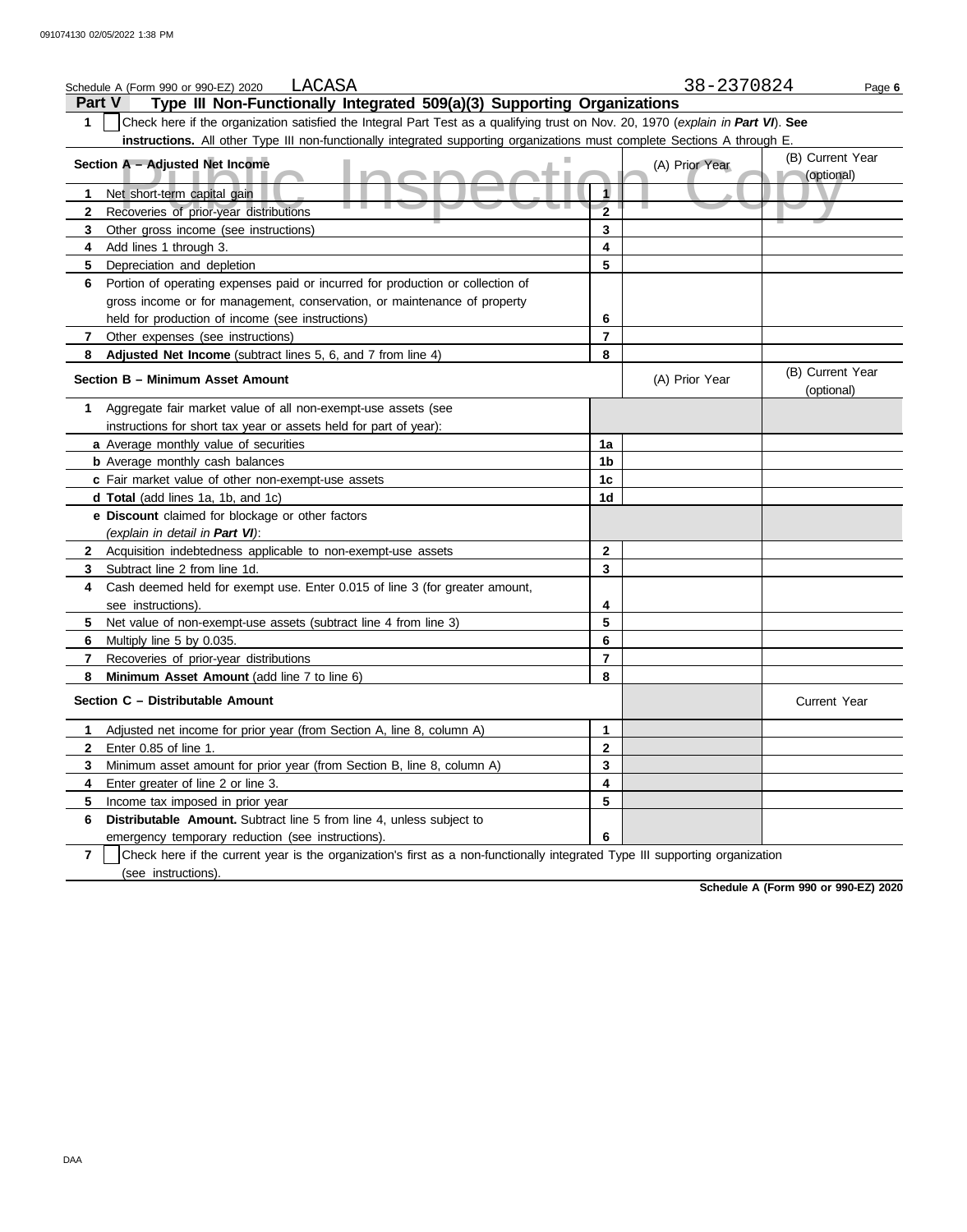|              | LACASA<br>Schedule A (Form 990 or 990-EZ) 2020                                                                                           |                                    | 38-2370824                                    | Page 7                                           |
|--------------|------------------------------------------------------------------------------------------------------------------------------------------|------------------------------------|-----------------------------------------------|--------------------------------------------------|
|              | Type III Non-Functionally Integrated 509(a)(3) Supporting Organizations (continued)<br>Part V                                            |                                    |                                               |                                                  |
|              | Section D - Distributions                                                                                                                |                                    |                                               | <b>Current Year</b>                              |
| 1.           | Amounts paid to supported organizations to accomplish exempt purposes                                                                    |                                    |                                               |                                                  |
| $\mathbf{2}$ | Amounts paid to perform activity that directly furthers exempt purposes of supported<br>organizations, in excess of income from activity |                                    |                                               |                                                  |
| 3            | Administrative expenses paid to accomplish exempt purposes of supported organizations                                                    |                                    |                                               |                                                  |
| 4            | Amounts paid to acquire exempt-use assets                                                                                                |                                    |                                               |                                                  |
| 5            | Qualified set-aside amounts (prior IRS approval required-provide details in Part VI)                                                     |                                    |                                               |                                                  |
| 6            | Other distributions (describe in Part VI). See instructions.                                                                             |                                    |                                               |                                                  |
| 7            | <b>Total annual distributions.</b> Add lines 1 through 6.                                                                                |                                    |                                               |                                                  |
| 8            | Distributions to attentive supported organizations to which the organization is responsive                                               |                                    |                                               |                                                  |
|              | (provide details in Part VI). See instructions.                                                                                          |                                    |                                               |                                                  |
| 9            | Distributable amount for 2020 from Section C, line 6                                                                                     |                                    |                                               |                                                  |
| 10           | Line 8 amount divided by line 9 amount                                                                                                   |                                    |                                               |                                                  |
|              | Section E - Distribution Allocations (see instructions)                                                                                  | (i)<br><b>Excess Distributions</b> | (ii)<br><b>Underdistributions</b><br>Pre-2020 | (iii)<br><b>Distributable</b><br>Amount for 2020 |
| 1            | Distributable amount for 2020 from Section C, line 6                                                                                     |                                    |                                               |                                                  |
| $\mathbf{2}$ | Underdistributions, if any, for years prior to 2020<br>(reasonable cause required-explain in Part VI). See<br>instructions.              |                                    |                                               |                                                  |
| 3            | Excess distributions carryover, if any, to 2020                                                                                          |                                    |                                               |                                                  |
|              |                                                                                                                                          |                                    |                                               |                                                  |
|              |                                                                                                                                          |                                    |                                               |                                                  |
|              | <b>c</b> From 2017                                                                                                                       |                                    |                                               |                                                  |
|              |                                                                                                                                          |                                    |                                               |                                                  |
|              | <b>e</b> From 2019                                                                                                                       |                                    |                                               |                                                  |
|              | f Total of lines 3a through 3e                                                                                                           |                                    |                                               |                                                  |
|              | g Applied to underdistributions of prior years                                                                                           |                                    |                                               |                                                  |
|              | h Applied to 2020 distributable amount                                                                                                   |                                    |                                               |                                                  |
|              | Carryover from 2015 not applied (see instructions)                                                                                       |                                    |                                               |                                                  |
|              | Remainder. Subtract lines 3g, 3h, and 3i from line 3f.                                                                                   |                                    |                                               |                                                  |
| 4            | Distributions for 2020 from                                                                                                              |                                    |                                               |                                                  |
|              | \$<br>Section D. line 7:                                                                                                                 |                                    |                                               |                                                  |
|              | a Applied to underdistributions of prior years                                                                                           |                                    |                                               |                                                  |
|              | <b>b</b> Applied to 2020 distributable amount                                                                                            |                                    |                                               |                                                  |
|              | <b>c</b> Remainder. Subtract lines 4a and 4b from line 4.                                                                                |                                    |                                               |                                                  |
| 5            | Remaining underdistributions for years prior to 2020, if                                                                                 |                                    |                                               |                                                  |
|              | any. Subtract lines 3g and 4a from line 2. For result                                                                                    |                                    |                                               |                                                  |
|              | greater than zero, explain in Part VI. See instructions.                                                                                 |                                    |                                               |                                                  |
| 6            | Remaining underdistributions for 2020 Subtract lines 3h                                                                                  |                                    |                                               |                                                  |
|              | and 4b from line 1. For result greater than zero, explain in                                                                             |                                    |                                               |                                                  |
|              | Part VI. See instructions.                                                                                                               |                                    |                                               |                                                  |
| 7            | Excess distributions carryover to 2021. Add lines 3j<br>and 4c.                                                                          |                                    |                                               |                                                  |
| 8            | Breakdown of line 7:                                                                                                                     |                                    |                                               |                                                  |
|              |                                                                                                                                          |                                    |                                               |                                                  |
|              | <b>b</b> Excess from 2017                                                                                                                |                                    |                                               |                                                  |
|              | c Excess from 2018                                                                                                                       |                                    |                                               |                                                  |
|              | d Excess from 2019                                                                                                                       |                                    |                                               |                                                  |
|              | e Excess from 2020                                                                                                                       |                                    |                                               |                                                  |
|              |                                                                                                                                          |                                    |                                               |                                                  |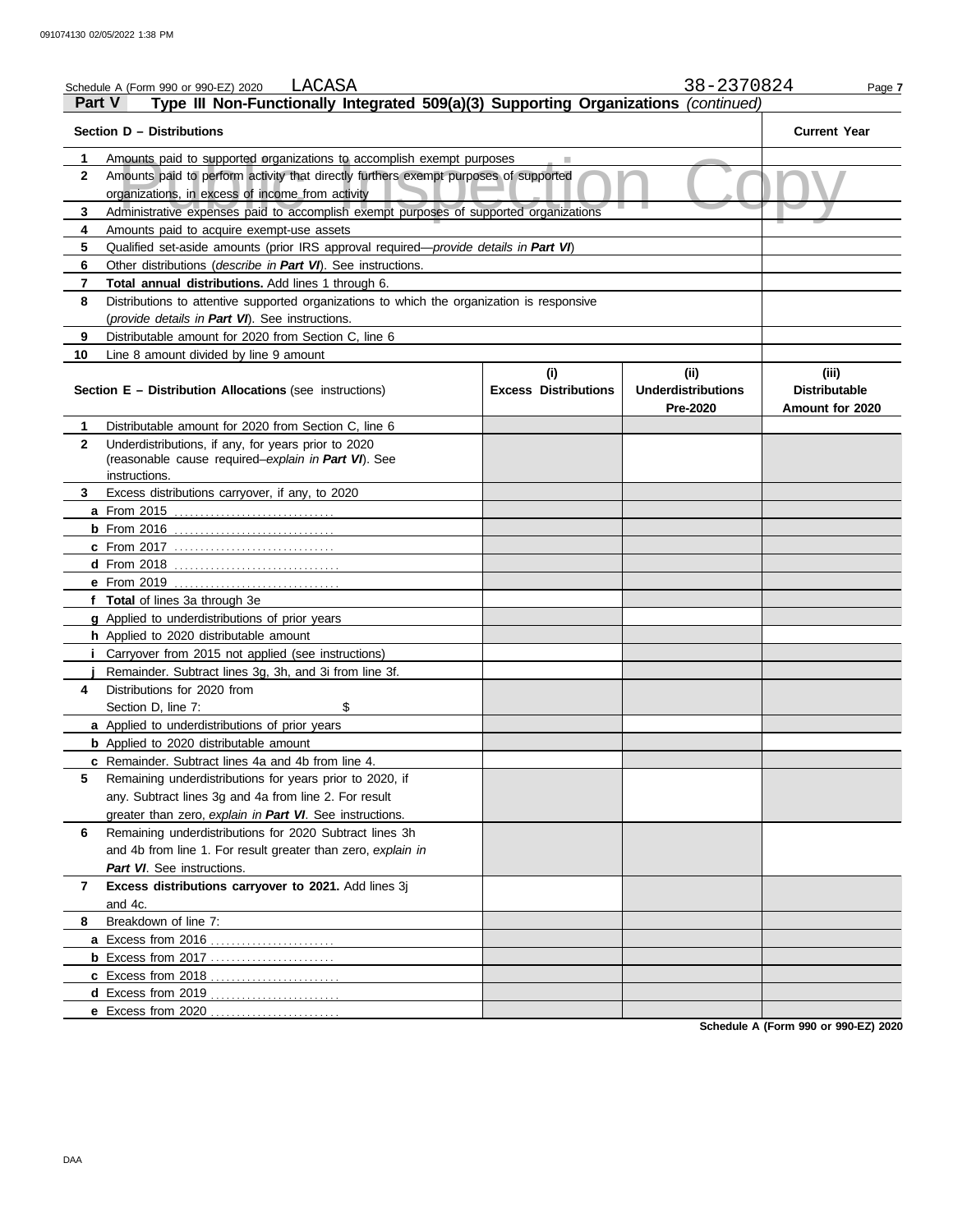|         | Schedule A (Form 990 or 990-EZ) 2020                                                                                                                                                                                                           | LACASA |                     |    |         | 38-2370824 | Page 8 |
|---------|------------------------------------------------------------------------------------------------------------------------------------------------------------------------------------------------------------------------------------------------|--------|---------------------|----|---------|------------|--------|
| Part VI | Supplemental Information. Provide the explanations required by Part II, line 10; Part II, line 17a or 17b; Part                                                                                                                                |        |                     |    |         |            |        |
|         | III, line 12; Part IV, Section A, lines 1, 2, 3b, 3c, 4b, 4c, 5a, 6, 9a, 9b, 9c, 11a, 11b, and 11c; Part IV, Section<br>B, lines 1 and 2; Part IV, Section C, line 1; Part IV, Section D, lines 2 and 3; Part IV, Section E, lines 1c, 2a, 2b, |        |                     |    |         |            |        |
|         | 3a, and 3b; Part V, line 1; Part V, Section B, line 1e; Part V, Section D, lines 5, 6, and 8; and Part V, Section E,                                                                                                                           |        |                     |    |         |            |        |
|         | lines 2, 5, and 6. Also complete this part for any additional information. (See instructions.)                                                                                                                                                 |        |                     |    |         |            |        |
| PART    | "II, LINE 10                                                                                                                                                                                                                                   |        | OTHER INCOME DETAIL |    |         |            |        |
|         | OTHER INCOME                                                                                                                                                                                                                                   |        |                     | \$ | 197,964 |            |        |
|         |                                                                                                                                                                                                                                                |        |                     |    |         |            |        |
|         |                                                                                                                                                                                                                                                |        |                     |    |         |            |        |
|         |                                                                                                                                                                                                                                                |        |                     |    |         |            |        |
|         |                                                                                                                                                                                                                                                |        |                     |    |         |            |        |
|         |                                                                                                                                                                                                                                                |        |                     |    |         |            |        |
|         |                                                                                                                                                                                                                                                |        |                     |    |         |            |        |
|         |                                                                                                                                                                                                                                                |        |                     |    |         |            |        |
|         |                                                                                                                                                                                                                                                |        |                     |    |         |            |        |
|         |                                                                                                                                                                                                                                                |        |                     |    |         |            |        |
|         |                                                                                                                                                                                                                                                |        |                     |    |         |            |        |
|         |                                                                                                                                                                                                                                                |        |                     |    |         |            |        |
|         |                                                                                                                                                                                                                                                |        |                     |    |         |            |        |
|         |                                                                                                                                                                                                                                                |        |                     |    |         |            |        |
|         |                                                                                                                                                                                                                                                |        |                     |    |         |            |        |
|         |                                                                                                                                                                                                                                                |        |                     |    |         |            |        |
|         |                                                                                                                                                                                                                                                |        |                     |    |         |            |        |
|         |                                                                                                                                                                                                                                                |        |                     |    |         |            |        |
|         |                                                                                                                                                                                                                                                |        |                     |    |         |            |        |
|         |                                                                                                                                                                                                                                                |        |                     |    |         |            |        |
|         |                                                                                                                                                                                                                                                |        |                     |    |         |            |        |
|         |                                                                                                                                                                                                                                                |        |                     |    |         |            |        |
|         |                                                                                                                                                                                                                                                |        |                     |    |         |            |        |
|         |                                                                                                                                                                                                                                                |        |                     |    |         |            |        |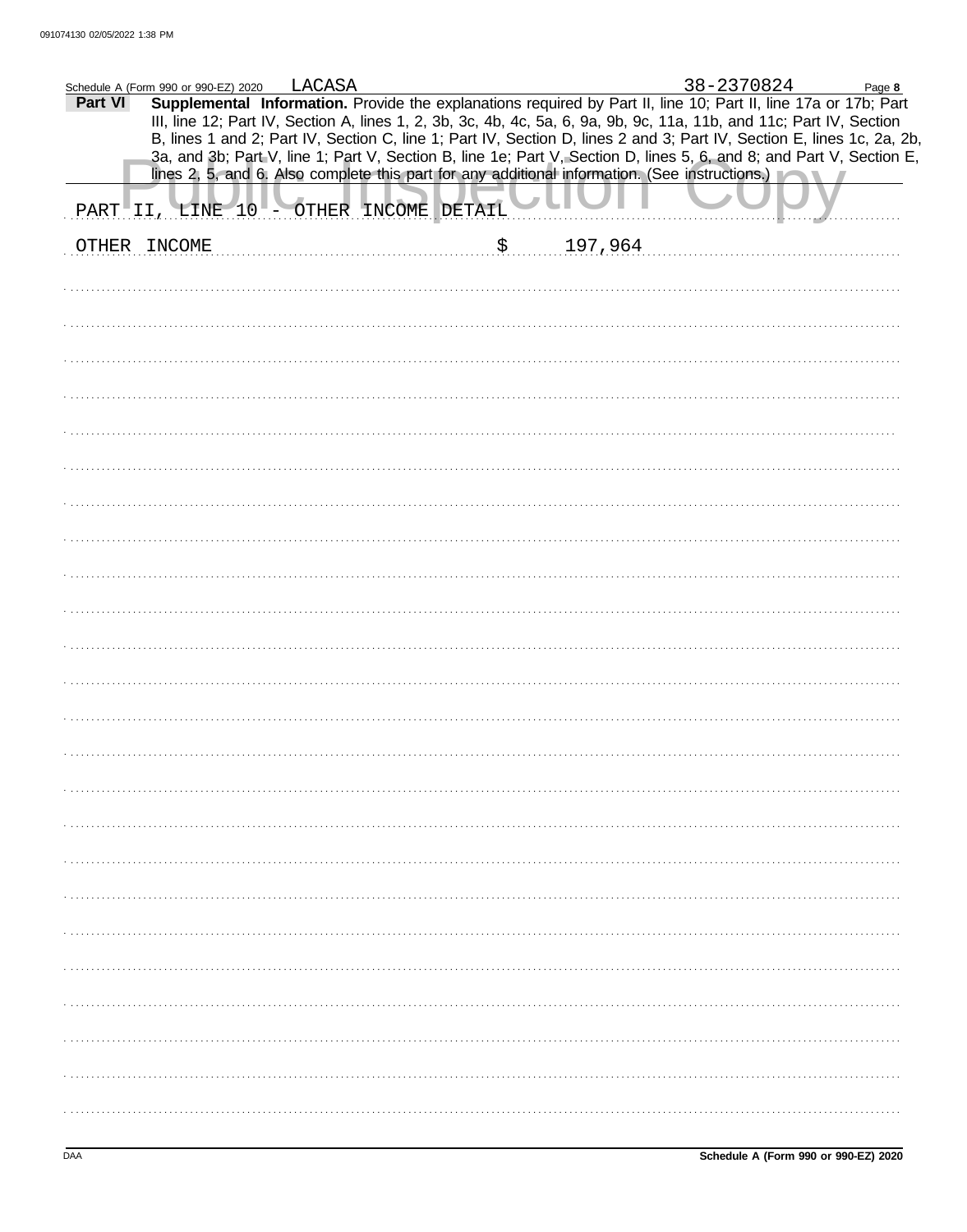| <b>Schedule B</b><br>(Form 990, 990-EZ,<br>or 990-PF)<br>Department of the Treasury              | <b>Schedule of Contributors</b><br>La Attach to Form 990, Form 990-EZ, or Form 990-PF.                                                                                                                   | OMB No. 1545-0047<br>2020                           |
|--------------------------------------------------------------------------------------------------|----------------------------------------------------------------------------------------------------------------------------------------------------------------------------------------------------------|-----------------------------------------------------|
| Internal Revenue Service<br>Name of the organization<br>LACASA<br>Organization type (check one): | u Go to www.irs.gov/Form990 for the latest information.                                                                                                                                                  | <b>Employer identification number</b><br>38-2370824 |
| Filers of:                                                                                       | Section:                                                                                                                                                                                                 |                                                     |
| Form 990 or 990-EZ                                                                               | ΙXΙ<br>501(c)<br>3 ) (enter number) organization                                                                                                                                                         |                                                     |
|                                                                                                  | 4947(a)(1) nonexempt charitable trust not treated as a private foundation                                                                                                                                |                                                     |
|                                                                                                  | 527 political organization                                                                                                                                                                               |                                                     |
| Form 990-PF                                                                                      | 501(c)(3) exempt private foundation                                                                                                                                                                      |                                                     |
|                                                                                                  | $4947(a)(1)$ nonexempt charitable trust treated as a private foundation                                                                                                                                  |                                                     |
|                                                                                                  | 501(c)(3) taxable private foundation                                                                                                                                                                     |                                                     |
|                                                                                                  |                                                                                                                                                                                                          |                                                     |
|                                                                                                  | Check if your organization is covered by the General Rule or a Special Rule.<br>Note: Only a section 501(c)(7) (8) or (10) organization can check hoves for both the General Rule and a Special Rule See |                                                     |

**Note:** Only a section 501(c)(7), (8), or (10) organization can check boxes for both the General Rule and a Special Rule. See **instructions** 

### **General Rule**

For an organization filing Form 990, 990-EZ, or 990-PF that received, during the year, contributions totaling \$5,000 or more (in money or property) from any one contributor. Complete Parts I and II. See instructions for determining a contributor's total contributions.

### **Special Rules**

 $\overline{X}$  For an organization described in section 501(c)(3) filing Form 990 or 990-EZ that met the 33<sup>1</sup>/3% support test of the regulations under sections 509(a)(1) and 170(b)(1)(A)(vi), that checked Schedule A (Form 990 or 990-EZ), Part II, line 13, 16a, or 16b, and that received from any one contributor, during the year, total contributions of the greater of **(1)** \$5,000; or **(2)** 2% of the amount on (i) Form 990, Part VIII, line 1h; or (ii) Form 990-EZ, line 1. Complete Parts I and II.

literary, or educational purposes, or for the prevention of cruelty to children or animals. Complete Parts I (entering For an organization described in section  $501(c)(7)$ ,  $(8)$ , or  $(10)$  filing Form 990 or 990-EZ that received from any one contributor, during the year, total contributions of more than \$1,000 *exclusively* for religious, charitable, scientific, "N/A" in column (b) instead of the contributor name and address), II, and III.

For an organization described in section 501(c)(7), (8), or (10) filing Form 990 or 990-EZ that received from any one contributor, during the year, contributions *exclusively* for religious, charitable, etc., purposes, but no such contributions totaled more than \$1,000. If this box is checked, enter here the total contributions that were received during the year for an *exclusively* religious, charitable, etc., purpose. Don't complete any of the parts unless the **General Rule** applies to this organization because it received *nonexclusively* religious, charitable, etc., contributions totaling \$5,000 or more during the year . . . . . . . . . . . . . . . . . . . . . . . . . . . . . . . . . . . . . . . . . . . . . . . . . . . . . . . . . . . . . . . . . . . . . . . . . . . .  $\triangleright$  \$

990-EZ, or 990-PF), but it **must** answer "No" on Part IV, line 2, of its Form 990; or check the box on line H of its Form 990-EZ or on its Form 990-PF, Part I, line 2, to certify that it doesn't meet the filing requirements of Schedule B (Form 990, 990-EZ, or 990-PF). **Caution:** An organization that isn't covered by the General Rule and/or the Special Rules doesn't file Schedule B (Form 990,

**For Paperwork Reduction Act Notice, see the instructions for Form 990, 990-EZ, or 990-PF.**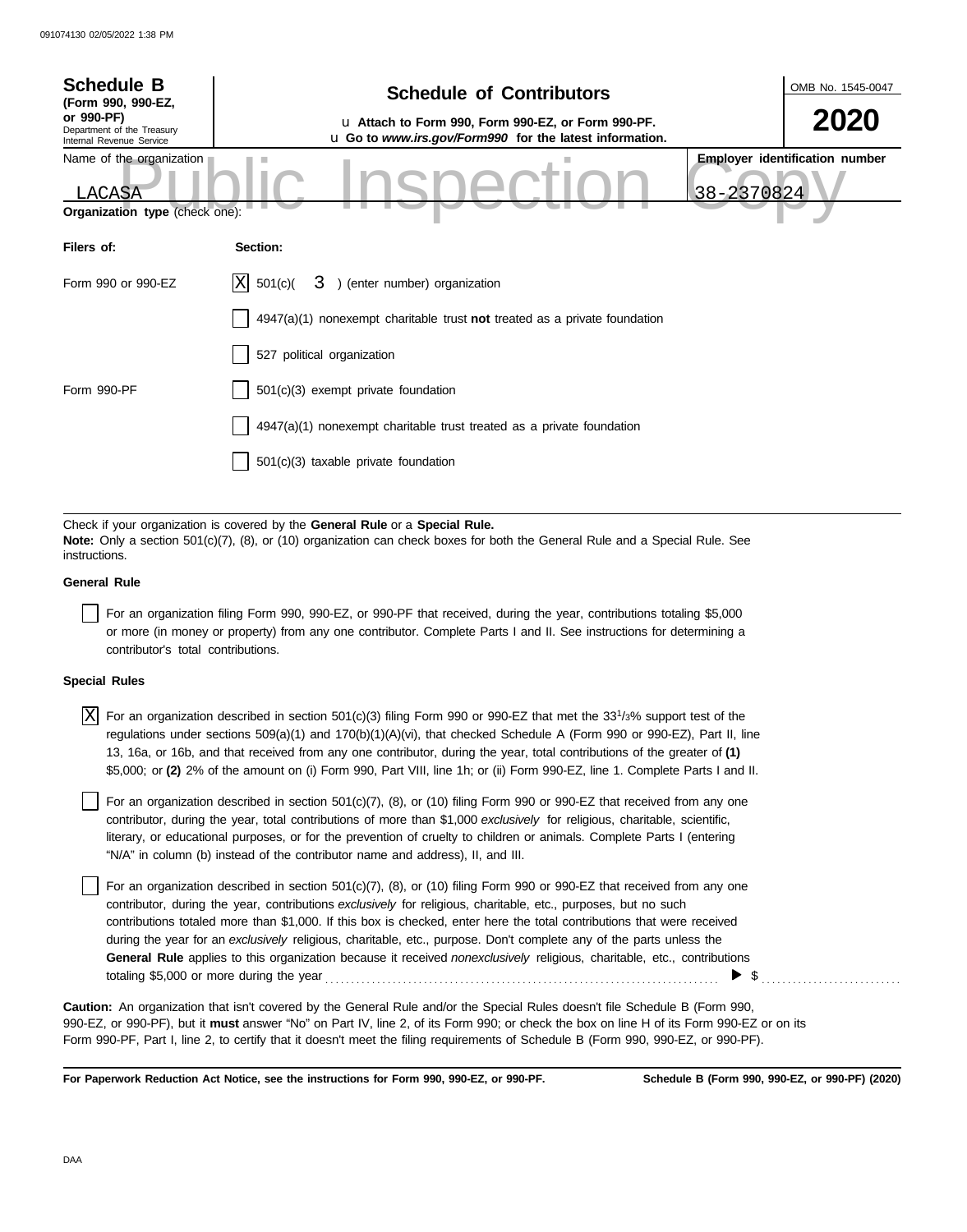| LACASA           | Schedule B (Form 990, 990-EZ, or 990-PF) (2020)<br>Name of organization                        | PAGE 1                            | - 2<br>ΟF<br>Page 2<br>Employer identification number<br>38-2370824                          |
|------------------|------------------------------------------------------------------------------------------------|-----------------------------------|----------------------------------------------------------------------------------------------|
| Part I           | Contributors (see instructions). Use duplicate copies of Part I if additional space is needed. |                                   |                                                                                              |
| (a)<br>No.       | (b)<br>Name, address, and ZIP + 4                                                              | (c)<br><b>Total contributions</b> | (d)<br>Type of contribution                                                                  |
| $\perp$          |                                                                                                | \$324,166                         | Χ<br>Person<br>Payroll<br><b>Noncash</b><br>(Complete Part II for<br>noncash contributions.) |
| (a)<br>No.       | (b)<br>Name, address, and ZIP + 4                                                              | (c)<br><b>Total contributions</b> | (d)<br>Type of contribution                                                                  |
| $\frac{2}{2}$    |                                                                                                | 201,100<br>$\sim$                 | Χ<br>Person<br>Payroll<br><b>Noncash</b><br>(Complete Part II for<br>noncash contributions.) |
| (a)<br>No.       | (b)<br>Name, address, and ZIP + 4                                                              | (c)<br><b>Total contributions</b> | (d)<br>Type of contribution                                                                  |
| $\overline{3}$ . |                                                                                                | 358,586<br>$\sim$                 | X<br>Person<br>Payroll<br><b>Noncash</b><br>(Complete Part II for<br>noncash contributions.) |
| (a)<br>No.       | (b)<br>Name, address, and ZIP + 4                                                              | (c)<br><b>Total contributions</b> | (d)<br>Type of contribution                                                                  |
| $\overline{4}$   |                                                                                                | 2,961,375<br>\$                   | Χ<br>Person<br>Payroll<br>Noncash<br>(Complete Part II for<br>noncash contributions.)        |
| (a)<br>No.       | (b)<br>Name, address, and ZIP + 4                                                              | (c)<br><b>Total contributions</b> | (d)<br>Type of contribution                                                                  |
| .5               |                                                                                                | 514,058<br>\$                     | Χ<br>Person<br>Payroll<br>Noncash<br>(Complete Part II for<br>noncash contributions.)        |
| (a)<br>No.       | (b)<br>Name, address, and ZIP + 4                                                              | (c)<br><b>Total contributions</b> | (d)<br>Type of contribution                                                                  |
| .6               |                                                                                                | 285,673<br>$\mathsf{S}_{\perp}$   | Χ<br>Person<br>Payroll<br>Noncash<br>(Complete Part II for<br>noncash contributions.)        |

**Schedule B (Form 990, 990-EZ, or 990-PF) (2020)**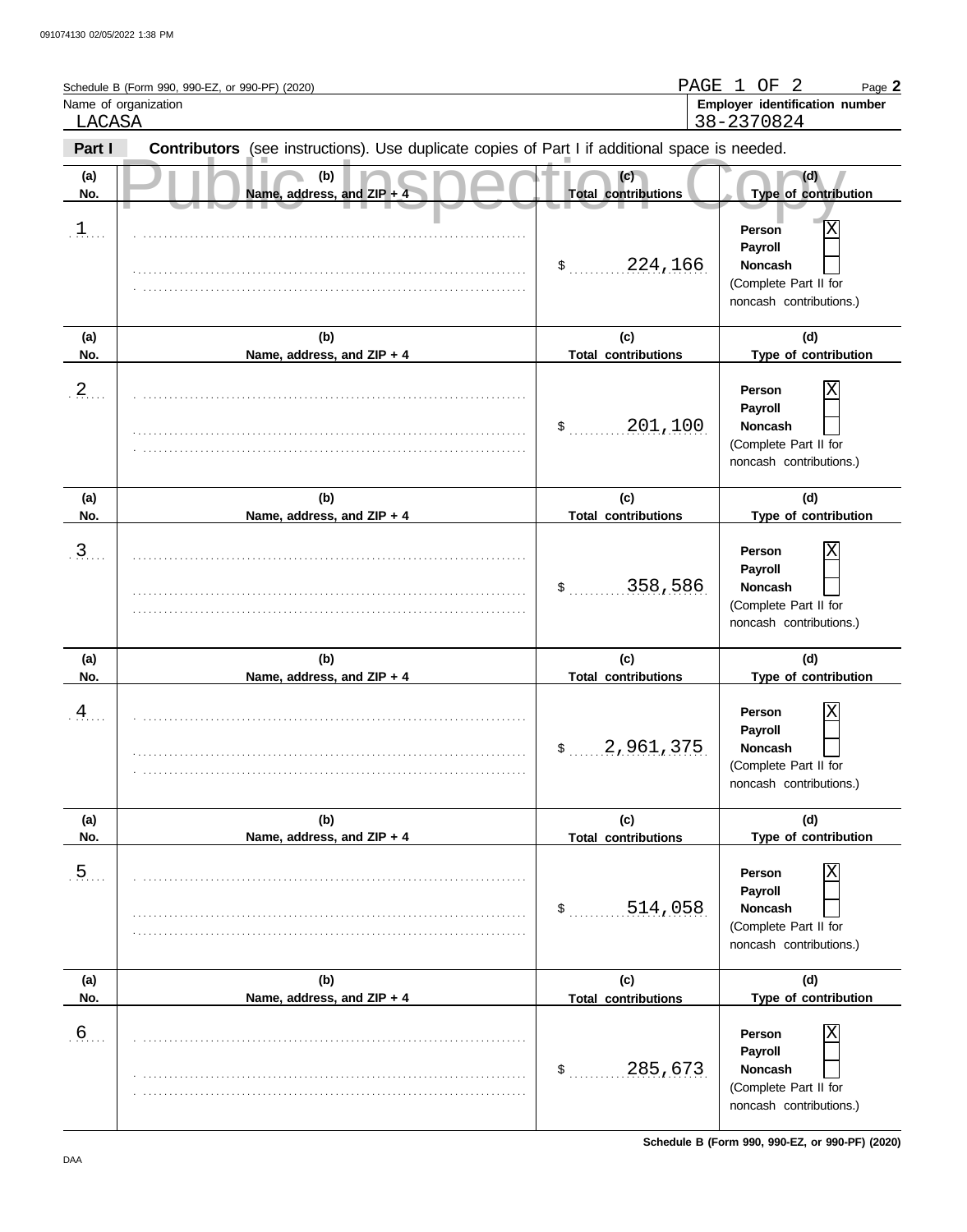| LACASA         | Schedule B (Form 990, 990-EZ, or 990-PF) (2020)<br>Name of organization                        |                                   | PAGE 2 OF<br>- 2<br>Page 2<br>Employer identification number<br>38-2370824                   |  |  |
|----------------|------------------------------------------------------------------------------------------------|-----------------------------------|----------------------------------------------------------------------------------------------|--|--|
| Part I         | Contributors (see instructions). Use duplicate copies of Part I if additional space is needed. |                                   |                                                                                              |  |  |
| (a)<br>No.     | (b)<br>Name, address, and ZIP + 4                                                              | (c)<br><b>Total contributions</b> | (d)<br>Type of contribution                                                                  |  |  |
| 7 <sub>1</sub> |                                                                                                | \$1,628,954                       | Χ<br>Person<br>Payroll<br><b>Noncash</b><br>(Complete Part II for<br>noncash contributions.) |  |  |
| (a)<br>No.     | (b)<br>Name, address, and ZIP + 4                                                              | (c)<br><b>Total contributions</b> | (d)<br>Type of contribution                                                                  |  |  |
| $\frac{8}{2}$  |                                                                                                | 262,577<br>$\sim$                 | Χ<br>Person<br>Payroll<br><b>Noncash</b><br>(Complete Part II for<br>noncash contributions.) |  |  |
| (a)<br>No.     | (b)<br>Name, address, and ZIP + 4                                                              | (c)<br><b>Total contributions</b> | (d)<br>Type of contribution                                                                  |  |  |
| $\overline{9}$ |                                                                                                | 287,200<br>$\sim$                 | X<br>Person<br>Payroll<br><b>Noncash</b><br>(Complete Part II for<br>noncash contributions.) |  |  |
| (a)<br>No.     | (b)<br>Name, address, and ZIP + 4                                                              | (c)<br><b>Total contributions</b> | (d)<br>Type of contribution                                                                  |  |  |
|                |                                                                                                | \$                                | Person<br>Payroll<br>Noncash<br>(Complete Part II for<br>noncash contributions.)             |  |  |
| (a)<br>No.     | (b)<br>Name, address, and ZIP + 4                                                              | (c)<br><b>Total contributions</b> | (d)<br>Type of contribution                                                                  |  |  |
|                |                                                                                                | \$                                | Person<br>Payroll<br>Noncash<br>(Complete Part II for<br>noncash contributions.)             |  |  |
| (a)<br>No.     | (b)<br>Name, address, and ZIP + 4                                                              | (c)<br><b>Total contributions</b> | (d)<br>Type of contribution                                                                  |  |  |
|                |                                                                                                | \$                                | Person<br>Payroll<br>Noncash<br>(Complete Part II for<br>noncash contributions.)             |  |  |

**Schedule B (Form 990, 990-EZ, or 990-PF) (2020)**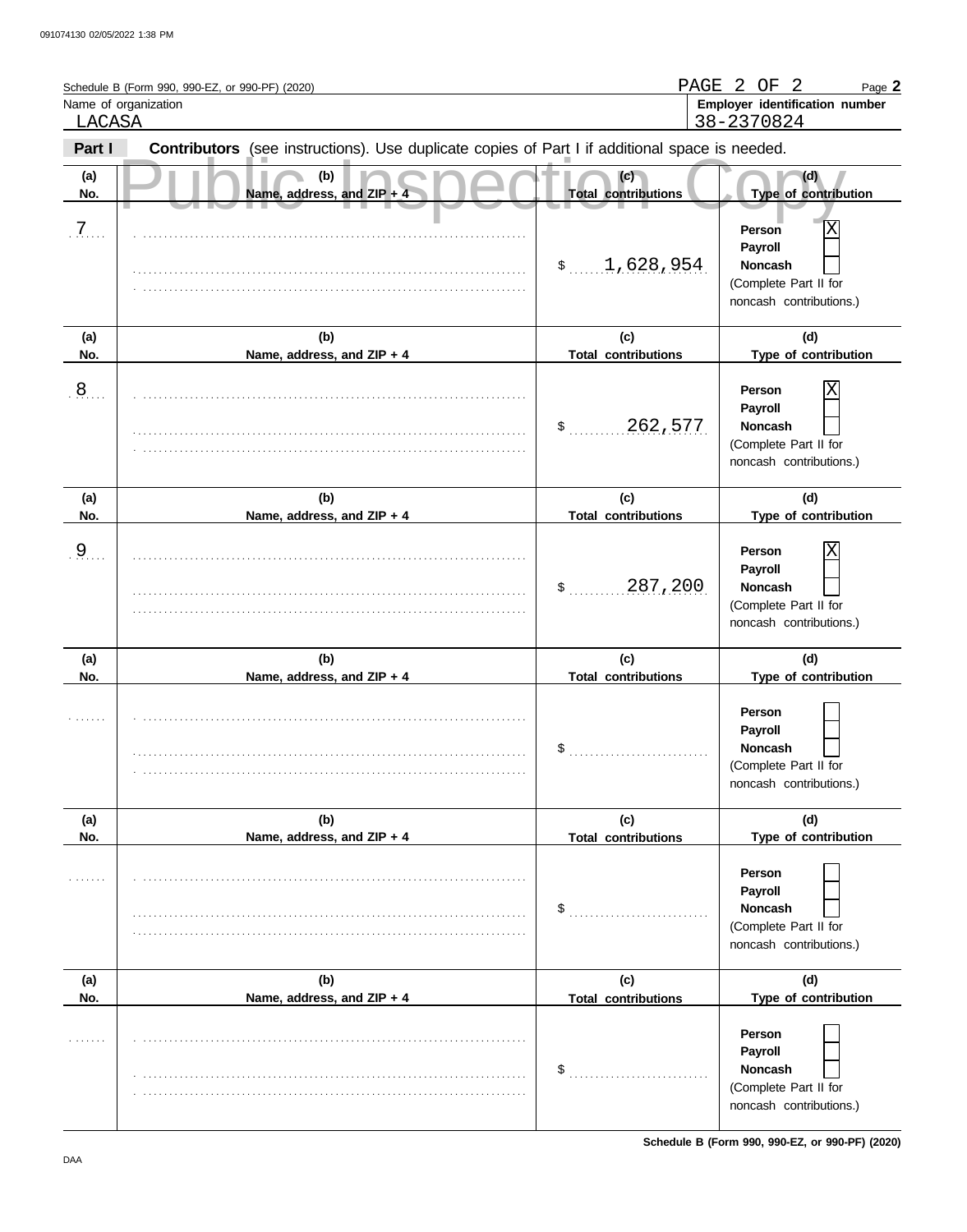|     | <b>SCHEDULE D</b>                                      | Supplemental Financial Statements                                                                                                         |                       |                                                    |    |                                       | OMB No. 1545-0047                          |
|-----|--------------------------------------------------------|-------------------------------------------------------------------------------------------------------------------------------------------|-----------------------|----------------------------------------------------|----|---------------------------------------|--------------------------------------------|
|     | (Form 990)                                             | u Complete if the organization answered "Yes" on Form 990,                                                                                |                       |                                                    |    |                                       |                                            |
|     |                                                        | Part IV, line 6, 7, 8, 9, 10, 11a, 11b, 11c, 11d, 11e, 11f, 12a, or 12b.                                                                  |                       |                                                    |    |                                       |                                            |
|     | Department of the Treasury<br>Internal Revenue Service | <b>u</b> Go to <i>www.irs.gov/Form990</i> for instructions and the latest information.                                                    | u Attach to Form 990. |                                                    |    |                                       | <b>Open to Public</b><br><b>Inspection</b> |
|     | Name of the organization                               |                                                                                                                                           |                       |                                                    |    | <b>Employer identification number</b> |                                            |
|     |                                                        |                                                                                                                                           |                       |                                                    |    |                                       |                                            |
|     | LACASA                                                 |                                                                                                                                           |                       |                                                    |    | 38-2370824                            |                                            |
|     | Part I                                                 | Organizations Maintaining Donor Advised Funds or Other Similar Funds or Accounts.                                                         |                       |                                                    |    |                                       |                                            |
|     |                                                        | Complete if the organization answered "Yes" on Form 990, Part IV, line 6.                                                                 |                       |                                                    |    |                                       |                                            |
|     |                                                        |                                                                                                                                           |                       | (a) Donor advised funds                            |    | (b) Funds and other accounts          |                                            |
| 1   | Total number at end of year                            |                                                                                                                                           |                       |                                                    |    |                                       |                                            |
| 2   |                                                        | Aggregate value of contributions to (during year)                                                                                         |                       |                                                    |    |                                       |                                            |
| 3   |                                                        | Aggregate value of grants from (during year)                                                                                              |                       |                                                    |    |                                       |                                            |
| 4   |                                                        |                                                                                                                                           |                       |                                                    |    |                                       |                                            |
| 5   |                                                        | Did the organization inform all donors and donor advisors in writing that the assets held in donor advised                                |                       |                                                    |    |                                       |                                            |
|     |                                                        |                                                                                                                                           |                       |                                                    |    |                                       | Yes<br>No                                  |
| 6   |                                                        | Did the organization inform all grantees, donors, and donor advisors in writing that grant funds can be used                              |                       |                                                    |    |                                       |                                            |
|     |                                                        | only for charitable purposes and not for the benefit of the donor or donor advisor, or for any other purpose                              |                       |                                                    |    |                                       |                                            |
|     | conferring impermissible private benefit?<br>Part II   | <b>Conservation Easements.</b>                                                                                                            |                       |                                                    |    |                                       | <b>Yes</b><br><b>No</b>                    |
|     |                                                        | Complete if the organization answered "Yes" on Form 990, Part IV, line 7.                                                                 |                       |                                                    |    |                                       |                                            |
| 1.  |                                                        | Purpose(s) of conservation easements held by the organization (check all that apply).                                                     |                       |                                                    |    |                                       |                                            |
|     |                                                        | Preservation of land for public use (for example, recreation or education                                                                 |                       | Preservation of a historically important land area |    |                                       |                                            |
|     | Protection of natural habitat                          |                                                                                                                                           |                       | Preservation of a certified historic structure     |    |                                       |                                            |
|     | Preservation of open space                             |                                                                                                                                           |                       |                                                    |    |                                       |                                            |
| 2   |                                                        | Complete lines 2a through 2d if the organization held a qualified conservation contribution in the form of a conservation                 |                       |                                                    |    |                                       |                                            |
|     | easement on the last day of the tax year.              |                                                                                                                                           |                       |                                                    |    |                                       | Held at the End of the Tax Year            |
|     |                                                        |                                                                                                                                           |                       |                                                    | 2a |                                       |                                            |
| b   |                                                        |                                                                                                                                           |                       |                                                    | 2b |                                       |                                            |
|     |                                                        |                                                                                                                                           |                       |                                                    | 2c |                                       |                                            |
|     |                                                        | d Number of conservation easements included in (c) acquired after 7/25/06, and not on a                                                   |                       |                                                    |    |                                       |                                            |
|     |                                                        | historic structure listed in the National Register                                                                                        |                       |                                                    | 2d |                                       |                                            |
| 3   |                                                        | Number of conservation easements modified, transferred, released, extinguished, or terminated by the organization during the              |                       |                                                    |    |                                       |                                            |
|     | tax year $\mathbf{u}$                                  |                                                                                                                                           |                       |                                                    |    |                                       |                                            |
|     |                                                        | Number of states where property subject to conservation easement is located $\mathbf u$                                                   |                       |                                                    |    |                                       |                                            |
| 5   |                                                        | Does the organization have a written policy regarding the periodic monitoring, inspection, handling of                                    |                       |                                                    |    |                                       |                                            |
|     |                                                        |                                                                                                                                           |                       |                                                    |    |                                       | Yes $\boxed{\phantom{a}}$<br>No            |
| 6   |                                                        | Staff and volunteer hours devoted to monitoring, inspecting, handling of violations, and enforcing conservation easements during the year |                       |                                                    |    |                                       |                                            |
|     | u                                                      |                                                                                                                                           |                       |                                                    |    |                                       |                                            |
| 7   |                                                        | Amount of expenses incurred in monitoring, inspecting, handling of violations, and enforcing conservation easements during the year       |                       |                                                    |    |                                       |                                            |
|     |                                                        |                                                                                                                                           |                       |                                                    |    |                                       |                                            |
| 8   |                                                        | Does each conservation easement reported on line 2(d) above satisfy the requirements of section 170(h)(4)(B)(i)                           |                       |                                                    |    |                                       |                                            |
|     |                                                        |                                                                                                                                           |                       |                                                    |    |                                       | Yes  <br>No                                |
| 9   |                                                        | In Part XIII, describe how the organization reports conservation easements in its revenue and expense statement and                       |                       |                                                    |    |                                       |                                            |
|     |                                                        | balance sheet, and include, if applicable, the text of the footnote to the organization's financial statements that describes the         |                       |                                                    |    |                                       |                                            |
|     |                                                        | organization's accounting for conservation easements.                                                                                     |                       |                                                    |    |                                       |                                            |
|     | Part III                                               | Organizations Maintaining Collections of Art, Historical Treasures, or Other Similar Assets.                                              |                       |                                                    |    |                                       |                                            |
|     |                                                        | Complete if the organization answered "Yes" on Form 990, Part IV, line 8.                                                                 |                       |                                                    |    |                                       |                                            |
|     |                                                        | 1a If the organization elected, as permitted under FASB ASC 958, not to report in its revenue statement and balance sheet works           |                       |                                                    |    |                                       |                                            |
|     |                                                        | of art, historical treasures, or other similar assets held for public exhibition, education, or research in furtherance of public         |                       |                                                    |    |                                       |                                            |
|     |                                                        | service, provide in Part XIII the text of the footnote to its financial statements that describes these items.                            |                       |                                                    |    |                                       |                                            |
|     |                                                        | <b>b</b> If the organization elected, as permitted under FASB ASC 958, to report in its revenue statement and balance sheet works of      |                       |                                                    |    |                                       |                                            |
|     |                                                        | art, historical treasures, or other similar assets held for public exhibition, education, or research in furtherance of public service,   |                       |                                                    |    |                                       |                                            |
|     |                                                        | provide the following amounts relating to these items:                                                                                    |                       |                                                    |    |                                       |                                            |
|     |                                                        |                                                                                                                                           |                       |                                                    |    |                                       |                                            |
|     |                                                        | If the organization received or held works of art, historical treasures, or other similar assets for financial gain, provide the          |                       |                                                    |    |                                       | $\mathbf{u}$ \$                            |
| 2   |                                                        |                                                                                                                                           |                       |                                                    |    |                                       |                                            |
|     |                                                        | following amounts required to be reported under FASB ASC 958 relating to these items:                                                     |                       |                                                    |    |                                       |                                            |
| a   |                                                        |                                                                                                                                           |                       |                                                    |    |                                       |                                            |
|     |                                                        | For Paperwork Reduction Act Notice, see the Instructions for Form 990.                                                                    |                       |                                                    |    |                                       | Schedule D (Form 990) 2020                 |
| DAA |                                                        |                                                                                                                                           |                       |                                                    |    |                                       |                                            |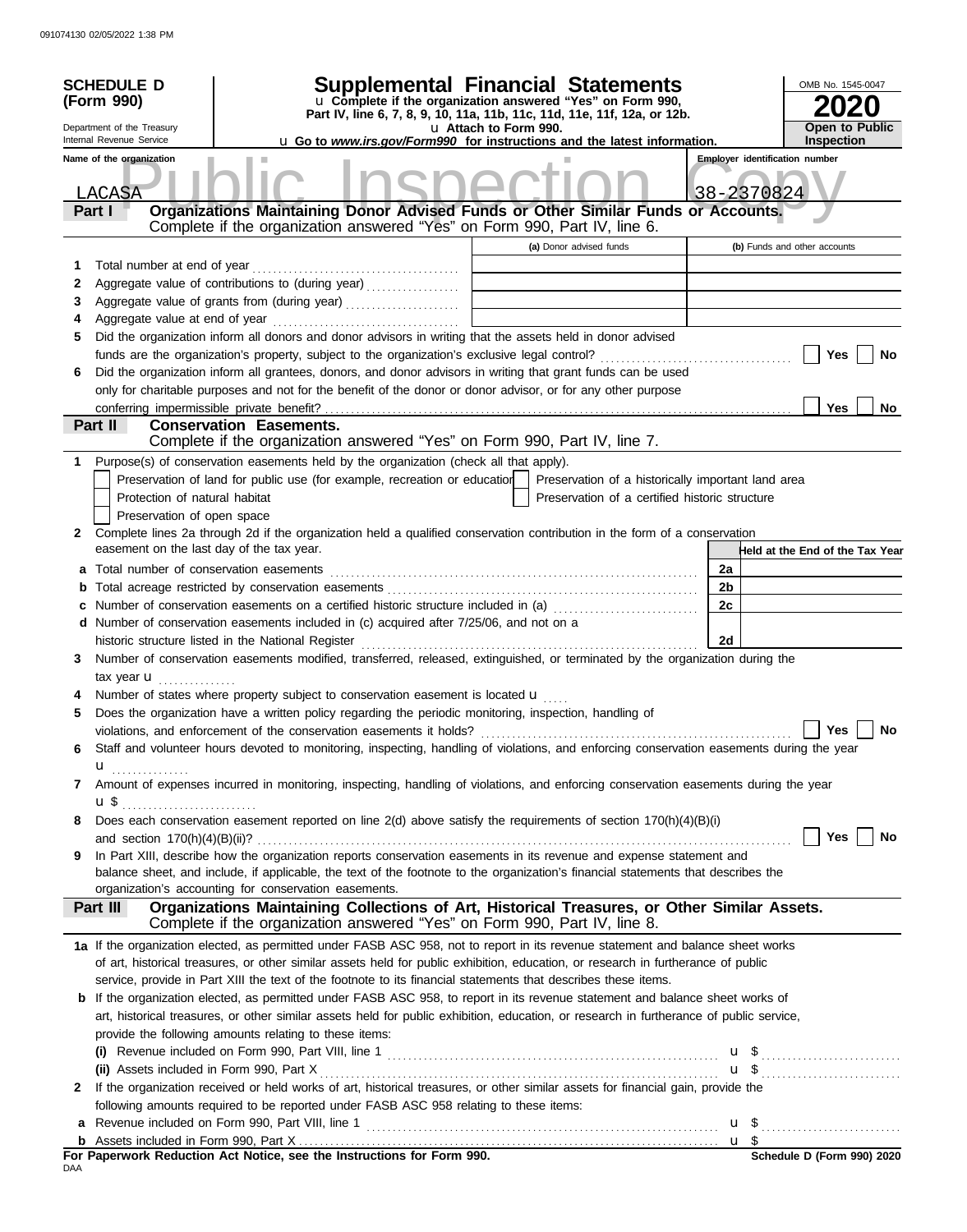|                   | Schedule D (Form 990) 2020 LACASA                                                                                                                                                                                                                                                                                                              |                         |                                                  |                    | 38-2370824 |                 |                      |                | Page 2              |
|-------------------|------------------------------------------------------------------------------------------------------------------------------------------------------------------------------------------------------------------------------------------------------------------------------------------------------------------------------------------------|-------------------------|--------------------------------------------------|--------------------|------------|-----------------|----------------------|----------------|---------------------|
|                   | Organizations Maintaining Collections of Art, Historical Treasures, or Other Similar Assets (continued)<br>Part III                                                                                                                                                                                                                            |                         |                                                  |                    |            |                 |                      |                |                     |
|                   | 3 Using the organization's acquisition, accession, and other records, check any of the following that make significant use of its<br>collection items (check all that apply):                                                                                                                                                                  |                         |                                                  |                    |            |                 |                      |                |                     |
| a<br>b<br>c<br>5. | Public exhibition<br>Scholarly research<br>Preservation for future generations<br>Provide a description of the organization's collections and explain how they further the organization's exempt purpose in Part<br>XIII.<br>During the year, did the organization solicit or receive donations of art, historical treasures, or other similar | d<br>e                  | Loan or exchange program<br><b>NHLC</b><br>Other |                    |            |                 |                      |                |                     |
|                   | assets to be sold to raise funds rather than to be maintained as part of the organization's collection?                                                                                                                                                                                                                                        |                         |                                                  |                    |            |                 |                      | Yes            | No.                 |
|                   | Part IV<br><b>Escrow and Custodial Arrangements.</b>                                                                                                                                                                                                                                                                                           |                         |                                                  |                    |            |                 |                      |                |                     |
|                   | Complete if the organization answered "Yes" on Form 990, Part IV, line 9, or reported an amount on Form<br>990, Part X, line 21.                                                                                                                                                                                                               |                         |                                                  |                    |            |                 |                      |                |                     |
|                   | 1a Is the organization an agent, trustee, custodian or other intermediary for contributions or other assets not<br>included on Form 990, Part X?                                                                                                                                                                                               |                         |                                                  |                    |            |                 |                      | Yes            | No                  |
|                   | b If "Yes," explain the arrangement in Part XIII and complete the following table:                                                                                                                                                                                                                                                             |                         |                                                  |                    |            |                 |                      |                |                     |
|                   |                                                                                                                                                                                                                                                                                                                                                |                         |                                                  |                    |            |                 |                      | Amount         |                     |
|                   | c Beginning balance                                                                                                                                                                                                                                                                                                                            |                         |                                                  |                    |            |                 | 1c<br>1d             |                |                     |
|                   |                                                                                                                                                                                                                                                                                                                                                |                         |                                                  |                    |            |                 | 1e                   |                |                     |
|                   |                                                                                                                                                                                                                                                                                                                                                |                         |                                                  |                    |            |                 | 1f                   |                |                     |
|                   | 2a Did the organization include an amount on Form 990, Part X, line 21, for escrow or custodial account liability?                                                                                                                                                                                                                             |                         |                                                  |                    |            |                 |                      | <b>Yes</b>     | No                  |
|                   |                                                                                                                                                                                                                                                                                                                                                |                         |                                                  |                    |            |                 |                      |                |                     |
|                   | <b>Part V</b><br><b>Endowment Funds.</b>                                                                                                                                                                                                                                                                                                       |                         |                                                  |                    |            |                 |                      |                |                     |
|                   | Complete if the organization answered "Yes" on Form 990, Part IV, line 10.                                                                                                                                                                                                                                                                     |                         |                                                  |                    |            |                 |                      |                |                     |
|                   |                                                                                                                                                                                                                                                                                                                                                | (a) Current year        | (b) Prior year                                   | (c) Two years back |            |                 | (d) Three years back |                | (e) Four years back |
|                   | 1a Beginning of year balance                                                                                                                                                                                                                                                                                                                   | 1,592,241               | 1,690,140                                        |                    | 1,761,604  |                 | 1,538,727            |                | 1, 414, 534         |
|                   | <b>b</b> Contributions                                                                                                                                                                                                                                                                                                                         | 50,000                  | 50,000                                           |                    | 76,482     |                 |                      |                |                     |
|                   | c Net investment earnings, gains, and<br>losses                                                                                                                                                                                                                                                                                                | 374,102                 | 44,901                                           |                    | 9,976      |                 | 222,877              |                | 175,328             |
|                   | d Grants or scholarships<br>.                                                                                                                                                                                                                                                                                                                  |                         | 92,800                                           |                    | 150,043    |                 |                      |                | 50,000              |
|                   | e Other expenditures for facilities and                                                                                                                                                                                                                                                                                                        |                         |                                                  |                    |            |                 |                      |                |                     |
|                   |                                                                                                                                                                                                                                                                                                                                                |                         | 100,000                                          |                    |            |                 |                      |                |                     |
|                   | f Administrative expenses                                                                                                                                                                                                                                                                                                                      |                         |                                                  |                    | 7,879      |                 |                      |                | 1,135               |
| a                 |                                                                                                                                                                                                                                                                                                                                                | 2,016,343               | 1,592,241                                        |                    | 1,690,140  |                 | 1,761,604            |                | 1,538,727           |
|                   | 2 Provide the estimated percentage of the current year end balance (line 1g, column (a)) held as:                                                                                                                                                                                                                                              |                         |                                                  |                    |            |                 |                      |                |                     |
|                   | a Board designated or quasi-endowment u 37.23 %<br>Permanent endowment <b>u</b> 49.60 %                                                                                                                                                                                                                                                        |                         |                                                  |                    |            |                 |                      |                |                     |
|                   | c Term endowment <b>u</b> 13.17 %                                                                                                                                                                                                                                                                                                              |                         |                                                  |                    |            |                 |                      |                |                     |
|                   | The percentages on lines 2a, 2b, and 2c should equal 100%.                                                                                                                                                                                                                                                                                     |                         |                                                  |                    |            |                 |                      |                |                     |
|                   | 3a Are there endowment funds not in the possession of the organization that are held and administered for the                                                                                                                                                                                                                                  |                         |                                                  |                    |            |                 |                      |                |                     |
|                   | organization by:                                                                                                                                                                                                                                                                                                                               |                         |                                                  |                    |            |                 |                      |                | <b>Yes</b><br>No    |
|                   |                                                                                                                                                                                                                                                                                                                                                |                         |                                                  |                    |            |                 |                      | 3a(i)          | X                   |
|                   | (ii) Related organizations                                                                                                                                                                                                                                                                                                                     |                         |                                                  |                    |            |                 |                      | 3a(ii)         | Χ                   |
|                   |                                                                                                                                                                                                                                                                                                                                                |                         |                                                  |                    |            |                 |                      | 3 <sub>b</sub> |                     |
| 4                 | Describe in Part XIII the intended uses of the organization's endowment funds.                                                                                                                                                                                                                                                                 |                         |                                                  |                    |            |                 |                      |                |                     |
|                   | Part VI<br>Land, Buildings, and Equipment.<br>Complete if the organization answered "Yes" on Form 990, Part IV, line 11a. See Form 990, Part X, line 10.                                                                                                                                                                                       |                         |                                                  |                    |            |                 |                      |                |                     |
|                   | Description of property                                                                                                                                                                                                                                                                                                                        | (a) Cost or other basis | (b) Cost or other basis                          |                    |            | (c) Accumulated |                      | (d) Book value |                     |
|                   |                                                                                                                                                                                                                                                                                                                                                | (investment)            | (other)                                          |                    |            | depreciation    |                      |                |                     |
|                   |                                                                                                                                                                                                                                                                                                                                                |                         |                                                  | 418,550            |            |                 |                      |                | 418,550             |
|                   |                                                                                                                                                                                                                                                                                                                                                |                         |                                                  | 2,877,745          |            | 1,163,715       |                      | $\mathbf{1}$   | ,714,030            |
|                   | c Leasehold improvements                                                                                                                                                                                                                                                                                                                       |                         |                                                  |                    |            |                 |                      |                |                     |
|                   |                                                                                                                                                                                                                                                                                                                                                |                         |                                                  | 290,521            |            | 262,824         |                      |                | 27,697              |
|                   |                                                                                                                                                                                                                                                                                                                                                |                         |                                                  | 319,143            |            | 263,482         |                      |                | 55,661              |
|                   |                                                                                                                                                                                                                                                                                                                                                |                         |                                                  |                    |            |                 | $\mathbf u$          |                | 2, 215, 938         |

**Schedule D (Form 990) 2020**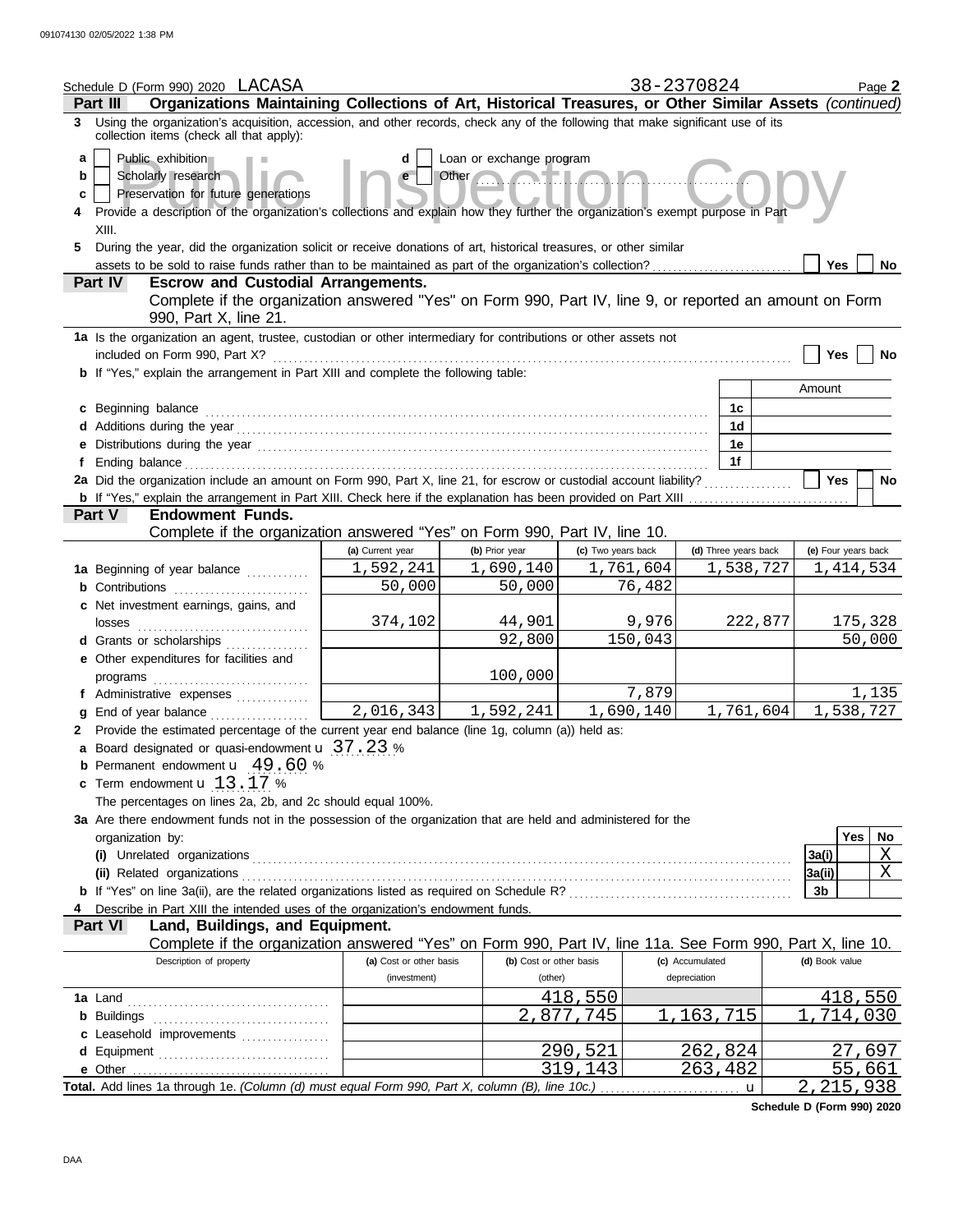| Schedule D (Form 990) 2020 LACASA                                                                                                        |                | 38-2370824                       | Page 3         |
|------------------------------------------------------------------------------------------------------------------------------------------|----------------|----------------------------------|----------------|
| <b>Part VII</b><br><b>Investments - Other Securities.</b>                                                                                |                |                                  |                |
| Complete if the organization answered "Yes" on Form 990, Part IV, line 11b. See Form 990, Part X, line 12.                               |                |                                  |                |
| (a) Description of security or category                                                                                                  | (b) Book value | (c) Method of valuation:         |                |
| (including name of security)                                                                                                             |                | Cost or end-of-year market value |                |
| (1) Financial derivatives                                                                                                                |                |                                  |                |
| Closely held equity interests<br>(2)                                                                                                     |                |                                  |                |
| Other ENDOWMENT<br>ASSETS<br>(3)                                                                                                         | 404,884        | <b>MARKET</b>                    |                |
| (A)                                                                                                                                      |                |                                  |                |
| (B)                                                                                                                                      |                |                                  |                |
| (C)                                                                                                                                      |                |                                  |                |
| (D)                                                                                                                                      |                |                                  |                |
| (E)                                                                                                                                      |                |                                  |                |
| (G)                                                                                                                                      |                |                                  |                |
| (H)                                                                                                                                      |                |                                  |                |
| Total. (Column (b) must equal Form 990, Part X, col. (B) line 12.)<br>u                                                                  | 2,404,884      |                                  |                |
| Investments - Program Related.<br><b>Part VIII</b>                                                                                       |                |                                  |                |
| Complete if the organization answered "Yes" on Form 990, Part IV, line 11c. See Form 990, Part X, line 13.                               |                |                                  |                |
| (a) Description of investment                                                                                                            | (b) Book value | (c) Method of valuation:         |                |
|                                                                                                                                          |                | Cost or end-of-year market value |                |
| (1)                                                                                                                                      |                |                                  |                |
| (2)                                                                                                                                      |                |                                  |                |
| (3)                                                                                                                                      |                |                                  |                |
| (4)                                                                                                                                      |                |                                  |                |
| (5)                                                                                                                                      |                |                                  |                |
| (6)                                                                                                                                      |                |                                  |                |
| (7)                                                                                                                                      |                |                                  |                |
| (8)                                                                                                                                      |                |                                  |                |
| (9)                                                                                                                                      |                |                                  |                |
| Total. (Column (b) must equal Form 990, Part X, col. (B) line 13.)<br>u<br>Part IX<br><b>Other Assets.</b>                               |                |                                  |                |
| Complete if the organization answered "Yes" on Form 990, Part IV, line 11d. See Form 990, Part X, line 15.                               |                |                                  |                |
| (a) Description                                                                                                                          |                |                                  | (b) Book value |
| (1)                                                                                                                                      |                |                                  |                |
| (2)                                                                                                                                      |                |                                  |                |
| (3)                                                                                                                                      |                |                                  |                |
| (4)                                                                                                                                      |                |                                  |                |
| (5)                                                                                                                                      |                |                                  |                |
| (6)                                                                                                                                      |                |                                  |                |
| (7)                                                                                                                                      |                |                                  |                |
| (8)                                                                                                                                      |                |                                  |                |
| (9)                                                                                                                                      |                |                                  |                |
| Total. (Column (b) must equal Form 990, Part X, col. (B) line 15.)                                                                       |                | u                                |                |
| Other Liabilities.<br>Part X<br>Complete if the organization answered "Yes" on Form 990, Part IV, line 11e or 11f. See Form 990, Part X, |                |                                  |                |
| line 25.                                                                                                                                 |                |                                  |                |
| (a) Description of liability                                                                                                             |                |                                  | (b) Book value |
| 1.<br>(1)<br>Federal income taxes                                                                                                        |                |                                  |                |
| (2)                                                                                                                                      |                |                                  |                |
| (3)                                                                                                                                      |                |                                  |                |
| (4)                                                                                                                                      |                |                                  |                |
| (5)                                                                                                                                      |                |                                  |                |
| (6)                                                                                                                                      |                |                                  |                |
| (7)                                                                                                                                      |                |                                  |                |
|                                                                                                                                          |                |                                  |                |

Total. *(Column (b) must equal Form 990, Part X, col. (B) line 25.)* (9)

Liability for uncertain tax positions. In Part XIII, provide the text of the footnote to the organization's financial statements that reports the **2.** organization's liability for uncertain tax positions under FASB ASC 740. Check here if the text of the footnote has been provided in Part XIII..

 $\mathbf{L}$ 

u

DAA

(8)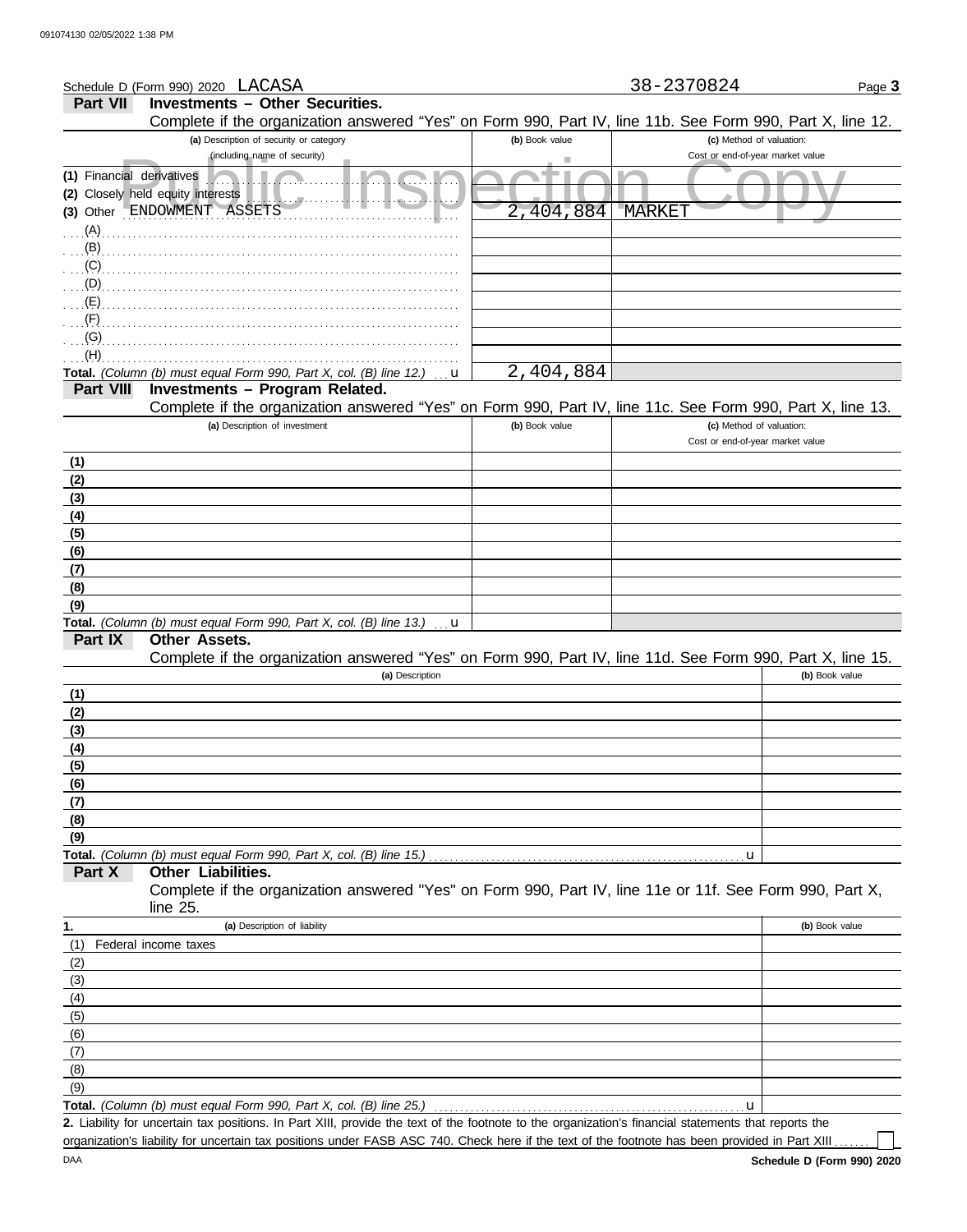| Schedule D (Form 990) 2020 LACASA                                                                                                                                                       |                      | 38-2370824     |                | Page 4                 |
|-----------------------------------------------------------------------------------------------------------------------------------------------------------------------------------------|----------------------|----------------|----------------|------------------------|
| Reconciliation of Revenue per Audited Financial Statements With Revenue per Return.<br><b>Part XI</b>                                                                                   |                      |                |                |                        |
| Complete if the organization answered "Yes" on Form 990, Part IV, line 12a.                                                                                                             |                      |                |                |                        |
| Total revenue, gains, and other support per audited financial statements [<br>1                                                                                                         |                      |                | 1.             | 8,988,247              |
| Amounts included on line 1 but not on Form 990, Part VIII, line 12:<br>2                                                                                                                |                      |                |                |                        |
| a                                                                                                                                                                                       | 2a                   | $\sim 274,032$ |                |                        |
|                                                                                                                                                                                         | 2 <sub>b</sub>       |                |                |                        |
|                                                                                                                                                                                         | 2c                   |                |                |                        |
|                                                                                                                                                                                         | 2d                   | 321,157        |                |                        |
| е                                                                                                                                                                                       |                      |                | 2e             | 595,189                |
| 3                                                                                                                                                                                       |                      |                | $\mathbf{3}$   | 8,393,058              |
| Amounts included on Form 990, Part VIII, line 12, but not on line 1:                                                                                                                    |                      |                |                |                        |
|                                                                                                                                                                                         | 4a                   |                |                |                        |
|                                                                                                                                                                                         | 4 <sub>b</sub>       | 8,512          |                |                        |
| Add lines 4a and 4b                                                                                                                                                                     |                      |                | 4с             | 8,512                  |
|                                                                                                                                                                                         |                      |                | 5              | 8,401,570              |
| Reconciliation of Expenses per Audited Financial Statements With Expenses per Return.<br><b>Part XII</b><br>Complete if the organization answered "Yes" on Form 990, Part IV, line 12a. |                      |                |                |                        |
|                                                                                                                                                                                         |                      |                |                |                        |
| Total expenses and losses per audited financial statements<br>1                                                                                                                         |                      |                | 1              | 4, 143, 169            |
| Amounts included on line 1 but not on Form 990, Part IX, line 25:<br>2                                                                                                                  |                      |                |                |                        |
| a                                                                                                                                                                                       | 2a<br>2 <sub>b</sub> |                |                |                        |
|                                                                                                                                                                                         | 2c                   |                |                |                        |
|                                                                                                                                                                                         | 2d                   | 321,157        |                |                        |
|                                                                                                                                                                                         |                      |                |                | 321,157                |
| е<br>3                                                                                                                                                                                  |                      |                | 2e<br>3        | 3,822,012              |
| Amounts included on Form 990, Part IX, line 25, but not on line 1:                                                                                                                      |                      |                |                |                        |
| Investment expenses not included on Form 990, Part VIII, line 7b                                                                                                                        | 4a                   |                |                |                        |
|                                                                                                                                                                                         | 4 <sub>b</sub>       | 8,512          |                |                        |
| c Add lines 4a and 4b                                                                                                                                                                   |                      |                | 4c             | 8,512                  |
|                                                                                                                                                                                         |                      |                | $5\phantom{1}$ | 3,830,524              |
| Part XIII Supplemental Information.                                                                                                                                                     |                      |                |                |                        |
| Provide the descriptions required for Part II, lines 3, 5, and 9; Part III, lines 1a and 4; Part IV, lines 1b and 2b; Part V, line 4; Part X, line                                      |                      |                |                |                        |
| 2; Part XI, lines 2d and 4b; and Part XII, lines 2d and 4b. Also complete this part to provide any additional information.                                                              |                      |                |                |                        |
| PART XI, LINE 2D - REVENUE AMOUNTS INCLUDED IN FINANCIALS - OTHER                                                                                                                       |                      |                |                |                        |
|                                                                                                                                                                                         |                      |                |                |                        |
| DIRECT EVENT EXPENSES                                                                                                                                                                   |                      |                |                | $S$<br>53,747          |
|                                                                                                                                                                                         |                      |                |                |                        |
| COST OF GOODS SOLD                                                                                                                                                                      |                      |                |                | \$267,410              |
|                                                                                                                                                                                         |                      |                |                |                        |
|                                                                                                                                                                                         |                      |                |                |                        |
|                                                                                                                                                                                         |                      |                |                |                        |
| PART XI, LINE 4B - REVENUE AMOUNTS INCLUDED ON RETURN - OTHER                                                                                                                           |                      |                |                |                        |
|                                                                                                                                                                                         |                      |                |                |                        |
| INVESTMENT FEES                                                                                                                                                                         |                      |                |                | 8,512                  |
|                                                                                                                                                                                         |                      |                |                |                        |
|                                                                                                                                                                                         |                      |                |                |                        |
|                                                                                                                                                                                         |                      |                |                |                        |
| PART XII, LINE 2D - EXPENSE AMOUNTS INCLUDED IN FINANCIALS - OTHER                                                                                                                      |                      |                |                |                        |
|                                                                                                                                                                                         |                      |                |                |                        |
| DIRECT EVENT EXPENSES                                                                                                                                                                   |                      |                |                | 53,747<br>$S_{\ldots}$ |
|                                                                                                                                                                                         |                      |                |                |                        |
| COST OF GOODS SOLD                                                                                                                                                                      |                      |                |                | \$ 267,410             |
|                                                                                                                                                                                         |                      |                |                |                        |
|                                                                                                                                                                                         |                      |                |                |                        |
|                                                                                                                                                                                         |                      |                |                |                        |
| PART XII, LINE 4B - EXPENSE AMOUNTS INCLUDED ON RETURN - OTHER                                                                                                                          |                      |                |                |                        |
|                                                                                                                                                                                         |                      |                |                |                        |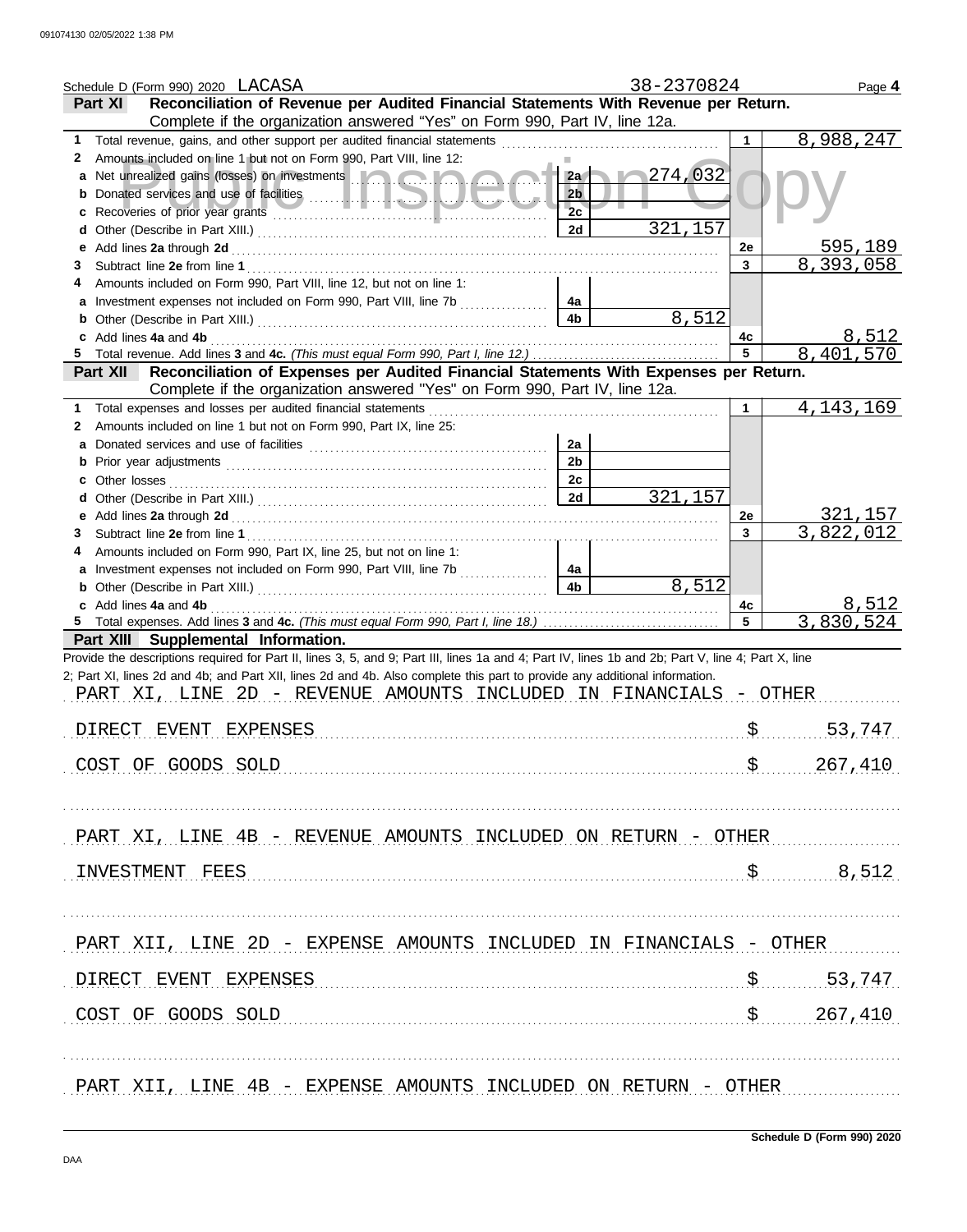| Schedule D (Form 990) 2020 LACASA<br>Part XIII Supplemental Information (continued) |      |               |  | Page 5 |   |    |       |
|-------------------------------------------------------------------------------------|------|---------------|--|--------|---|----|-------|
|                                                                                     |      |               |  |        |   |    |       |
| INVESTMENT                                                                          | FEES |               |  |        |   | \$ | 8,512 |
|                                                                                     | Puh  | ic Inspection |  |        | . |    |       |
|                                                                                     |      |               |  |        |   |    |       |
|                                                                                     |      |               |  |        |   |    |       |
|                                                                                     |      |               |  |        |   |    |       |
|                                                                                     |      |               |  |        |   |    |       |
|                                                                                     |      |               |  |        |   |    |       |
|                                                                                     |      |               |  |        |   |    |       |
|                                                                                     |      |               |  |        |   |    |       |
|                                                                                     |      |               |  |        |   |    |       |
|                                                                                     |      |               |  |        |   |    |       |
|                                                                                     |      |               |  |        |   |    |       |
|                                                                                     |      |               |  |        |   |    |       |
|                                                                                     |      |               |  |        |   |    |       |
|                                                                                     |      |               |  |        |   |    |       |
|                                                                                     |      |               |  |        |   |    |       |
|                                                                                     |      |               |  |        |   |    |       |
|                                                                                     |      |               |  |        |   |    | .     |
|                                                                                     |      |               |  |        |   |    |       |
|                                                                                     |      |               |  |        |   |    |       |
|                                                                                     |      |               |  |        |   |    |       |
|                                                                                     |      |               |  |        |   |    |       |
|                                                                                     |      |               |  |        |   |    | .     |
|                                                                                     |      |               |  |        |   |    |       |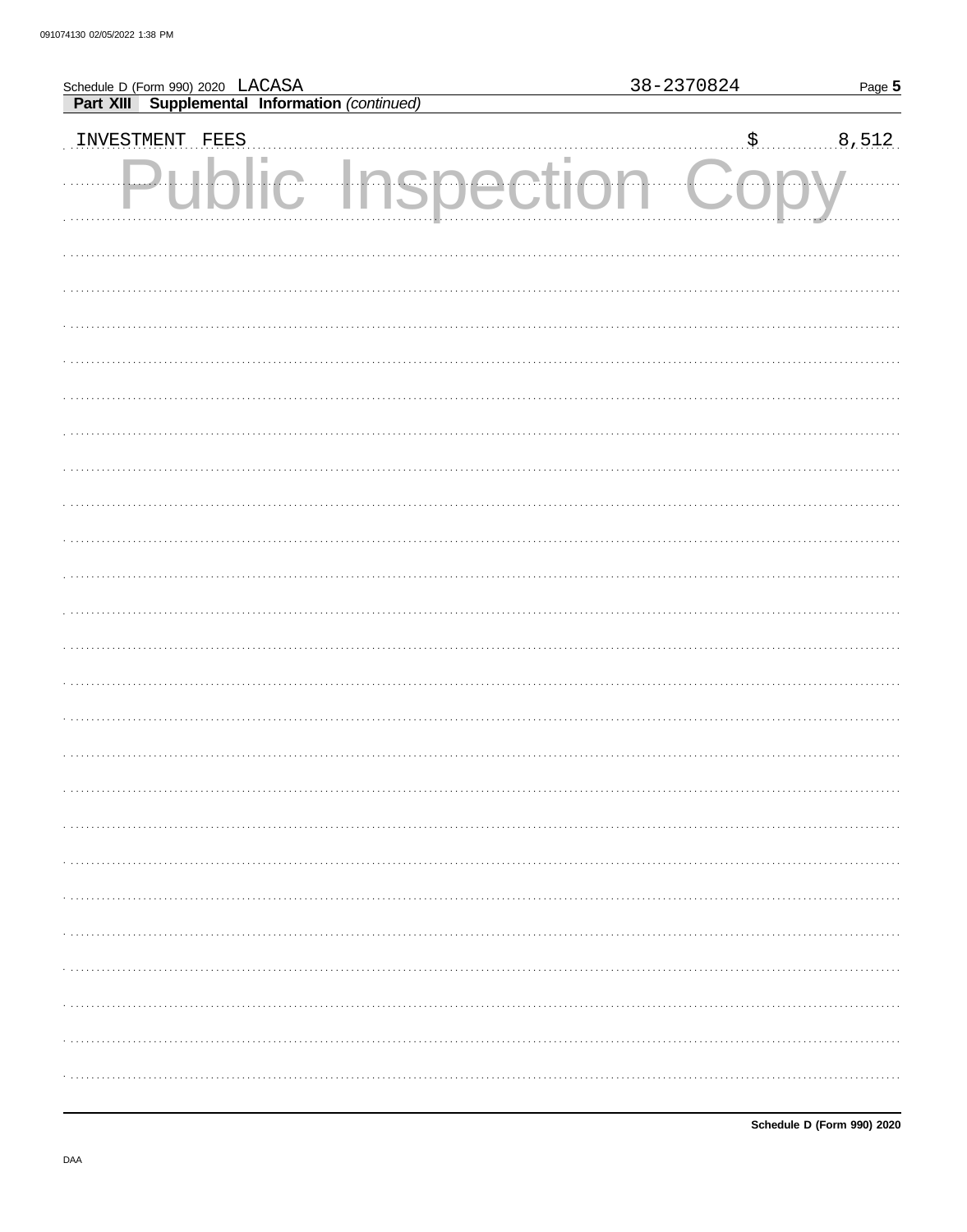| <b>SCHEDULE G</b><br>Supplemental Information Regarding Fundraising or Gaming Activities<br>Complete if the organization answered "Yes" on Form 990, Part IV, line 17, 18, or 19, or if the<br>(Form 990 or 990-EZ)                                                      |                                       |            |                                              | organization entered more than \$15,000 on Form 990-EZ, line 6a.                |                                                                | OMB No. 1545-0047                                       |  |  |
|--------------------------------------------------------------------------------------------------------------------------------------------------------------------------------------------------------------------------------------------------------------------------|---------------------------------------|------------|----------------------------------------------|---------------------------------------------------------------------------------|----------------------------------------------------------------|---------------------------------------------------------|--|--|
| Department of the Treasury                                                                                                                                                                                                                                               | LI Attach to Form 990 or Form 990-EZ. |            |                                              |                                                                                 |                                                                | Open to Public                                          |  |  |
| Internal Revenue Service<br>Name of the organization                                                                                                                                                                                                                     |                                       |            |                                              | <b>u</b> Go to www.irs.gov/Form990 for instructions and the latest information. | <b>Employer identification number</b>                          | Inspection                                              |  |  |
| ×<br><b>LACASA</b>                                                                                                                                                                                                                                                       |                                       |            |                                              |                                                                                 | 38-2370824                                                     |                                                         |  |  |
| Fundraising Activities. Complete if the organization answered "Yes" on Form 990, Part IV, line 17.<br>Part I<br>Form 990-EZ filers are not required to complete this part.                                                                                               |                                       |            |                                              |                                                                                 |                                                                |                                                         |  |  |
| Indicate whether the organization raised funds through any of the following activities. Check all that apply.<br>1.                                                                                                                                                      |                                       |            |                                              |                                                                                 |                                                                |                                                         |  |  |
| Mail solicitations<br>a                                                                                                                                                                                                                                                  | е                                     |            |                                              | Solicitation of non-government grants                                           |                                                                |                                                         |  |  |
| Internet and email solicitations<br>b                                                                                                                                                                                                                                    |                                       |            |                                              | Solicitation of government grants                                               |                                                                |                                                         |  |  |
| Phone solicitations<br>c                                                                                                                                                                                                                                                 | Special fundraising events<br>g       |            |                                              |                                                                                 |                                                                |                                                         |  |  |
| In-person solicitations<br>d<br>2a Did the organization have a written or oral agreement with any individual (including officers, directors, trustees,<br>or key employees listed in Form 990, Part VII) or entity in connection with professional fundraising services? |                                       |            |                                              |                                                                                 |                                                                | Yes<br>No                                               |  |  |
| b If "Yes," list the 10 highest paid individuals or entities (fundraisers) pursuant to agreements under which the fundraiser is to be<br>compensated at least \$5,000 by the organization.                                                                               |                                       |            |                                              |                                                                                 |                                                                |                                                         |  |  |
| (i) Name and address of individual<br>or entity (fundraiser)                                                                                                                                                                                                             | (ii) Activity                         | control of | (iii) Did fund-<br>raiser have<br>custody or | (iv) Gross receipts<br>from activity                                            | (v) Amount paid to<br>(or retained by)<br>fundraiser listed in | (vi) Amount paid to<br>(or retained by)<br>organization |  |  |
|                                                                                                                                                                                                                                                                          |                                       |            | contributions?                               |                                                                                 | col. (i)                                                       |                                                         |  |  |
| 1                                                                                                                                                                                                                                                                        |                                       |            | Yes  No                                      |                                                                                 |                                                                |                                                         |  |  |
| $\overline{2}$                                                                                                                                                                                                                                                           |                                       |            |                                              |                                                                                 |                                                                |                                                         |  |  |
| 3                                                                                                                                                                                                                                                                        |                                       |            |                                              |                                                                                 |                                                                |                                                         |  |  |
|                                                                                                                                                                                                                                                                          |                                       |            |                                              |                                                                                 |                                                                |                                                         |  |  |
| 4                                                                                                                                                                                                                                                                        |                                       |            |                                              |                                                                                 |                                                                |                                                         |  |  |
| 5                                                                                                                                                                                                                                                                        |                                       |            |                                              |                                                                                 |                                                                |                                                         |  |  |
| 6                                                                                                                                                                                                                                                                        |                                       |            |                                              |                                                                                 |                                                                |                                                         |  |  |
|                                                                                                                                                                                                                                                                          |                                       |            |                                              |                                                                                 |                                                                |                                                         |  |  |
| 7                                                                                                                                                                                                                                                                        |                                       |            |                                              |                                                                                 |                                                                |                                                         |  |  |
| 8                                                                                                                                                                                                                                                                        |                                       |            |                                              |                                                                                 |                                                                |                                                         |  |  |
| 9                                                                                                                                                                                                                                                                        |                                       |            |                                              |                                                                                 |                                                                |                                                         |  |  |
|                                                                                                                                                                                                                                                                          |                                       |            |                                              |                                                                                 |                                                                |                                                         |  |  |
| 10                                                                                                                                                                                                                                                                       |                                       |            |                                              |                                                                                 |                                                                |                                                         |  |  |
|                                                                                                                                                                                                                                                                          |                                       |            |                                              |                                                                                 |                                                                |                                                         |  |  |
| Total<br>List all states in which the organization is registered or licensed to solicit contributions or has been notified it is exempt from<br>3<br>registration or licensing.                                                                                          |                                       |            |                                              |                                                                                 |                                                                |                                                         |  |  |
|                                                                                                                                                                                                                                                                          |                                       |            |                                              |                                                                                 |                                                                |                                                         |  |  |
|                                                                                                                                                                                                                                                                          |                                       |            |                                              |                                                                                 |                                                                |                                                         |  |  |
|                                                                                                                                                                                                                                                                          |                                       |            |                                              |                                                                                 |                                                                |                                                         |  |  |
| For Paperwork Reduction Act Notice, see the Instructions for Form 990 or 990-EZ.<br>DAA                                                                                                                                                                                  |                                       |            |                                              |                                                                                 |                                                                | Schedule G (Form 990 or 990-EZ) 2020                    |  |  |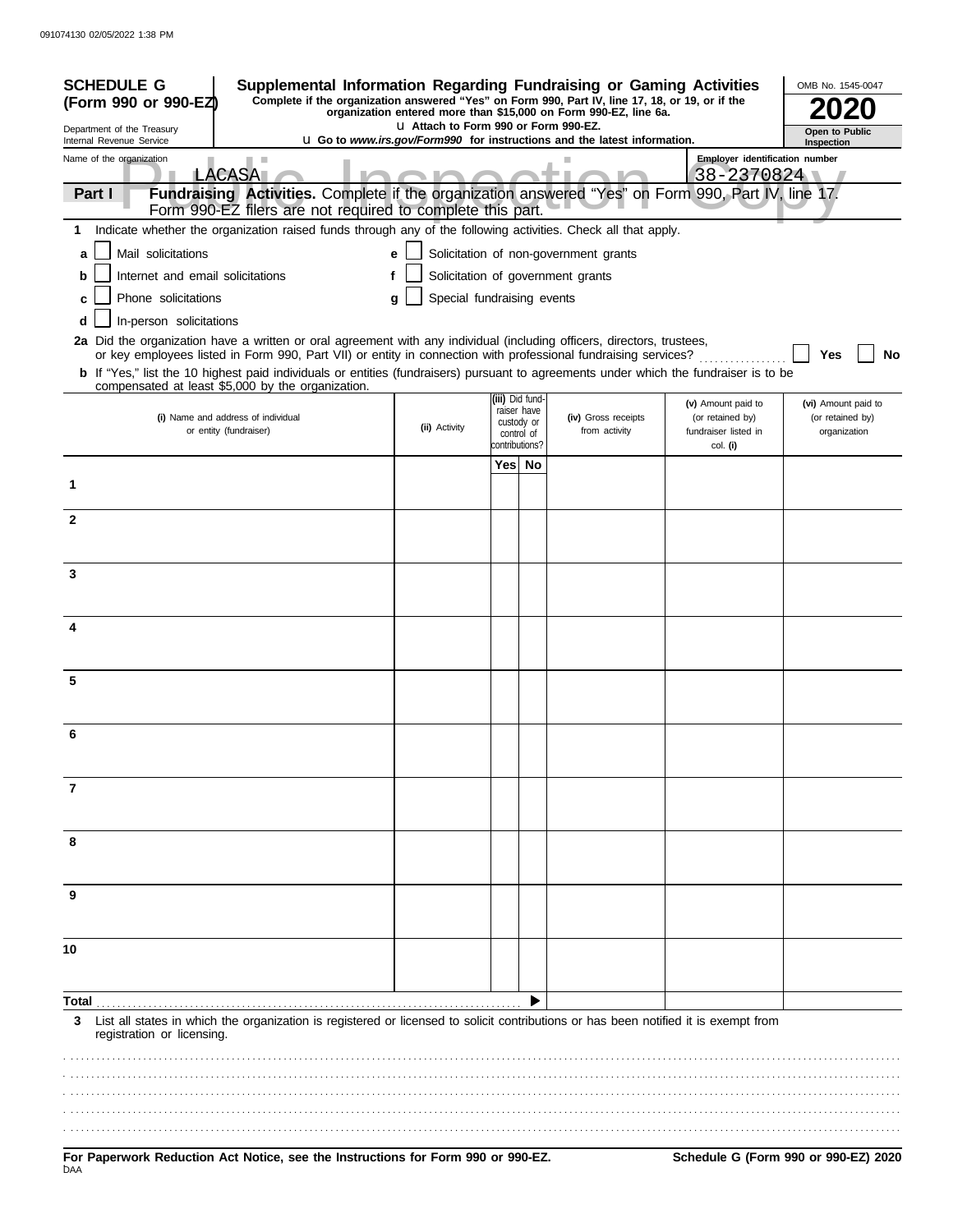## Schedule G (Form 990 or 990-EZ) 2020 LACASA 2020 Page 2

LACASA 38-2370824

**Part II Fundraising Events.** Complete if the organization answered "Yes" on Form 990, Part IV, line 18, or reported more gross receipts greater than \$5,000. **(a)** Event #1 **(b)** Event #2 **(c)** Other events than \$15,000 of fundraising event contributions and gross income on Form 990-EZ, lines 1 and 6b. List events with

|                                                            |                                                                                                                                |                              | (a) Event #1<br>ш<br>$\alpha$<br>DIAMOND<br>DENIM<br>(event type) | (b) Event $#2$<br><b>GOLF</b><br>OUTING<br>(event type) | (c) Other events<br>$\vert$ 3<br>(total number) | (d) Total events<br>(add col. (a) through<br>col. (c) |  |  |  |  |  |  |  |  |
|------------------------------------------------------------|--------------------------------------------------------------------------------------------------------------------------------|------------------------------|-------------------------------------------------------------------|---------------------------------------------------------|-------------------------------------------------|-------------------------------------------------------|--|--|--|--|--|--|--|--|
| Revenue                                                    |                                                                                                                                | 1 Gross receipts             | 53,781                                                            | 51,907                                                  | 69,590                                          | <u> 175,278 </u>                                      |  |  |  |  |  |  |  |  |
|                                                            |                                                                                                                                | 2 Less: Contributions        | 20,000                                                            | 19,610                                                  | 17,309                                          | 56,919                                                |  |  |  |  |  |  |  |  |
|                                                            |                                                                                                                                | 3 Gross income (line 1 minus | 33,781                                                            | 32,297                                                  | 52,281                                          | 118,359                                               |  |  |  |  |  |  |  |  |
|                                                            |                                                                                                                                | 4 Cash prizes                |                                                                   |                                                         |                                                 |                                                       |  |  |  |  |  |  |  |  |
|                                                            |                                                                                                                                | 5 Noncash prizes             |                                                                   | 514                                                     | 1,744                                           | 2,258                                                 |  |  |  |  |  |  |  |  |
|                                                            |                                                                                                                                | 6 Rent/facility costs        | 7,527                                                             | 20,363                                                  | 1,345                                           | <u>29,235</u>                                         |  |  |  |  |  |  |  |  |
| Expenses                                                   |                                                                                                                                | 7 Food and beverages         | 3,558                                                             |                                                         | 690                                             | 4,248                                                 |  |  |  |  |  |  |  |  |
| Direct                                                     |                                                                                                                                | 8 Entertainment              | 7,773                                                             | 213                                                     | 500                                             | 8,486                                                 |  |  |  |  |  |  |  |  |
|                                                            |                                                                                                                                | 9 Other direct expenses      | 2,287                                                             | 7,040                                                   | 193                                             | 9,520                                                 |  |  |  |  |  |  |  |  |
|                                                            |                                                                                                                                |                              | 10 Direct expense summary. Add lines 4 through 9 in column (d)    |                                                         |                                                 | 53,747                                                |  |  |  |  |  |  |  |  |
|                                                            | 64,612<br>Gaming. Complete if the organization answered "Yes" on Form 990, Part IV, line 19, or reported more than<br>Part III |                              |                                                                   |                                                         |                                                 |                                                       |  |  |  |  |  |  |  |  |
| \$15,000 on Form 990-EZ, line 6a.<br>(b) Pull tabs/instant |                                                                                                                                |                              |                                                                   |                                                         |                                                 |                                                       |  |  |  |  |  |  |  |  |
| Revenue                                                    |                                                                                                                                |                              | (a) Bingo                                                         | bingo/progressive bingo                                 | (c) Other gaming                                | (d) Total gaming (add<br>col. (a) through col. (c))   |  |  |  |  |  |  |  |  |
|                                                            |                                                                                                                                | 1 Gross revenue              |                                                                   |                                                         |                                                 |                                                       |  |  |  |  |  |  |  |  |
|                                                            |                                                                                                                                | 2 Cash prizes                |                                                                   |                                                         |                                                 |                                                       |  |  |  |  |  |  |  |  |
| Expenses                                                   |                                                                                                                                | 3 Noncash prizes             |                                                                   |                                                         |                                                 |                                                       |  |  |  |  |  |  |  |  |
| Direct                                                     |                                                                                                                                | 4 Rent/facility costs        |                                                                   |                                                         |                                                 |                                                       |  |  |  |  |  |  |  |  |
|                                                            |                                                                                                                                | 5 Other direct expenses      |                                                                   |                                                         |                                                 |                                                       |  |  |  |  |  |  |  |  |
|                                                            |                                                                                                                                | 6 Volunteer labor            | Yes 2000<br>No                                                    | %<br>No                                                 | Yes<br>%<br>No                                  |                                                       |  |  |  |  |  |  |  |  |
|                                                            |                                                                                                                                |                              | 7 Direct expense summary. Add lines 2 through 5 in column (d)     |                                                         |                                                 |                                                       |  |  |  |  |  |  |  |  |
|                                                            |                                                                                                                                |                              |                                                                   |                                                         |                                                 |                                                       |  |  |  |  |  |  |  |  |
| 9                                                          |                                                                                                                                | <b>b</b> If "No," explain:   |                                                                   |                                                         |                                                 | Yes<br>No                                             |  |  |  |  |  |  |  |  |
|                                                            |                                                                                                                                |                              |                                                                   |                                                         |                                                 |                                                       |  |  |  |  |  |  |  |  |
|                                                            |                                                                                                                                | <b>b</b> If "Yes," explain:  |                                                                   |                                                         |                                                 | Yes<br>No                                             |  |  |  |  |  |  |  |  |
|                                                            |                                                                                                                                |                              |                                                                   |                                                         |                                                 |                                                       |  |  |  |  |  |  |  |  |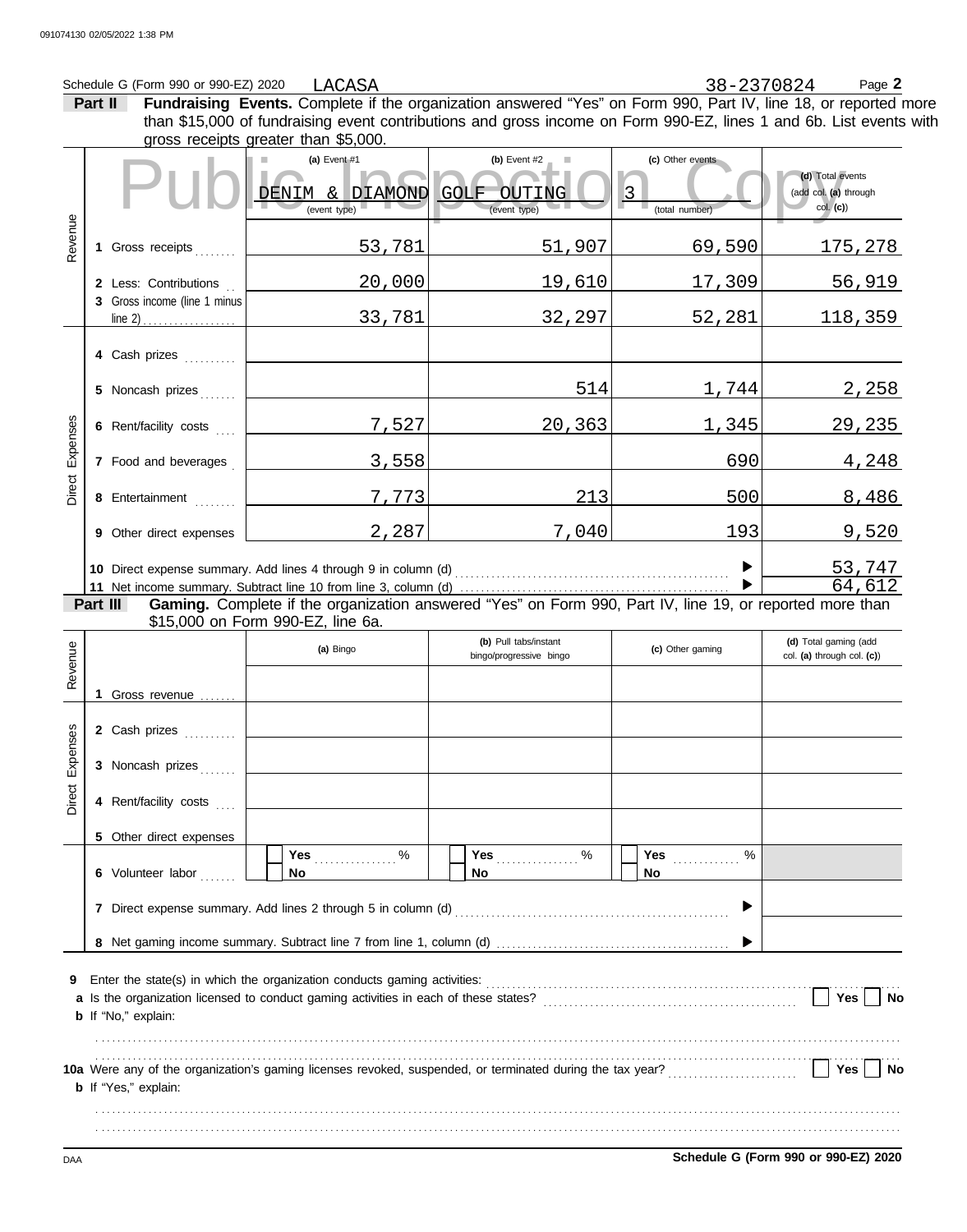|    | Schedule G (Form 990 or 990-EZ) 2020<br>LACASA<br><u> 1989 - Johann Barbara, martin da kasar shekarar 1989 - André a Santa Barbara a shekara tsa na shekara tsa 19</u>                                                               | 38-2370824                           |     | Page 3    |
|----|--------------------------------------------------------------------------------------------------------------------------------------------------------------------------------------------------------------------------------------|--------------------------------------|-----|-----------|
| 11 |                                                                                                                                                                                                                                      |                                      | Yes | <b>No</b> |
| 12 | Is the organization a grantor, beneficiary or trustee of a trust, or a member of a partnership or other entity                                                                                                                       |                                      |     |           |
|    |                                                                                                                                                                                                                                      |                                      | Yes | <b>No</b> |
| 13 | Indicate the percentage of gaming activity conducted in:                                                                                                                                                                             |                                      |     |           |
| a  | The organization's facility <b>the contract of the contract of the contract of the contract of the contract of the contract of the contract of the contract of the contract of the contract of the contract of the contract of t</b> | 13a                                  |     | %         |
| b  | An outside facility <b>And the Contract of the Contract of the Contract of Andrew Contract of Andrew Contract of Andrew Contract of Andrew Contract of Andrew Contract of Andrew Contract of Andrew Contract of Andrew Contract </b> | 13b                                  |     | $\%$      |
| 14 | Enter the name and address of the person who prepares the organization's gaming/special events books and                                                                                                                             |                                      |     |           |
|    | records:                                                                                                                                                                                                                             |                                      |     |           |
|    |                                                                                                                                                                                                                                      |                                      |     |           |
|    |                                                                                                                                                                                                                                      |                                      |     |           |
|    |                                                                                                                                                                                                                                      |                                      |     |           |
|    |                                                                                                                                                                                                                                      |                                      |     |           |
|    | 15a Does the organization have a contract with a third party from whom the organization receives gaming                                                                                                                              |                                      |     |           |
|    | revenue?                                                                                                                                                                                                                             |                                      | Yes | No        |
|    |                                                                                                                                                                                                                                      |                                      |     |           |
|    | amount of gaming revenue retained by the third party <b>u</b> \$                                                                                                                                                                     |                                      |     |           |
|    | If "Yes," enter name and address of the third party:                                                                                                                                                                                 |                                      |     |           |
|    |                                                                                                                                                                                                                                      |                                      |     |           |
|    |                                                                                                                                                                                                                                      |                                      |     |           |
|    |                                                                                                                                                                                                                                      |                                      |     |           |
|    |                                                                                                                                                                                                                                      |                                      |     |           |
|    |                                                                                                                                                                                                                                      |                                      |     |           |
| 16 | Gaming manager information:                                                                                                                                                                                                          |                                      |     |           |
|    |                                                                                                                                                                                                                                      |                                      |     |           |
|    |                                                                                                                                                                                                                                      |                                      |     |           |
|    |                                                                                                                                                                                                                                      |                                      |     |           |
|    |                                                                                                                                                                                                                                      |                                      |     |           |
|    |                                                                                                                                                                                                                                      |                                      |     |           |
|    |                                                                                                                                                                                                                                      |                                      |     |           |
|    | Director/officer<br>Employee<br>Independent contractor                                                                                                                                                                               |                                      |     |           |
|    |                                                                                                                                                                                                                                      |                                      |     |           |
| 17 | Mandatory distributions:                                                                                                                                                                                                             |                                      |     |           |
| a  | Is the organization required under state law to make charitable distributions from the gaming proceeds to                                                                                                                            |                                      |     |           |
|    | retain the state gaming license?                                                                                                                                                                                                     |                                      | Yes | No        |
|    | Enter the amount of distributions required under state law to be distributed to other exempt organizations or                                                                                                                        |                                      |     |           |
|    | spent in the organization's own exempt activities during the tax year uf<br>Part IV                                                                                                                                                  |                                      |     |           |
|    | Supplemental Information. Provide the explanations required by Part I, line 2b, columns (iii) and (v); and<br>Part III, lines 9, 9b, 10b, 15b, 15c, 16, and 17b, as applicable. Also provide any additional information.             |                                      |     |           |
|    | See instructions.                                                                                                                                                                                                                    |                                      |     |           |
|    |                                                                                                                                                                                                                                      |                                      |     |           |
|    |                                                                                                                                                                                                                                      |                                      |     |           |
|    |                                                                                                                                                                                                                                      |                                      |     |           |
|    |                                                                                                                                                                                                                                      |                                      |     |           |
|    |                                                                                                                                                                                                                                      |                                      |     |           |
|    |                                                                                                                                                                                                                                      |                                      |     |           |
|    |                                                                                                                                                                                                                                      |                                      |     |           |
|    |                                                                                                                                                                                                                                      |                                      |     |           |
|    |                                                                                                                                                                                                                                      |                                      |     |           |
|    |                                                                                                                                                                                                                                      |                                      |     |           |
|    |                                                                                                                                                                                                                                      |                                      |     |           |
|    |                                                                                                                                                                                                                                      |                                      |     |           |
|    |                                                                                                                                                                                                                                      |                                      |     |           |
|    |                                                                                                                                                                                                                                      | Schedule G (Form 990 or 990-EZ) 2020 |     |           |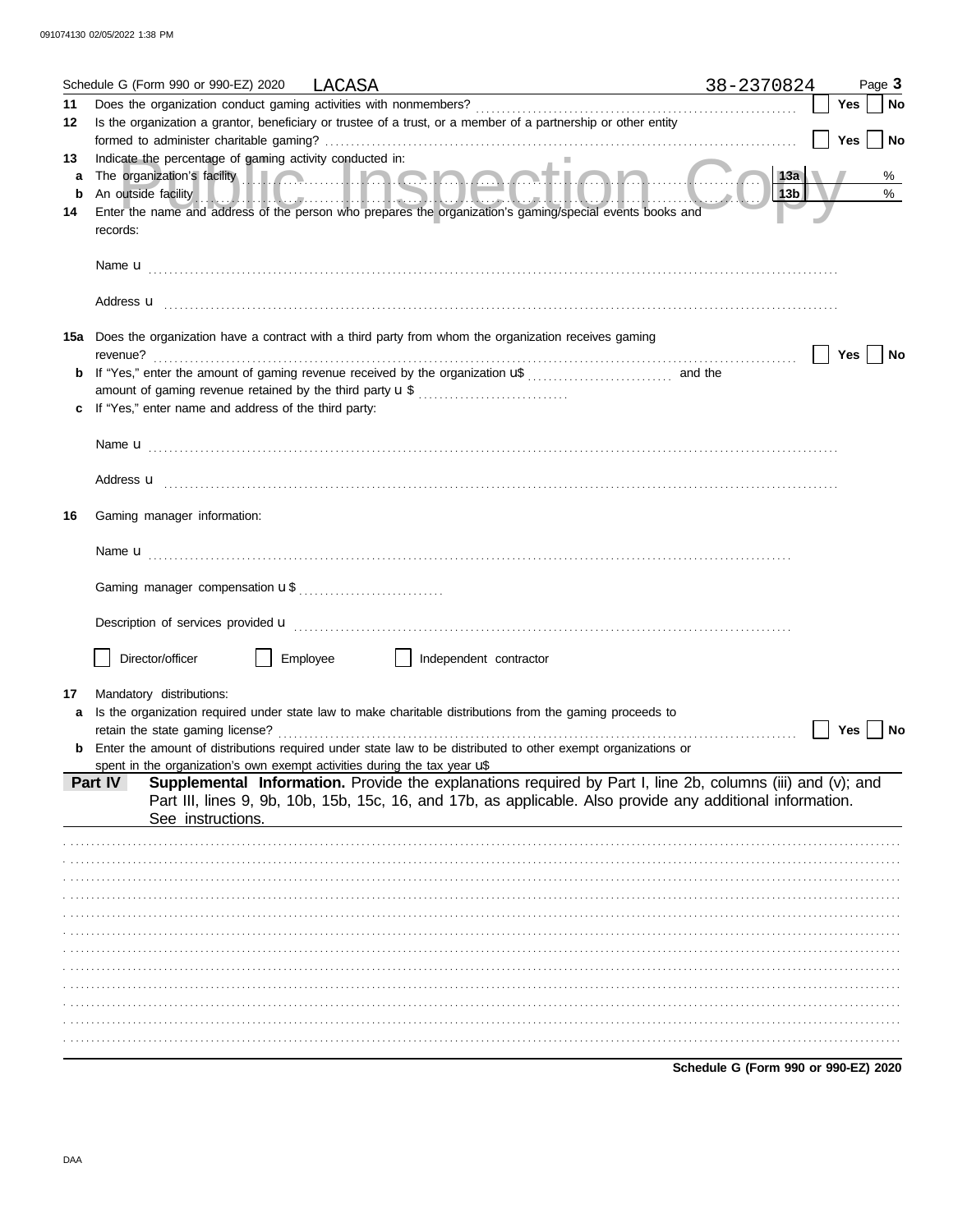| <b>SCHEDULE I</b>                                                                                                                                                                                                                                                                                            |                                                                                                                                                                                                                                                                           | Grants and Other Assistance to Organizations, |                                                                                                                                       |                                       |                                                             |                                          |            |                                       |  |  |
|--------------------------------------------------------------------------------------------------------------------------------------------------------------------------------------------------------------------------------------------------------------------------------------------------------------|---------------------------------------------------------------------------------------------------------------------------------------------------------------------------------------------------------------------------------------------------------------------------|-----------------------------------------------|---------------------------------------------------------------------------------------------------------------------------------------|---------------------------------------|-------------------------------------------------------------|------------------------------------------|------------|---------------------------------------|--|--|
| (Form 990)                                                                                                                                                                                                                                                                                                   |                                                                                                                                                                                                                                                                           |                                               | Governments, and Individuals in the United States<br>Complete if the organization answered "Yes" on Form 990, Part IV, line 21 or 22. |                                       |                                                             |                                          |            |                                       |  |  |
| Department of the Treasury<br>Internal Revenue Service                                                                                                                                                                                                                                                       |                                                                                                                                                                                                                                                                           |                                               | u Attach to Form 990.<br>u Go to www.irs.gov/Form990 for the latest information.                                                      |                                       |                                                             |                                          |            | Open to Public<br>Inspection          |  |  |
| Name of the organization                                                                                                                                                                                                                                                                                     |                                                                                                                                                                                                                                                                           |                                               |                                                                                                                                       |                                       |                                                             |                                          |            | Employer identification number        |  |  |
| LACASA                                                                                                                                                                                                                                                                                                       |                                                                                                                                                                                                                                                                           |                                               |                                                                                                                                       |                                       |                                                             |                                          | 38-2370824 |                                       |  |  |
| Part I<br>Does the organization maintain records to substantiate the amount of the grants or assistance, the grantees' eligibility for the grants or assistance, and<br>1                                                                                                                                    | <b>General Information on Grants and Assistance</b>                                                                                                                                                                                                                       |                                               |                                                                                                                                       |                                       |                                                             |                                          |            | $ X $ No<br>Yes                       |  |  |
| Describe in Part IV the organization's procedures for monitoring the use of grant funds in the United States.<br>$\mathbf{2}$<br>Part II                                                                                                                                                                     | Grants and Other Assistance to Domestic Organizations and Domestic Governments. Complete if the organization answered "Yes" on Form 990,<br>Part IV, line 21, for any recipient that received more than \$5,000. Part II can be duplicated if additional space is needed. |                                               |                                                                                                                                       |                                       |                                                             |                                          |            |                                       |  |  |
| (a) Name and address of organization<br>or government                                                                                                                                                                                                                                                        | $(b)$ EIN                                                                                                                                                                                                                                                                 | $(c)$ IRC<br>séction<br>(if applicable)       | (d) Amount of cash<br>grant                                                                                                           | (e) Amount of non-<br>cash assistance | (f) Method of valuation<br>(book, FMV, appraisal,<br>other) | (g) Description of<br>noncash assistance |            | (h) Purpose of grant<br>or assistance |  |  |
| (1)                                                                                                                                                                                                                                                                                                          |                                                                                                                                                                                                                                                                           |                                               |                                                                                                                                       |                                       |                                                             |                                          |            |                                       |  |  |
| (2)                                                                                                                                                                                                                                                                                                          |                                                                                                                                                                                                                                                                           |                                               |                                                                                                                                       |                                       |                                                             |                                          |            |                                       |  |  |
|                                                                                                                                                                                                                                                                                                              |                                                                                                                                                                                                                                                                           |                                               |                                                                                                                                       |                                       |                                                             |                                          |            |                                       |  |  |
| (3)                                                                                                                                                                                                                                                                                                          |                                                                                                                                                                                                                                                                           |                                               |                                                                                                                                       |                                       |                                                             |                                          |            |                                       |  |  |
|                                                                                                                                                                                                                                                                                                              |                                                                                                                                                                                                                                                                           |                                               |                                                                                                                                       |                                       |                                                             |                                          |            |                                       |  |  |
| (4)                                                                                                                                                                                                                                                                                                          |                                                                                                                                                                                                                                                                           |                                               |                                                                                                                                       |                                       |                                                             |                                          |            |                                       |  |  |
|                                                                                                                                                                                                                                                                                                              |                                                                                                                                                                                                                                                                           |                                               |                                                                                                                                       |                                       |                                                             |                                          |            |                                       |  |  |
| (5)                                                                                                                                                                                                                                                                                                          |                                                                                                                                                                                                                                                                           |                                               |                                                                                                                                       |                                       |                                                             |                                          |            |                                       |  |  |
|                                                                                                                                                                                                                                                                                                              |                                                                                                                                                                                                                                                                           |                                               |                                                                                                                                       |                                       |                                                             |                                          |            |                                       |  |  |
| (6)                                                                                                                                                                                                                                                                                                          |                                                                                                                                                                                                                                                                           |                                               |                                                                                                                                       |                                       |                                                             |                                          |            |                                       |  |  |
|                                                                                                                                                                                                                                                                                                              |                                                                                                                                                                                                                                                                           |                                               |                                                                                                                                       |                                       |                                                             |                                          |            |                                       |  |  |
| (7)                                                                                                                                                                                                                                                                                                          |                                                                                                                                                                                                                                                                           |                                               |                                                                                                                                       |                                       |                                                             |                                          |            |                                       |  |  |
|                                                                                                                                                                                                                                                                                                              |                                                                                                                                                                                                                                                                           |                                               |                                                                                                                                       |                                       |                                                             |                                          |            |                                       |  |  |
| (8)                                                                                                                                                                                                                                                                                                          |                                                                                                                                                                                                                                                                           |                                               |                                                                                                                                       |                                       |                                                             |                                          |            |                                       |  |  |
|                                                                                                                                                                                                                                                                                                              |                                                                                                                                                                                                                                                                           |                                               |                                                                                                                                       |                                       |                                                             |                                          |            |                                       |  |  |
| (9)                                                                                                                                                                                                                                                                                                          |                                                                                                                                                                                                                                                                           |                                               |                                                                                                                                       |                                       |                                                             |                                          |            |                                       |  |  |
|                                                                                                                                                                                                                                                                                                              |                                                                                                                                                                                                                                                                           |                                               |                                                                                                                                       |                                       |                                                             |                                          |            |                                       |  |  |
| $\mathbf{2}$<br>3                                                                                                                                                                                                                                                                                            |                                                                                                                                                                                                                                                                           |                                               |                                                                                                                                       |                                       |                                                             |                                          | u          |                                       |  |  |
| Enter total number of other organizations listed in the line 1 table <i>manufacture in the content of table</i> manufacture in the line 1 table manufacture in the content of the line 1 table manufacture in the line of the line<br>For Paperwork Reduction Act Notice, see the Instructions for Form 990. |                                                                                                                                                                                                                                                                           |                                               |                                                                                                                                       |                                       |                                                             |                                          |            | Schedule I (Form 990) (2020)          |  |  |

DAA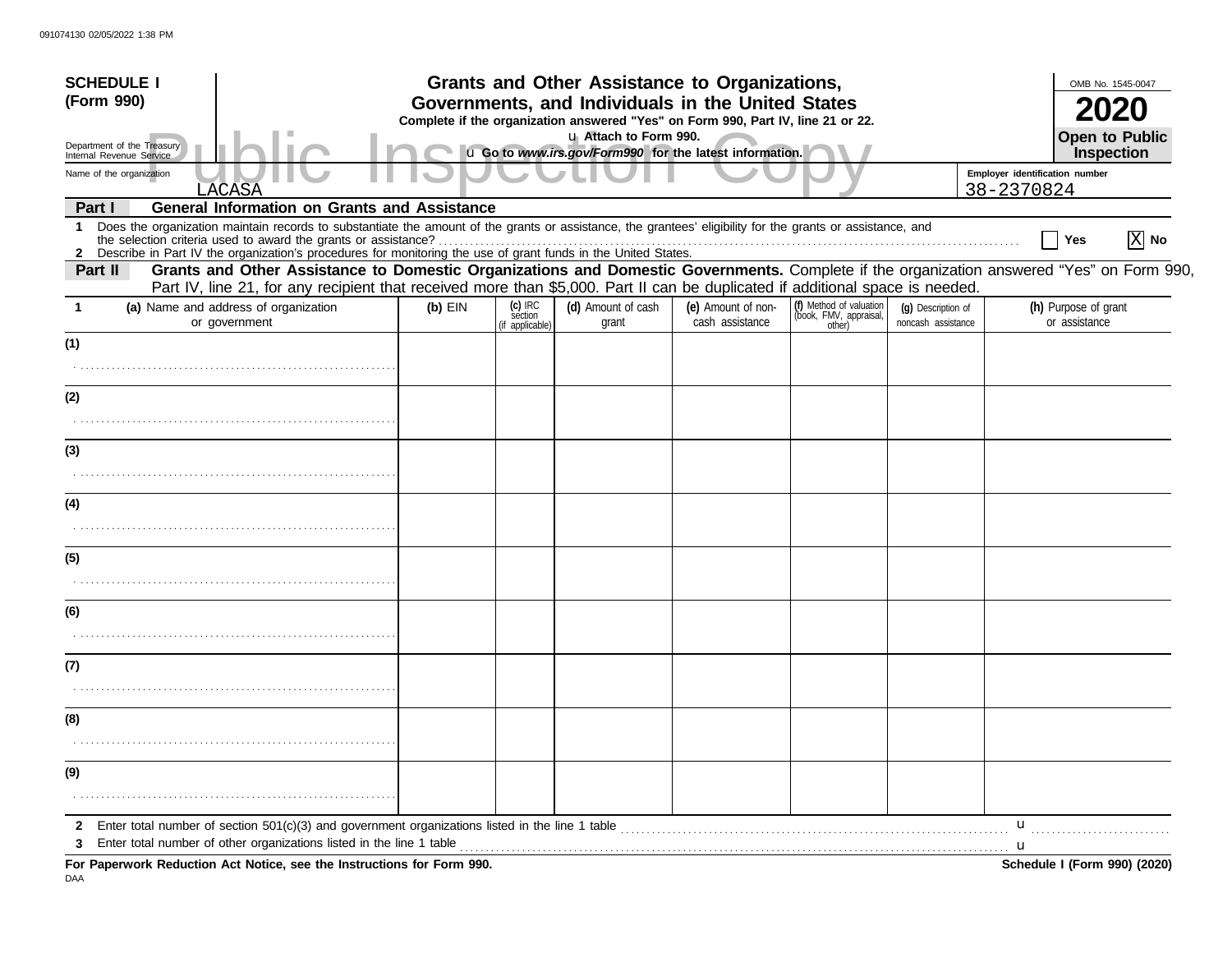| Schedule I (Form 990) (2020) LACASA | Page 2                                                                                                                                    |                             |                             |                                     |                        |                                                                                                                          |
|-------------------------------------|-------------------------------------------------------------------------------------------------------------------------------------------|-----------------------------|-----------------------------|-------------------------------------|------------------------|--------------------------------------------------------------------------------------------------------------------------|
| Part III                            | Grants and Other Assistance to Domestic Individuals. Complete if the organization answered "Yes" on Form 990, Part IV, line 22.           |                             |                             | 38-2370824                          |                        |                                                                                                                          |
|                                     | Part III can be duplicated if additional space is needed.                                                                                 |                             |                             |                                     |                        |                                                                                                                          |
|                                     | (a) Type of grant or assistance                                                                                                           | (b) Number of<br>recipients | (c) Amount of<br>cash grant | (d) Amount of<br>noncash assistance | FMV, appraisal, other) | $\left  \textbf{(e)} \right $ Method of valuation (book, $\left  \textbf{(f)} \right $ Description of noncash assistance |
|                                     |                                                                                                                                           |                             |                             |                                     |                        |                                                                                                                          |
|                                     | 1 TRANSITIONAL HOUSING                                                                                                                    | 26                          | 75,468                      |                                     | ٠<br><b>FMV</b>        |                                                                                                                          |
| $\overline{\mathbf{2}}$             |                                                                                                                                           |                             |                             |                                     |                        |                                                                                                                          |
| 3                                   |                                                                                                                                           |                             |                             |                                     |                        |                                                                                                                          |
|                                     |                                                                                                                                           |                             |                             |                                     |                        |                                                                                                                          |
| 5                                   |                                                                                                                                           |                             |                             |                                     |                        |                                                                                                                          |
| -6                                  |                                                                                                                                           |                             |                             |                                     |                        |                                                                                                                          |
| $\mathbf{7}$                        |                                                                                                                                           |                             |                             |                                     |                        |                                                                                                                          |
| Part IV                             | Supplemental Information. Provide the information required in Part I, line 2; Part III, column (b); and any other additional information. |                             |                             |                                     |                        |                                                                                                                          |
|                                     |                                                                                                                                           |                             |                             |                                     |                        |                                                                                                                          |
|                                     |                                                                                                                                           |                             |                             |                                     |                        |                                                                                                                          |
|                                     |                                                                                                                                           |                             |                             |                                     |                        |                                                                                                                          |
|                                     |                                                                                                                                           |                             |                             |                                     |                        |                                                                                                                          |
|                                     |                                                                                                                                           |                             |                             |                                     |                        |                                                                                                                          |
|                                     |                                                                                                                                           |                             |                             |                                     |                        |                                                                                                                          |
|                                     |                                                                                                                                           |                             |                             |                                     |                        |                                                                                                                          |
|                                     |                                                                                                                                           |                             |                             |                                     |                        |                                                                                                                          |
|                                     |                                                                                                                                           |                             |                             |                                     |                        |                                                                                                                          |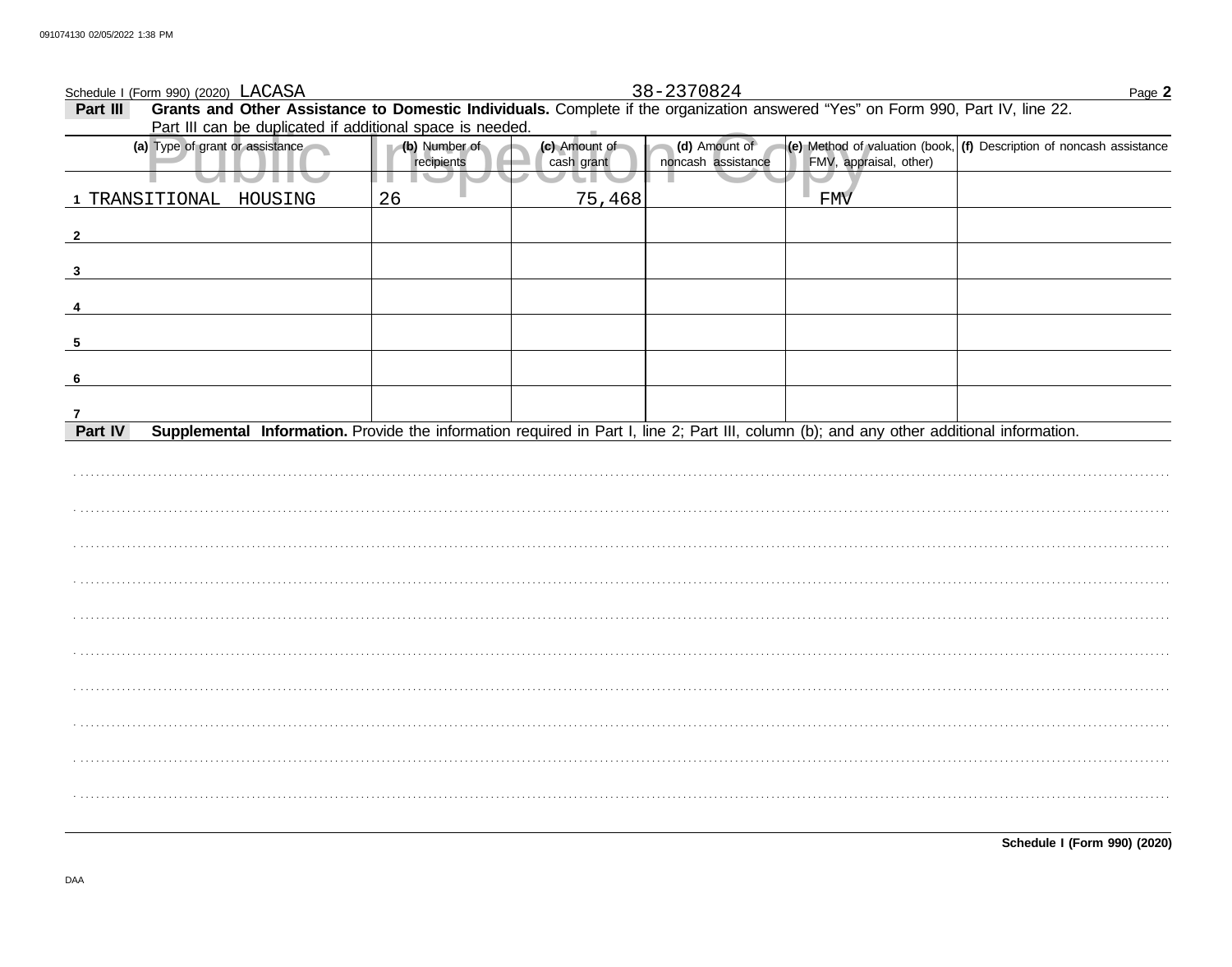|          | <b>SCHEDULE M</b>                                                                           |                              |                                                 |                                                                                                                    |    |                                                       | OMB No. 1545-0047     |     |          |
|----------|---------------------------------------------------------------------------------------------|------------------------------|-------------------------------------------------|--------------------------------------------------------------------------------------------------------------------|----|-------------------------------------------------------|-----------------------|-----|----------|
|          | (Form 990)                                                                                  |                              |                                                 | <b>Noncash Contributions</b>                                                                                       |    |                                                       |                       |     |          |
|          |                                                                                             |                              |                                                 | <b>u</b> Complete if the organizations answered "Yes" on Form 990, Part IV, lines 29 or 30.                        |    |                                                       | 2020                  |     |          |
|          |                                                                                             | <b>u</b> Attach to Form 990. |                                                 |                                                                                                                    |    |                                                       | <b>Open To Public</b> |     |          |
|          | Department of the Treasury<br>Internal Revenue Service                                      |                              |                                                 | <b>La Go to www.irs.gov/Form990 for instructions and the latest information.</b>                                   |    |                                                       | <b>Inspection</b>     |     |          |
|          | Name of the organization                                                                    |                              |                                                 |                                                                                                                    |    | Employer identification number                        |                       |     |          |
|          | LACASA                                                                                      |                              |                                                 |                                                                                                                    |    | 38-2370824                                            |                       |     |          |
|          | <b>Types of Property</b><br>Part I                                                          |                              |                                                 |                                                                                                                    |    |                                                       |                       |     |          |
|          |                                                                                             | (a)                          | (b)                                             | (c)<br>Noncash contribution                                                                                        |    | (d)                                                   |                       |     |          |
|          |                                                                                             | Check if<br>applicable       | Number of contributions or<br>items contributed | amounts reported on                                                                                                |    | Method of determining<br>noncash contribution amounts |                       |     |          |
|          |                                                                                             |                              |                                                 | Form 990, Part VIII, line 1g                                                                                       |    |                                                       |                       |     |          |
| 1        | Art - Works of art                                                                          |                              |                                                 |                                                                                                                    |    |                                                       |                       |     |          |
| 2<br>3   | Art - Historical treasures<br>Art - Fractional interests                                    |                              |                                                 |                                                                                                                    |    |                                                       |                       |     |          |
| 4        | Books and publications                                                                      |                              |                                                 |                                                                                                                    |    |                                                       |                       |     |          |
| 5        | Clothing and household                                                                      |                              |                                                 |                                                                                                                    |    |                                                       |                       |     |          |
|          | goods                                                                                       | Χ                            |                                                 | 275,037 FMV AT TIME OF DONATION                                                                                    |    |                                                       |                       |     |          |
| 6        | Cars and other vehicles                                                                     |                              |                                                 |                                                                                                                    |    |                                                       |                       |     |          |
| 7        | Boats and planes                                                                            |                              |                                                 |                                                                                                                    |    |                                                       |                       |     |          |
| 8        | Intellectual property                                                                       |                              |                                                 |                                                                                                                    |    |                                                       |                       |     |          |
| 9        | Securities - Publicly traded                                                                |                              |                                                 |                                                                                                                    |    |                                                       |                       |     |          |
| 10       | Securities - Closely held stock                                                             |                              |                                                 |                                                                                                                    |    |                                                       |                       |     |          |
| 11       | Securities - Partnership, LLC,                                                              |                              |                                                 |                                                                                                                    |    |                                                       |                       |     |          |
|          | or trust interests                                                                          |                              |                                                 |                                                                                                                    |    |                                                       |                       |     |          |
| 12       | Securities - Miscellaneous                                                                  |                              |                                                 |                                                                                                                    |    |                                                       |                       |     |          |
| 13       | Qualified conservation                                                                      |                              |                                                 |                                                                                                                    |    |                                                       |                       |     |          |
|          | contribution - Historic                                                                     |                              |                                                 |                                                                                                                    |    |                                                       |                       |     |          |
|          | structures                                                                                  |                              |                                                 |                                                                                                                    |    |                                                       |                       |     |          |
| 14       | Qualified conservation                                                                      |                              |                                                 |                                                                                                                    |    |                                                       |                       |     |          |
|          | contribution - Other                                                                        |                              |                                                 |                                                                                                                    |    |                                                       |                       |     |          |
| 15       | Real estate - Residential                                                                   |                              |                                                 |                                                                                                                    |    |                                                       |                       |     |          |
| 16       | Real estate - Commercial                                                                    |                              |                                                 |                                                                                                                    |    |                                                       |                       |     |          |
| 17       | Real estate - Other                                                                         |                              |                                                 |                                                                                                                    |    |                                                       |                       |     |          |
| 18       |                                                                                             |                              |                                                 |                                                                                                                    |    |                                                       |                       |     |          |
| 19       | Food inventory                                                                              |                              |                                                 |                                                                                                                    |    |                                                       |                       |     |          |
| 20       | Drugs and medical supplies                                                                  |                              |                                                 |                                                                                                                    |    |                                                       |                       |     |          |
| 21       | Taxidermy                                                                                   |                              |                                                 |                                                                                                                    |    |                                                       |                       |     |          |
| 22       | Historical artifacts <b>Microsoft</b>                                                       |                              |                                                 |                                                                                                                    |    |                                                       |                       |     |          |
| 23       | Scientific specimens                                                                        |                              |                                                 |                                                                                                                    |    |                                                       |                       |     |          |
| 24<br>25 | Archeological artifacts<br>Other <b>u</b> (PSA USAGE ITEMS)                                 | X                            | $\mathbf{1}$                                    | 8,755                                                                                                              |    | FMV AT TIME OF DONATION                               |                       |     |          |
| 26       |                                                                                             |                              |                                                 |                                                                                                                    |    |                                                       |                       |     |          |
| 27       |                                                                                             |                              |                                                 |                                                                                                                    |    |                                                       |                       |     |          |
| 28       | Other $\mathbf{u}$                                                                          |                              |                                                 |                                                                                                                    |    |                                                       |                       |     |          |
| 29       | Number of Forms 8283 received by the organization during the tax year for contributions for |                              |                                                 |                                                                                                                    |    |                                                       |                       |     |          |
|          | which the organization completed Form 8283, Part IV, Donee Acknowledgement                  |                              |                                                 |                                                                                                                    | 29 |                                                       |                       |     |          |
|          |                                                                                             |                              |                                                 |                                                                                                                    |    |                                                       |                       | Yes | No       |
| 30a      |                                                                                             |                              |                                                 | During the year, did the organization receive by contribution any property reported in Part I, lines 1 through     |    |                                                       |                       |     |          |
|          |                                                                                             |                              |                                                 | 28, that it must hold for at least three years from the date of the initial contribution, and which isn't required |    |                                                       |                       |     |          |
|          |                                                                                             |                              |                                                 |                                                                                                                    |    |                                                       | 30a                   |     | <u>X</u> |
| b        | If "Yes," describe the arrangement in Part II.                                              |                              |                                                 |                                                                                                                    |    |                                                       |                       |     |          |
| 31       |                                                                                             |                              |                                                 | Does the organization have a gift acceptance policy that requires the review of any nonstandard                    |    |                                                       |                       |     |          |
|          | contributions?                                                                              |                              |                                                 |                                                                                                                    |    |                                                       | 31                    |     | X        |
| 32a      |                                                                                             |                              |                                                 | Does the organization hire or use third parties or related organizations to solicit, process, or sell noncash      |    |                                                       |                       |     |          |
|          | contributions?                                                                              |                              |                                                 |                                                                                                                    |    |                                                       | 32a                   |     | Χ        |
| b        | If "Yes," describe in Part II.                                                              |                              |                                                 |                                                                                                                    |    |                                                       |                       |     |          |
| 33       |                                                                                             |                              |                                                 | If the organization didn't report an amount in column (c) for a type of property for which column (a) is checked,  |    |                                                       |                       |     |          |
|          | describe in Part II.                                                                        |                              |                                                 |                                                                                                                    |    |                                                       |                       |     |          |

For Paperwork Reduction Act Notice, see the Instructions for Form 990. Schedule M (Form 990) 2020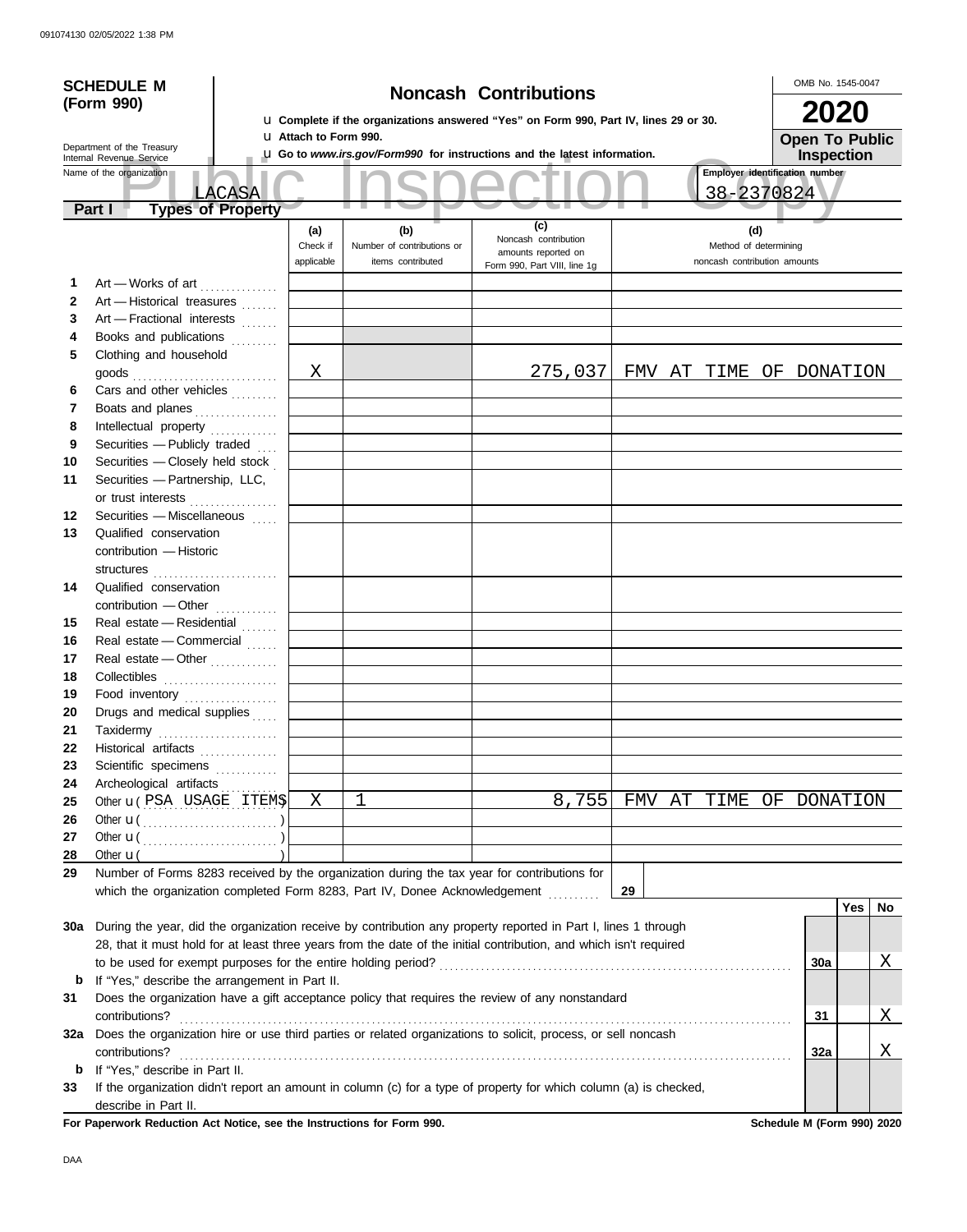|         | Schedule M (Form 990) 2020 LACASA                                                 |                    |  | 38-2370824 | Page 2                                                                                                                                                                                                                       |
|---------|-----------------------------------------------------------------------------------|--------------------|--|------------|------------------------------------------------------------------------------------------------------------------------------------------------------------------------------------------------------------------------------|
| Part II | or a combination of both. Also complete this part for any additional information. |                    |  |            | Supplemental Information. Provide the information required by Part I, lines 30b, 32b, and 33, and whether<br>the organization is reporting in Part I, column (b), the number of contributions, the number of items received, |
|         | $$                                                                                | blic Inspection Co |  |            |                                                                                                                                                                                                                              |
|         |                                                                                   |                    |  |            |                                                                                                                                                                                                                              |
|         |                                                                                   |                    |  |            |                                                                                                                                                                                                                              |
|         |                                                                                   |                    |  |            |                                                                                                                                                                                                                              |
|         |                                                                                   |                    |  |            |                                                                                                                                                                                                                              |
|         |                                                                                   |                    |  |            |                                                                                                                                                                                                                              |
|         |                                                                                   |                    |  |            |                                                                                                                                                                                                                              |
|         |                                                                                   |                    |  |            |                                                                                                                                                                                                                              |
|         |                                                                                   |                    |  |            |                                                                                                                                                                                                                              |
|         |                                                                                   |                    |  |            |                                                                                                                                                                                                                              |
|         |                                                                                   |                    |  |            |                                                                                                                                                                                                                              |
|         |                                                                                   |                    |  |            |                                                                                                                                                                                                                              |
|         |                                                                                   |                    |  |            |                                                                                                                                                                                                                              |
|         |                                                                                   |                    |  |            |                                                                                                                                                                                                                              |
|         |                                                                                   |                    |  |            |                                                                                                                                                                                                                              |
|         |                                                                                   |                    |  |            |                                                                                                                                                                                                                              |
|         |                                                                                   |                    |  |            |                                                                                                                                                                                                                              |
|         |                                                                                   |                    |  |            |                                                                                                                                                                                                                              |
|         |                                                                                   |                    |  |            |                                                                                                                                                                                                                              |
|         |                                                                                   |                    |  |            |                                                                                                                                                                                                                              |
|         |                                                                                   |                    |  |            |                                                                                                                                                                                                                              |
|         |                                                                                   |                    |  |            |                                                                                                                                                                                                                              |
|         |                                                                                   |                    |  |            |                                                                                                                                                                                                                              |
|         |                                                                                   |                    |  |            |                                                                                                                                                                                                                              |
|         |                                                                                   |                    |  |            |                                                                                                                                                                                                                              |
|         |                                                                                   |                    |  |            |                                                                                                                                                                                                                              |
|         |                                                                                   |                    |  |            |                                                                                                                                                                                                                              |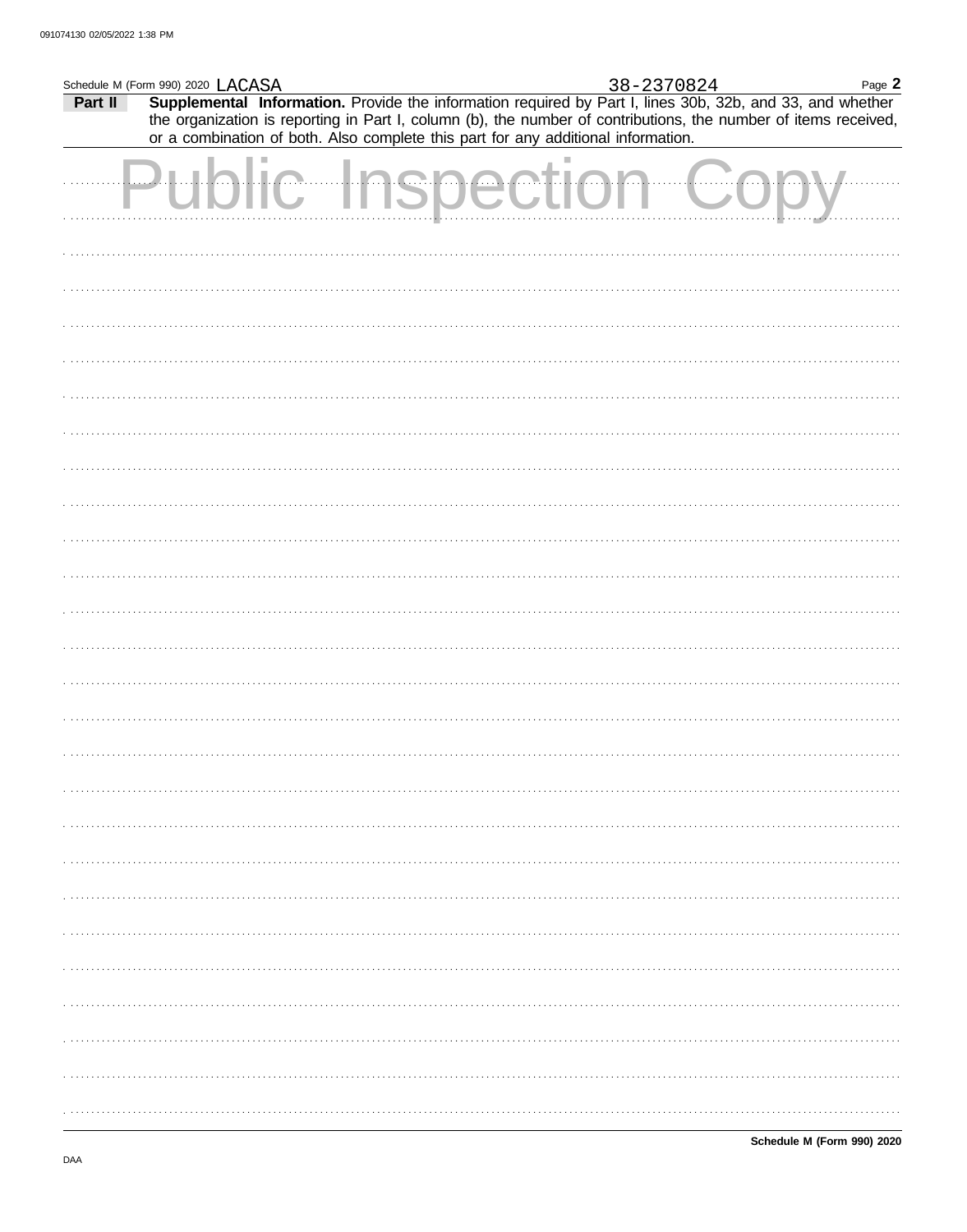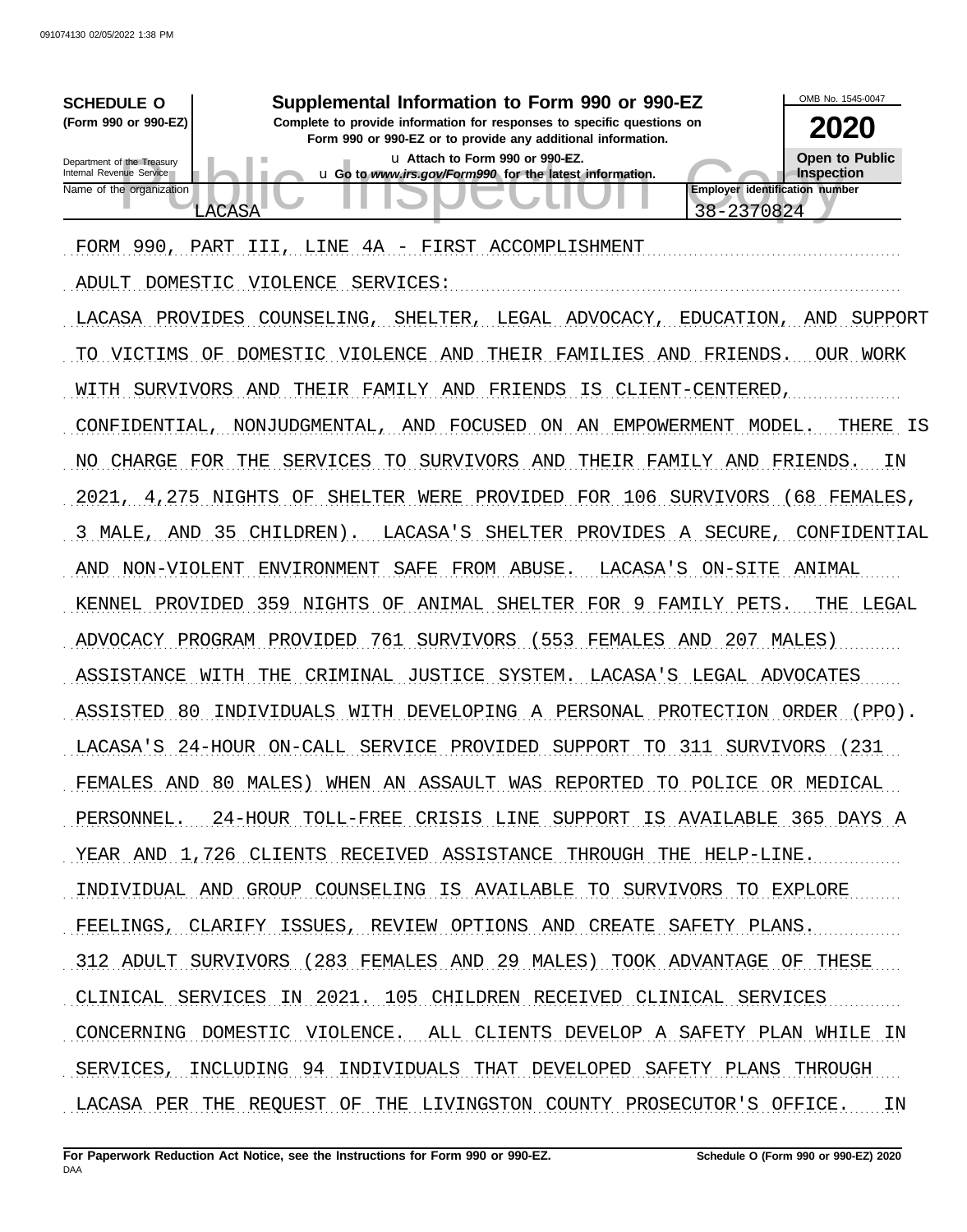| Schedule O (Form 990 or 990-EZ)<br>2020 | $P$ ade $\blacktriangle$          |
|-----------------------------------------|-----------------------------------|
| Name of the organization                | identification number<br>Emplover |
| T.ACASA                                 | 237082<br>$\lambda -$             |

ADDITION, LACASA WORKS WITH BUSINESSES AND AGENCIES TO IMPROVE THE SYSTEMIC RESPONSE TO DOMESTIC VIOLENCE, SEXUAL ASSAULT AND CHILD ABUSE

LACASA HAS DEVELOPED AND IMPLEMENTED A LIVINGSTON COUNTY COMMUNITY RESPONSE TEAM WHICH IS COMPRISED OF THREE TASKFORCES: DOMESTIC ABUSE RESPONSE TEAM (DART), SEXUAL ASSAULT RESPONSE TEAM (SART) AND COMMUNITY AWARENESS TEAM.

THE COMMUNITY RESPONSE TEAM DEVELOPS AND IMPLEMENT COMMUNITY WIDE DOMESTIC

VIOLENCE, SEXUAL ASSAULT AND CHILD ABUSE PROTOCOLS.

THE DOMESTIC ABUSE RESPONSE TEAM (DART) AND SEXUAL ASSAULT RESPONSE TEAM

(SART) ARE SUBGROUPS OF LACASA'S OVERARCHING COMMUNITY RESPONSE TEAM. THE PRIMARY FUNCTION OF DART AND SART ARE TO PROVIDE A COMMUNITY COLLABORATED RESPONSE TO DOMESTIC AND SEXUAL VIOLENCE BEFORE, DURING, AND AFTER IT'S OCCURRENCE. BOTH GROUPS INVOLVE A VARIETY OF PROFESSIONALS WHO WORK WITH SURVIVORS, LACASA STAFF, AND BOARD MEMBERS. THE GROUPS MEET ONCE PER MONTH ADDRESSING NEEDS FOR COMMUNITY COLLABORATED SYSTEMIC CHANGE WITHIN LIVINGSTON COUNTY.

FORM 990, PART III, LINE 4B - SECOND ACCOMPLISHMENT

ADULT SEXUAL ASSAULT PROGRAM

LACASA'S SEXUAL ASSAULT SERVICES ADDRESS THE ISSUES OF SEXUAL ASSAULT, INCEST, STALKING, AND SEXUAL HARASSMENT. SEXUAL ASSAULT SERVICES ARE DESIGNED TO RESPOND TO THE NEEDS OF SEXUAL ASSAULT VICTIMS AND THEIR FAMILIES AND FRIENDS. SEXUAL ASSAULT COUNSELING WAS PROVIDED FOR 223 SURVIVORS (184 FEMALES AND 39 MALES) IN 2021. THE SEXUAL ASSAULT NURSE EXAMINER (SANE) PROGRAM PROVIDED FORENSIC EVIDENCE COLLECTION AND MEDICAL

> PAGE 1 OF 5 Schedule O (Form 990 or 990-EZ) 2020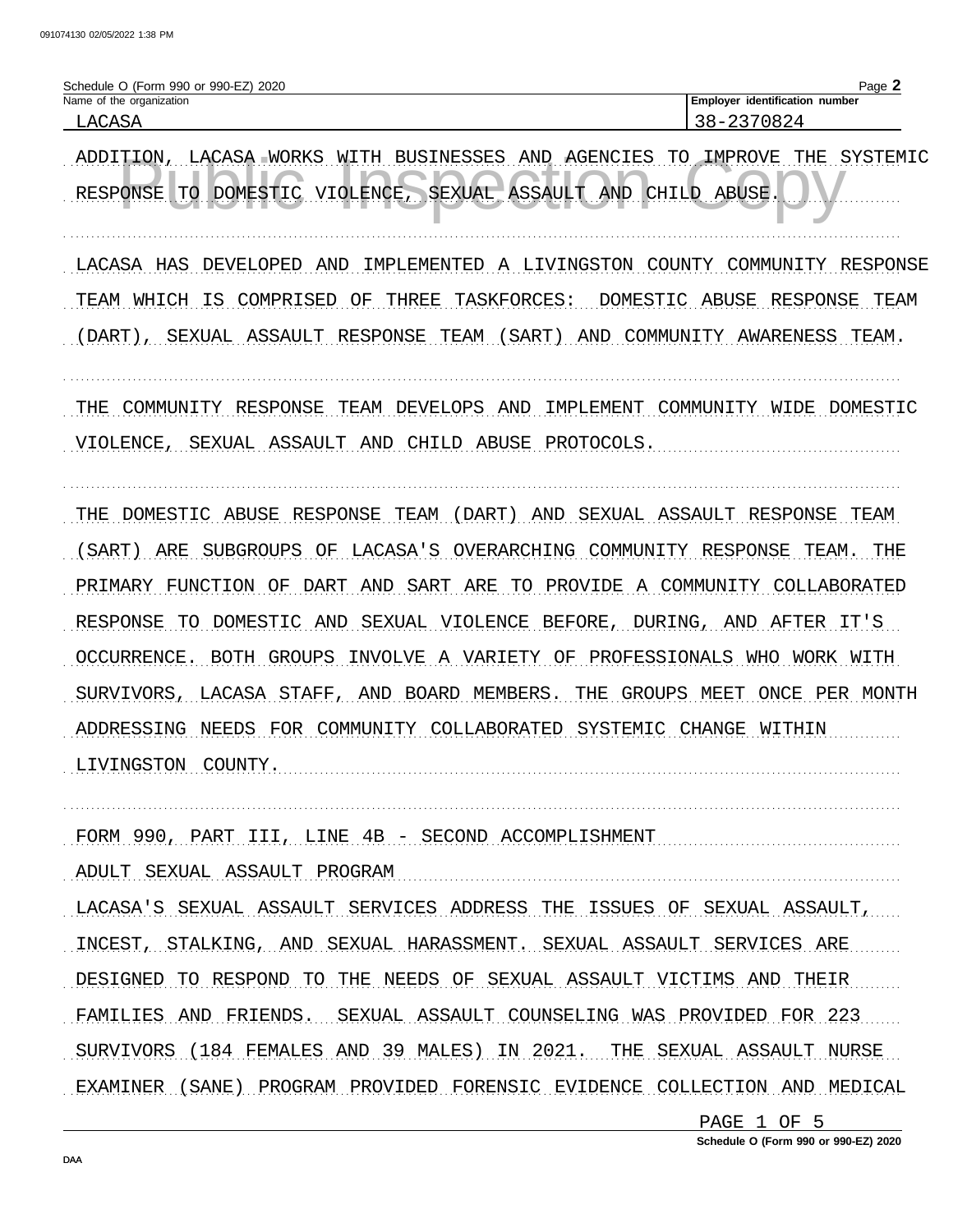#### Schedule O (Form 990 or 990-EZ) 2020 Page 2 Name of the organization Employer identification number LACASA 38-2370824

TREATMENT FOR 33 VICTIMS (33 FEMALES) OF SEXUAL ASSAULT IN ACCORDANCE WITH PRACTICE ESTABLISHED BY THE INTERNATIONAL **STANDARDS**  $OF$ ASSOCIATION  $\bigcap$ F FORENSIC NURSES (IAFN).

IN 2019, LACASA EXPANDED THE SANE PROGRAM TO INCLUDE PEDIATRICS. THE SANE PROGRAM PROVIDES A FORENSIC EXAMINATION TO MINORS WITHIN 120 HOURS OF AN ASSAULT BUT ALSO TO MINORS WHO REPORT THE ABUSE OUTSIDE OF THE 120 HOUR WINDOW.

FORM 990, PART III, LINE 4C - THIRD ACCOMPLISHMENT

CHILDREN'S PROGRAM SERVICES

LACASA PROVIDES ADVOCACY, SHELTER (WITH A PARENT), SUPPORT, AND COUNSELING SERVICES FOR CHILD VICTIMS WHO EXPERIENCE CHILD ABUSE (INCLUDING SEXUAL ABUSE), DATING VIOLENCE AND DOMESTIC VIOLENCE. 213 CHILDREN (129 FEMALES AND 84 MALES) RECEIVED INDIVIDUAL AND/OR GROUP CLINICAL SERVICES. LACASA COMPLETED 210 FORENSIC INTERVIEWS (129 FEMALES AND 70 MALES) THROUGH THE CHILD ABUSE RESPONSE EFFORT (CARE) PROGRAM, WHICH PROVIDES A SAFE AND NON-THREATENING ENVIRONMENT FOR THE CHILDREN AND ADULTS. 189 CHILDREN HAD THE CARE PROJECT. IN ADDITION, 11 ADULTS RECEIVED A FORENSIC INTERVIEW. 2 CHILDREN WERE REFERRED FOR A TRAUMA ASSESSMENT AT LACASA (1 FEMALE AND 1 MALE). THE COURT APPOINTED SPECIAL ADVOCATE (CASA) PROGRAM TAKES TRAINED COMMUNITY VOLUNTEERS AND APPOINTS THEM TO A CASE IN THE CHILDREN ABUSE AND NEGLECT COURT SYSTEM. THE VOLUNTEER STAYS WITH THE CASE UNTIL PERMANENCY IS ATTAINED FOR THE CHILDREN. THERE ARE CURRENTLY 54 VOLUNTEERS ASSIGNED TO CASES, SERVICING A TOTAL OF 121 CHILDREN IN FOSTER CARE. LACASA'S CHILD ABUSE PREVENTION (CAP) COUNCIL PROVIDES FAR-REACHING PREVENTION PROGRAMS AIMED AT PROTECTING CHILDREN FROM ABUSE AND NEGLECT. PREVENTION PROGRAMS

> PAGE 2 OF 5 Schedule O (Form 990 or 990-EZ) 2020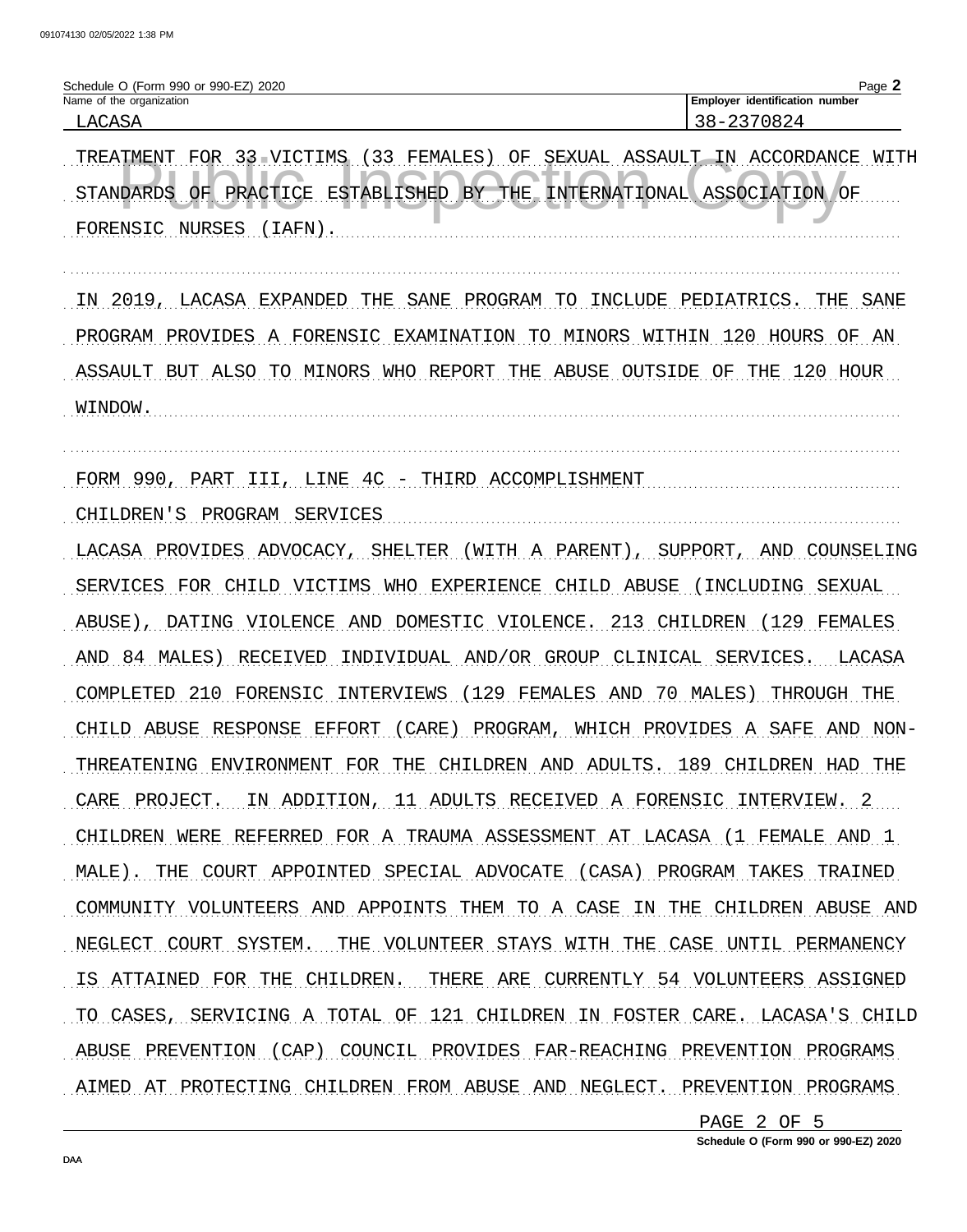| Schedule O (Form 990 or 990-EZ) 2020 | Page                               |
|--------------------------------------|------------------------------------|
| Name of the organization             | identification number<br>∟Emplover |
| T.ACASA                              | 2370824<br>$\lambda -$             |

INCLUDE CLASSES AND WORKSHOPS FOR CHILD WELFARE PROFESSIONALS, TEACHERS, PARENTS AND CHILD CAREGIVERS. THE CAP COUNCIL PROVIDED OR PARTICIPATED IN A WIDE RANGE OF AWARENESS AND EDUCATION CLASSES, CAMPAIGNS AND EVENTS, INCLUDING SEXUAL ABUSE RISK EDUCATION PROGRAMS AT 15 SCHOOLS; 0 EDUCATIONAL WORKSHOPS; AND 2 PUBLIC AWARENESS COMMUNITY EVENTS. THESE ACTIVITES REACHED 2,004 PEOPLE IN THE RISK EDUCATION PROGRAM, INCLUDING 997 FIRST GRADE STUDENTS AND 132 ADULTS; 107 PARTICIPANTS IN THE PROFESSIONAL DEVELOPMENT TRAININGS AND PROGRAMS, 44 PARTICIPANTS AT THE AWARENESS EVENTS, AND 724 VIRTUAL ATTENDANTS OF THE LVINGSTON COUNTY BABY FAIR VIA FACEBOOK LIVE. THERE WERE NO PUBLIC AWARENESS COMMUNITY EVENTS DUE TO THE COVID-19 PANDEMIC. THE 2021 CAP MONTH PINWHEELS FOR PREVENTION CAMPAIGN REACHED 58 VIRTUAL ATTENDANTS, 579 DIRECT VIEWERS OF THE ARCHIVED EVENT, 4,923 PEOPLE SEARCHED CAP MONTH-RELATED POSTS, 300 PINWHEEL BOUQUETS AND 200 PINWHEELS WERE DISTRIBUTED TO THE COMMUNITY. IN JUNE 2021, LACASA WAS ACCREDITED AS A CHILD ADVOCACY CENTER THROUGH THE NATIONAL CHILDREN'S ALLIANCE. WITH THIS, LACASA DEMONSTRATED THAT THROUGH WRITTEN DOCUMENTATION AND OBSERVED PRACTICES THAT THE AGENCY IS IN COMPLIANCE WITH THE NATIONAL ACCREDITATION STANDARDS. THE STANDARDS AND THE ACCOMPANYING CRITERIA ENSURES THAT CHILDREN AND FAMILIES IN LIVINGSTON COUNTY RECEIVE EFFECTIVE, EFFICIENT, RELEVANT, AND COMPASSIONATE SERVICES.

FORM 990, PART III, LINE 4D - ALL OTHER ACCOMPLISHMENTS

FAMILY AND COMMUNITY PREVENTION AND EDUCATION SERVICES

THE LACASA FAMILY EDUCATION SERVICES ACTIVITY INCLUDES MULTIPLE PROGRAMS. THE HEALTHY FAMILIES PROGRAM PROVIDES A HOME VISITING PROGRAM FOR FAMILIES AT RISK FOR ABUSE & NEGLECT OF CHILDREN 0-3. LONG-TERM INTENSIVE HOME VISITS WERE PROVIDED FOR 139 CLIENTS (74 FEMALES AND 65 CHILDREN). IN

PAGE 3 OF 5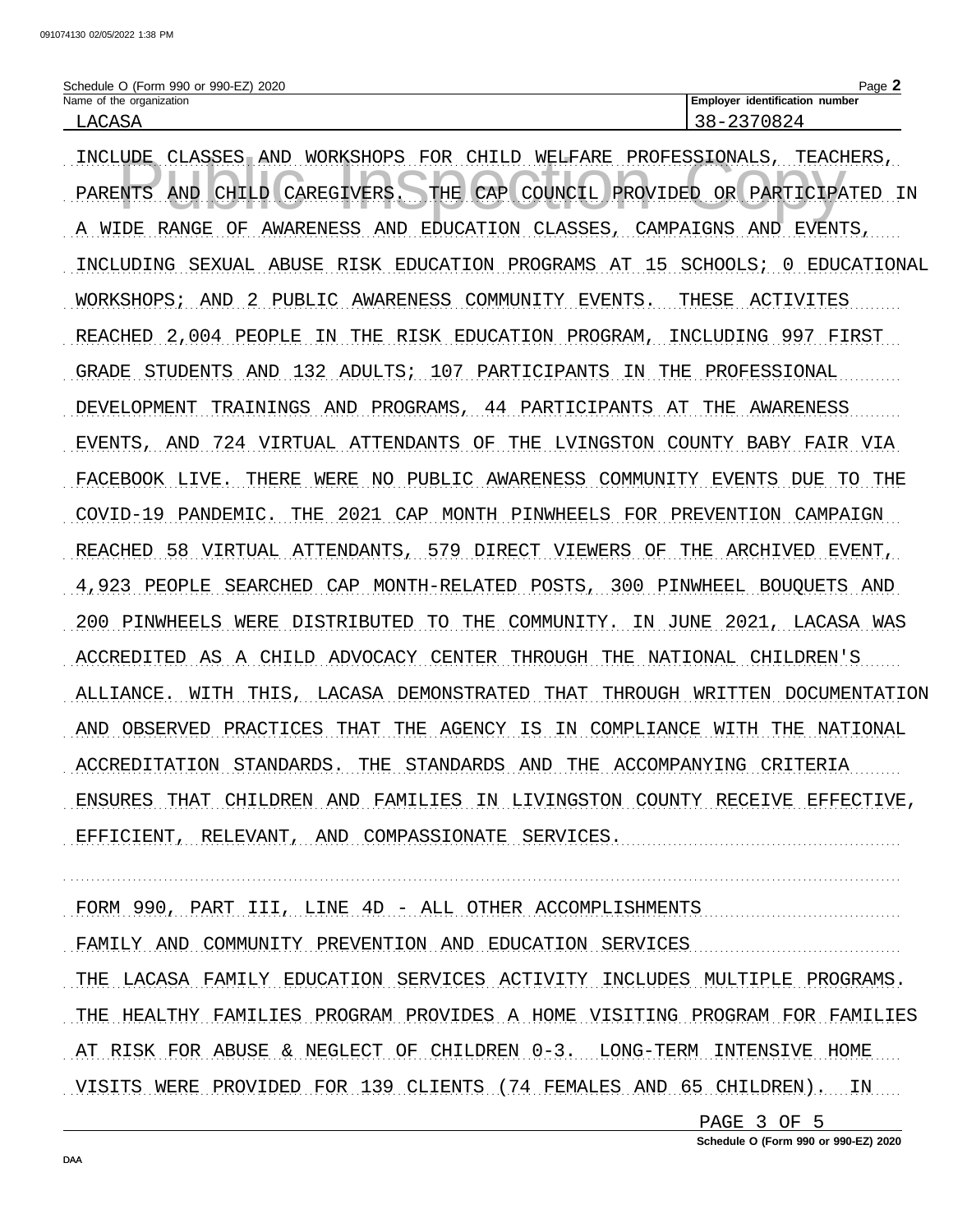| Schedule O (Form 990 or 990-EZ) 2020 | Page ∠                                |
|--------------------------------------|---------------------------------------|
| Name of the organization             | <b>Employer identification number</b> |
| LACASA                               | ιд<br>ು ರ –<br>، بے بے                |

CONJUNCTION WITH THE COUNTY DEPARTMENT OF HUMAN SERVICES, LACASA'S PARENT COACH PROGRAM PROVIDES SUPERVISED PARENTING TIME. 55 CLIENTS (7 MOTHERS, 5 FATHERS AND 23 CHILDREN) RECEIVED SUPERVISED PARENT COACH SERVICES IN 2021. THE FATHERS' ONLY PARENTING PROGRAM OFFERED ONE EIGHT WEEK PARENTING CLASSES THAT SERVED 10 MEN. THE NURTURING PARENTING PROGRAM CONDUCTED 4 TEN WEEK PARENTING CLASSES THAT SERVED 49 CLIENTS. LACASA CONDUCTS COMMUNITY PREVENTION, EDUCATION AND PUBLIC AWARENESS ACTIVITIES ABOUT DOMESTIC VIOLENCE, DATING VIOLENCE, SEXUAL ASSAULT, SEXUAL HARASSMENT, STALKING, AND CHILD ABUSE. LACASA CONDUCTED 29 COMMUNITY PRESENTATIONS THAT REACHED 459 INDIVIDUALS FROM BUSINESSES, THE FAITH COMMUNITY, CRIMINAL JUSTICE WORKERS, HUMAN SERVICE AGENCIES, MEDICAL PERSONNEL, CHILD CARE PROVIDERS, EMERGENCY RESPONSE TEAMS, AND SUBSTANCE ABUSE PROVIDERS. 140 YOUTH PRESENTATIONS WERE PROVIDED IN THE MIDDLE AND HIGH SCHOOLS THROUGHOUT ALL LIVINGSTON COUNTY SCHOOL DISTRICTS REACHING 3,653 YOUTH. IN ADDITION, LACASA PROVIDED 13 COMMUNITY AWARENESS EVENTS REGARDING; DATING VIOLENCE, SEXUAL ASSAULT, DOMESTIC VIOLENCE, AND CHILD ABUSE REACHED 6,172 INDIVIDUALS. TRANSITIONAL HOUSING SERVICES LACASA PROVIDES TRANSITIONAL HOUSING AND SUPPORT SERVICES TO DOMESTIC VIOLENCE VICTIMS AND THEIR DEPENDENT CHILDREN. 11,396 NIGHTS OF SAFE, AFFORDABLE HOUSING WERE PROVIDED ALONG WITH SUPPORTIVE SERVICES (COUNSELING AND CASE MANAGEMENT) FOR 42 CLIENTS (17 ADULT FEMALES AND 25 CHILDREN) IN 2021. ASSAILANT COUNSELING SERVICES LACASA PROVIDES COUNSELING TO ADULT AND YOUTH WHO PERPETRATED VIOLENCE IN THEIR FAMILIES OR COMMUNITY. IN 2021, THE DOMESTIC ABUSE INTERVENTION PROGRAM PROVIDED PSYCHO-EDUCATION SERVICES FOR 105 INDIVIDUALS WHO USE VIOLENCE, THREATS AND/OR FORCE IN THEIR RELATIONSHIPS (91 MALES AND 14 FEMALES). VOLUNTEERS 390 VOLUTNEERS PROVIDED 21,638 HOURS OF SEVICE FOR LACASA.